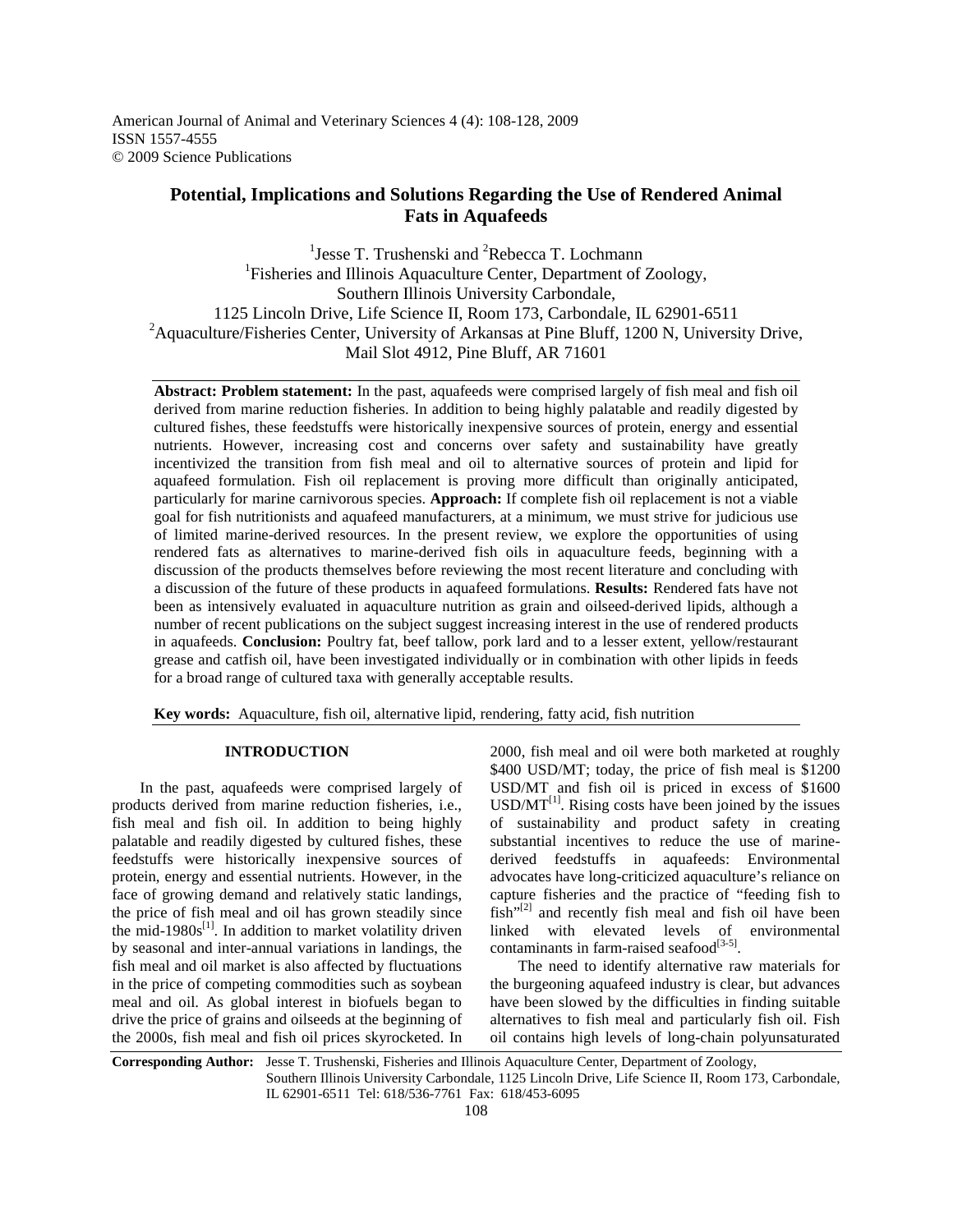fatty acids (LC-PUFA, No. of carbons ≥20, No. of double bonds ≥3), such as 20:5n-3 (eicosapentaenoic acid, EPA) and 22:6n-3 (docosahexaenoic acid, DHA), which are known to have a positive impact on a variety of human health disorders and conditions and are required micronutrients for many finfishes. Excluding specialty oils derived from algal or fungal cultures, fish oil alternatives contain, at most, trace levels of these fatty acids. The Food and Agriculture Organization addressed this pitfall in the most recent State of World Fisheries and Aquaculture report, concluding that "…given the difficulty in replacing fish oils…it is clear that competition for fish oil is likely to be a more serious obstacle [than fish meal] for some sections of the aquaculture industry $^{\prime\prime(1)}$ . It is likely that fish oil will always been used in aquafeeds to some extent-complete replacement may be simply unattainable for some taxa or life stages<sup>[6]</sup>. If complete fish oil replacement is not a viable goal for fish nutritionists and aquafeed manufacturers, at a minimum, we must strive for judicious use of limited marine-derived resources. In the present study, we explore the opportunities of using rendered fats as alternative to marine-derived fish oils in aquaculture feeds, beginning with a discussion of the products themselves before reviewing the most recent literature. We revisit issues raised in a previous review of rendered fats in finfish nutrition<sup>[7]</sup>, providing the most up-to-date information available on the subject and conclude with a discussion of the future of these products in aquafeed formulations.

### **Production and characteristics of rendered animal fats:**

**Production of rendered animal fats:** Rendering is the process by which waste animal tissues-usually from the slaughtering industry-are converted into more stable products of higher quality. Rendering produces protein meals and fats and the fats are often refined further to produce products such as tallow and lard. Rendering processes are distinct for "edible" and "inedible" products, which refers to the suitability of the products for human consumption. Fats produced by either process are suitable for inclusion in animal feeds, but the cost of the inedible grades is usually lower and they are more commonly used in fish feeds. The vast majority of rendered fats are from mammalian or avian sources, but in the Southern US, enough catfish offal oil is produced as a byproduct of the channel catfish industry to include in commercial feeds for catfish $[8]$ . Other sources of rendered animal fats include mortalities of farmed animals, pets and zoo animals, as well as butcher trimmings and restaurant grease $[9]$ . On average, raw materials contain about 20% lipid before

the rendering process. In 2005, 10.9 billion pounds of fat was produced by the US rendering industry. Inedible tallow, primarily from beef, accounted for more than one third  $(3.9 \text{ billion pounds})$  of the total<sup>[9]</sup>.

 The rendering process for edible products is often conducted in a continuous, "wet" system, whereby ground raw materials are heated at a low temperature (with or without steam). The water and fat are separated from the solids by centrifugation and then a second centrifugation separates the water from the fat. Rendering for inedible products is usually a "dry" method in which the raw material is ground and heated to release fats and remove water. The free fat is recovered, then additional fat is pressed from the remaining solids to increase yield.

Lipid refinement: Crude lipids contain impurities such as phospholipids, free fatty acids, aldehydes, ketones, water and pigments. Various degrees of purification are applied to the crude lipids to improve quality and stability. Common purification processes include degumming, neutralization, bleaching and deodorizing. Degumming removes phospholipids and water, neutralization removes water and bleaching removes pigments, minerals, free fatty acids, aldehydes and ketones. Deodorizing removes free fatty acids and other compounds that cause objectionable flavors $[10]$ . Winterizing-a common form of dewaxing-improves transparency, brightness and palatability of lipids. Not all of these refining processes are applied to inedible oils, which are the primary type used in animal feeds. However, stability is an important issue for feed manufacturers and lipids of low palatability can reduce feed intake and fish performance irrespective of the lipid's nutritional value. Nearly all rendered fats used in animal feeds are refined so that they are predominantly triglycerides, but they often contain free fatty acids and specifications now allow the addition of free fatty acids to the products. Triglycerides consist of a glycerol backbone esterified to three fatty acids, which may be essential or non-essential. The energy they liberate depends both on the carbon chain length and the degree of unsaturation of the fatty acids. Longer chains yield more energy than shorter chains and saturated chains (with no double bonds) yield more energy than unsaturated chains.

## **Description of animal fats that have been used in fish diets:**

**Poultry fat:** Obtained from the tissue of poultry in the commercial process of rendering or extracting, containing only the fatty matter natural to the product produced under good manufacturing practices.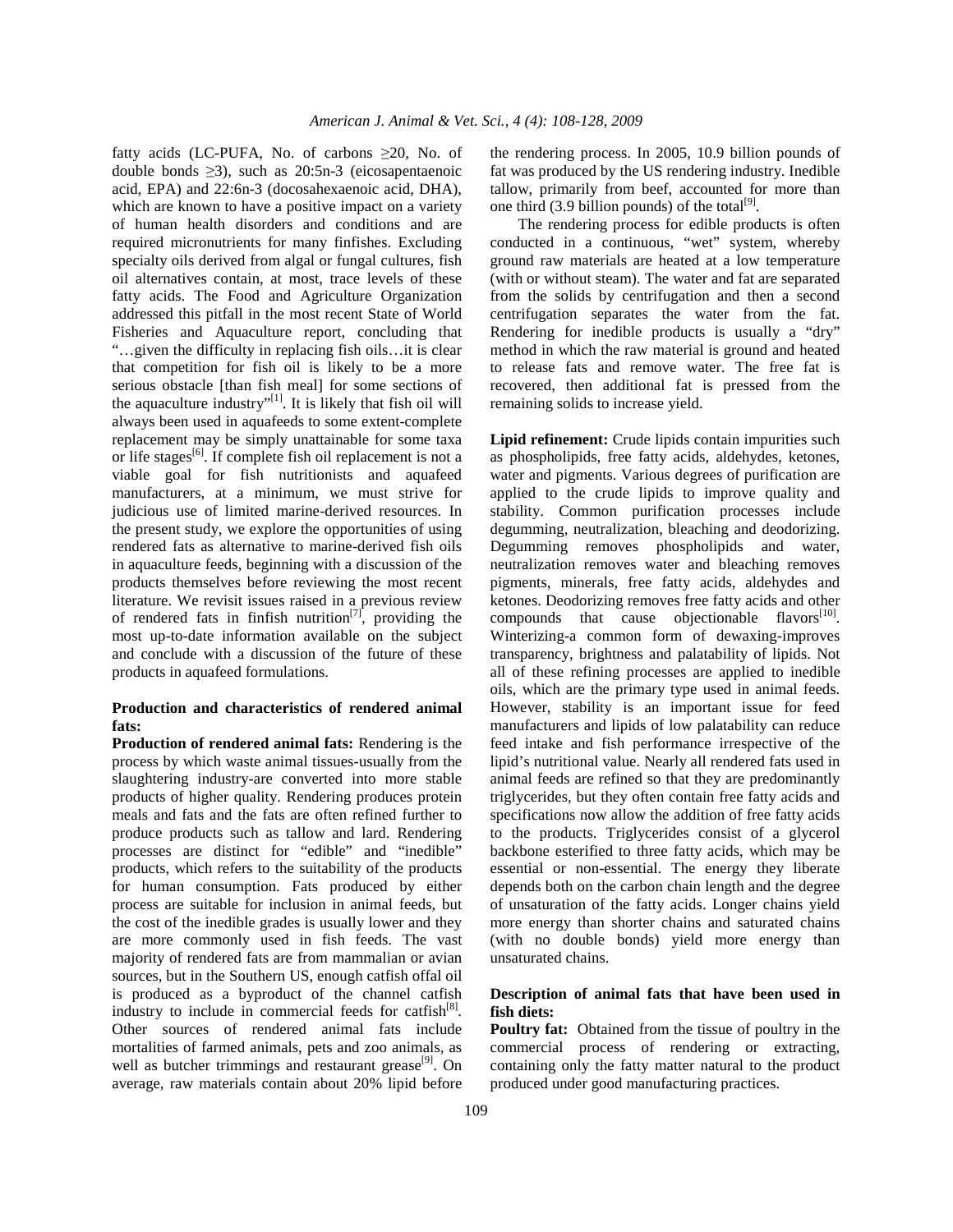**Lard:** Fat rendered from fresh, clean, healthy tissues of swine.

**Tallow (bovine or ovine):** Product obtained by rendering the clean, sound, fatty tissues (including trimming and cutting fats), attendant muscles and bones of bovine animals and/or sheep in good health at the time of slaughter

**Choice white grease:** A specific grade of mostly pork fat.

**Yellow grease:** Recovered restaurant greases from deep fryers; may include tallow.

**Catfish offal oil:** Produced from the clean, dried and ground tissue and bones of fresh catfish parts, consisting primarily of heads, fins, viscera, skins, fillet frames and trim parts obtained from freshwater farmraised catfish in the US.

**Menhaden fish oil:** Oil extracted from fresh, whole menhaden in a wet reduction process.

**Chemical and physical properties of fats used in fish diets:** After rendered fats are produced and refined, their chemical and physical properties are characterized (Table 1). These features are used in manufacturing specifications, along with the fatty acid composition and can be used to determine the suitability of different lipids for different functions, including use as feedstuffs for animal diets. Lipid characteristics can also be used to determine whether a fat is pure, adulterated, or an intentional blend (such as an animal/vegetable blend).

Specific gravity is defined as the ratio of the density of a given solid or liquid substance to the density of water at a specific temperature and pressure. Different fats are very similar in specific gravity (Table 1). Viscosity is an internal property of a fluid that offers resistance to flow. Viscosity varies both among lipid types and with temperature. This property

can have implications for feed manufacturing, as more viscous fats might slow the extrusion process. Color is measured using a variety of methods (Table 1). The FAC color is based on standards of the Fat Analysis Committee of the American Oil Chemists' Society (AOCS). FAC colors of 1-9 indicate light-colored fats, FAC 11-series colors are considered very yellow, FAC 13-19 indicates dark, reddish fat, FAC 21-29 are greenish fats and FAC 31-45 are very dark fats. Color can be influenced by diet, age, condition, geographical location and breed of the animal from which the fat is rendered. Although additives can be used to alter the color of rendered fats, this is not usually done to fats destined for use in livestock feeds. The MIU stands for moisture, impurities and unsaponifiable matter. Moisture should be less than 1% because higher levels can reduce the energy of the fat and cause oxidation. Impurities are non-hazardous materials that impede the filtering process during refining. Unsaponifiable matter (including sterols and pigments) does not convert chemically to soap and is low in available energy. The iodine value is a measure of the unsaturation of a lipid. Lipids with fatty acids containing more double bonds such as menhaden fish oil have higher iodine values,. Lipids with high iodine values typically have low melting points and titers (Table 1). The titer is the point at which a saponified fat resolidifies and is a measure of the "hardness" of a fat. Greases have titers below 40 and tallow has a titer above 40. The melting point is the temperature at which a solid transitions to a liquid state. Some fats such as fish oils are liquid at room temperature (25°C) and have melting points below that. Terrestrial animal fats are generally solid at room temperature and have higher melting points. Boiling point is defined as the temperature at which the vapor pressure of a liquid equals the environmental pressure surrounding the liquid. The boiling point of all fats is much higher than that of water (100°C) and in some cases the lipids do not boil but decompose instead. Temperatures used in extrusion production of floating fish feeds are well below the boiling point of lipids.

Table 1: Chemical and physical characteristics of rendered animal fats

| Characteristic                                                                                   | Poultry fat                            | Lard   | Tallow (beef<br>or mutton) | Choice white grease                                      | Yellow grease                                         | Catfish<br>offal oil   | Menhaden<br>fish oil |
|--------------------------------------------------------------------------------------------------|----------------------------------------|--------|----------------------------|----------------------------------------------------------|-------------------------------------------------------|------------------------|----------------------|
| Specific gravity, $15-15.6$ °C                                                                   | 0.91                                   | 0.94   | $0.89 - 0.91$              | 0.84                                                     | 0.92                                                  | 0.8                    | 0.92                 |
| Viscosity, $90-100^{\circ}$ C except<br>where noted<br>$(cSt = cps = mPas)$                      | 8.36                                   | 62.1   | 8.97                       | $25$ (at $38^{\circ}$ C)                                 | 8.45                                                  | 60 (at $30^{\circ}$ C) | 10                   |
| Color (various methods)                                                                          | Lt-brown<br>liquid/pale<br>brown solid | White  | $<$ 3 red (AOCS<br>Wesson) | Yellow liquid/pale<br>brown solid; FAC<br>$color 13-11B$ | Med-brown liquid<br>/lt. brown solid:<br>FAC 39 (max) | Light-medium<br>tan    | 7 (Gardner)          |
| MIU(%)                                                                                           | $1.3 - 2.8$                            | 0.25   | 0.44                       | 0.78                                                     | $1.17 - 1.35$                                         | 1.10                   | ≤ $0.5$              |
| Iodine value (Wijs)                                                                              | 83.9                                   | 57.6   | $3 - 50$                   | 64-66                                                    | 104                                                   | 89                     | 172                  |
| Titer $(^{\circ}C)$                                                                              | 34.98                                  | 38.0   | 42.40                      | 36-37                                                    | 30.25                                                 | NR <sup>1</sup>        | 32.0                 |
| Melting point $(^{\circ}C)$                                                                      | 35.36                                  | 36-42  | 44.72                      | 32.5                                                     | 33.87                                                 | $<$ 20                 | 13.0                 |
| Boiling point $(^{\circ}C)$                                                                      | Decomposes                             | <700   | Decomposes                 | <700                                                     | Decomposes                                            | >200                   | >250                 |
| Free fatty acids (%)                                                                             | $15 \text{ max}$                       | 15 max | 10 <sub>max</sub>          | $15 \text{ max}$                                         | $5-10$                                                | $3 - 5$                | 0.2                  |
| Gross energy (kcal $kg^{-1}$ )<br>$\overline{\phantom{a}}$<br>$\sim$ $\sim$ $\sim$ $\sim$ $\sim$ | 9000                                   | 9020   | 9020                       | 9350                                                     | 9372                                                  | NR <sup>1</sup>        | 9020                 |

<sup>1</sup>: Not reported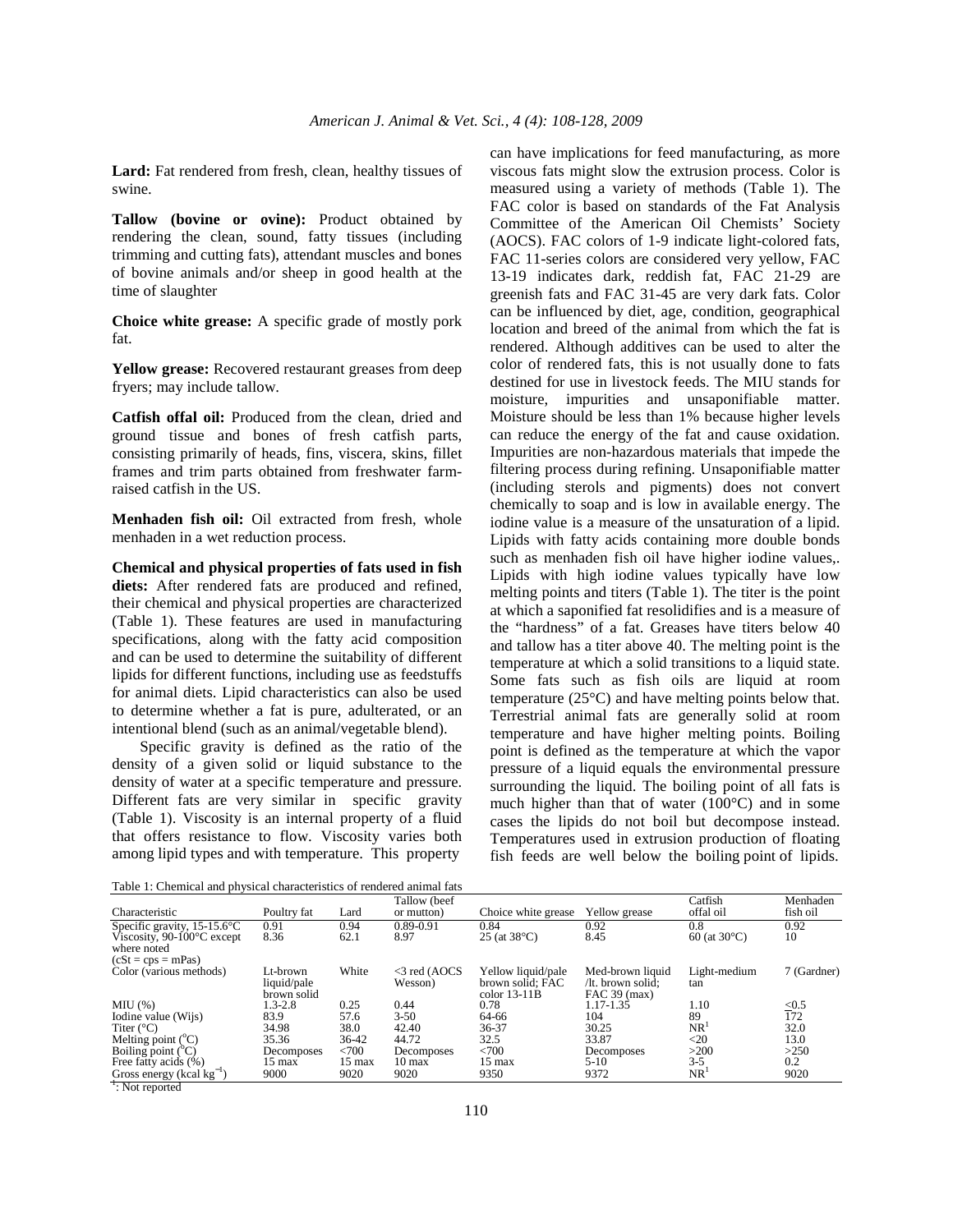| Table 2: Selected fatty acid composition (percent of total fatty acids by weight) of rendered animal fats <sup>1</sup> |         |         |        |          |              |        |           |          |
|------------------------------------------------------------------------------------------------------------------------|---------|---------|--------|----------|--------------|--------|-----------|----------|
|                                                                                                                        | Poultry |         | Tallow | Tallow   | Choice white | Yellow | Catfish   | Menhaden |
| Fatty acids                                                                                                            | fat     | Lard    | (beef) | (mutton) | grease       | grease | offal oil | fish oil |
| 10:0                                                                                                                   | ND      | 0.1     | 0.1    | 0.2      | ND           | ND     | ND        | ND       |
| 12:0                                                                                                                   | 0.2     | 0.2     | 0.1    | 0.3      | 0.1          | ND     | ND        | ND       |
| 14:0                                                                                                                   | 0.9     | 1.3     | 3.7    | 4.5      | 1.5          | 2.43   | 1.4       | 8.48     |
| 16:0                                                                                                                   | 21.6    | 23.8    | 24.9   | 21.5     | 30.3         | 23.24  | 17.4      | 17.52    |
| 18:0                                                                                                                   | 6.0     | 13.5    | 18.9   | 19.5     | 7.5          | 12.96  | 6.1       | 3.10     |
| $SFA^2$                                                                                                                | 27.5    | 39.2    | 47.5   | 46.0     | 39.4         | 38.60  | 24.9      | 29.10    |
| 14:1                                                                                                                   | 0.2     | ND      | 0.2    | 0.3      | ND           | 0.20   | ND        | ND       |
| 16:1                                                                                                                   | 6.4     | 2.7     | 4.2    | 2.3      | 3.7          | 3.97   | 2.9       | 11.51    |
| $18:1^3$                                                                                                               | 37.3    | 41.2    | 36.0   | 37.6     | 46.0         | 44.32  | 49.1      | 9.52     |
| 22:1                                                                                                                   | 0.1     | ND      | ND     | ND       | ND           | ND     | ND        | 0.67     |
| MUFA <sup>4</sup>                                                                                                      | 44.1    | 43.9    | 40.4   | 40.2     | 49.7         | 48.50  | 52.0      | 21.7     |
| $18:2n-6$                                                                                                              | 19.5    | 10.2    | 3.1    | 5.5      | 9.7          | 6.97   | 11.9      | 1.96     |
| $18:3n-3$                                                                                                              | 1.0     | 1.0     | 0.6    | 2.3      | 0.4          | 0.67   | 1.22      | 2.18     |
| $20:4n-6$                                                                                                              | 0.1     | ND      | ND     | ND       | ND           | ND     | 4.5       | 2.55     |
| $20:5n-3$                                                                                                              | ND      | ND      | ND     | ND       | ND           | ND     | 0.99      | 12.73    |
| $22:5n-3$                                                                                                              | ND.     | ND      | ND     | ND.      | ND           | ND     | 0.97      | 2.78     |
| $22:6n-3$                                                                                                              | ND      | ND      | ND     | ND       | ND           | ND     | 1.09      | 12.31    |
| $n-65$                                                                                                                 | 19.6    | 10.2    | 3.1    | 5.5      | 9.7          | 6.97   | 16.41     | 4.95     |
| $n - 3^6$                                                                                                              | 1.0     | $1.0\,$ | 0.6    | 2.3      | 0.4          | 0.67   | 4.27      | 33.3     |
| $n-3 LC-PUFA7$                                                                                                         | ND      | ND      | ND     | ND       | ND           | ND     | 3.05      | 27.82    |
| $n-3/n-6$ Ratio                                                                                                        | 0.05    | 0.10    | 0.20   | 0.40     | 0.04         | 0.10   | 0.26      | 6.73     |
| Unsaturation Index <sup>8</sup>                                                                                        | 86.5    | 67.3    | 48.4   | 58.1     | 70.3         | 64.4   | 113.8     | 208.2    |

*American J. Animal & Vet. Sci., 4 (4): 108-128, 2009* 

<sup>1</sup>: Fatty acids present at  $\leq 0.1$  g/100 g are not included in the table, ND = not detected; <sup>2</sup>: Saturated fatty acids, total of all fatty acids without double bonds; <sup>3</sup>: Total of n-7 and n-9 isomers; <sup>4</sup>: Monounsaturated fatty acids, total of all fatty acids with a single double bond, includes 20:1 in addition to individually reported MUFA; <sup>5</sup>: Total n-6 fatty acids, includes 20:3n-6 in addition to individually reported n-6 fatty acids; <sup>6</sup>: Total n-3 fatty acids includes 18:4n-3 in addition to individually reported n-3 fatty acids; <sup>7</sup>: Long-chain polyunsaturated fatty acids in the n-3 series, total of all fatty acids with chain length ≥20 carbon atoms and double bonds ≥ 3; <sup>8</sup>: Unsaturation index = ∑ [(weight percent of unsaturated fatty acid)×(number of double bonds)]

Free fatty acids in fats result from partial hydrolysis of the triglycerides during processing and sometimes storage prior to use in diets. The FFA value is expressed as a percentage of a fatty acid common to the product being tested, such as oleic acid for tallows. Aside from indicating instability or spoilage, free fatty acids (along with aldehydes, ketones and other compounds) are primary contributors to "off-flavors" and reduced palatability. Therefore, specifications on feed lipids usually list maximum allowable inclusion rates for free fatty acids. Rates up to 15% may be allowed in lower quality fats, but most contain from 1- 10% (Table 1). Gross energy is a measure of the energy liberated when a fat is burned in a bomb calorimeter. All fats are concentrated energy sources and most feed fats are highly digestible by fish (see digestibility and utilization below). The addition of fats can also reduce fines associated with pelleted feeds as well as enhance flotation of extruded pellets.

**Fatty acid composition:** Rendered animal fats from mammalian and avian sources differ in fatty acid composition from one another and from fish oils (Table 2). None of the mammalian or avian sources contain the high concentrations of n-3 LC-PUFA found in marine fish oils (around 30% 20:5n-3+22:6n-3). Catfish offal oil contains more n-3 LC-PUFA than mammalian or avian fats, but less than marine fish oils. Marine fish oils also contain at least 3-fold more arachidonic acid (ARA, 20:4n-6) and approximately 5 fold more cholesterol than other animal fats. However, many animal fats do contain significant amounts of  $C_{18}$ n-6 fatty acids (such as 18:2n-6) and low to moderate amounts of  $C_{18}$  n-3 fatty acids (such as 18:3n-3). There are other minor differences among the terrestrial animal fats. For instance, pure beef tallow differs from pure ovine (goat and sheep) tallow in that ovine tallow contains decanoic (10:0) and lauric (12:0) acids while beef tallow does not. These differences have little bearing on the energy content of lipids, which are all similar. There are numerous combinations of lipids that could meet the essential fatty acid requirements of different  $fish<sup>[11]</sup>$  and provide energy. However, marine and carnivorous fishes generally require the n-3 LC-PUFA found in highest concentrations in marine fish oils and terrestrial animal fats do not provide these. Some carnivorous fish perform well on diets with very little fish oil, but the n-3 LC-PUFA content and health value of the product for human consumers decline as a result of feeding low LC-PUFA feeds. Rendered animal fats from terrestrial sources can potentially be used at higher concentrations in diets of omnivorous or herbivorous fishes.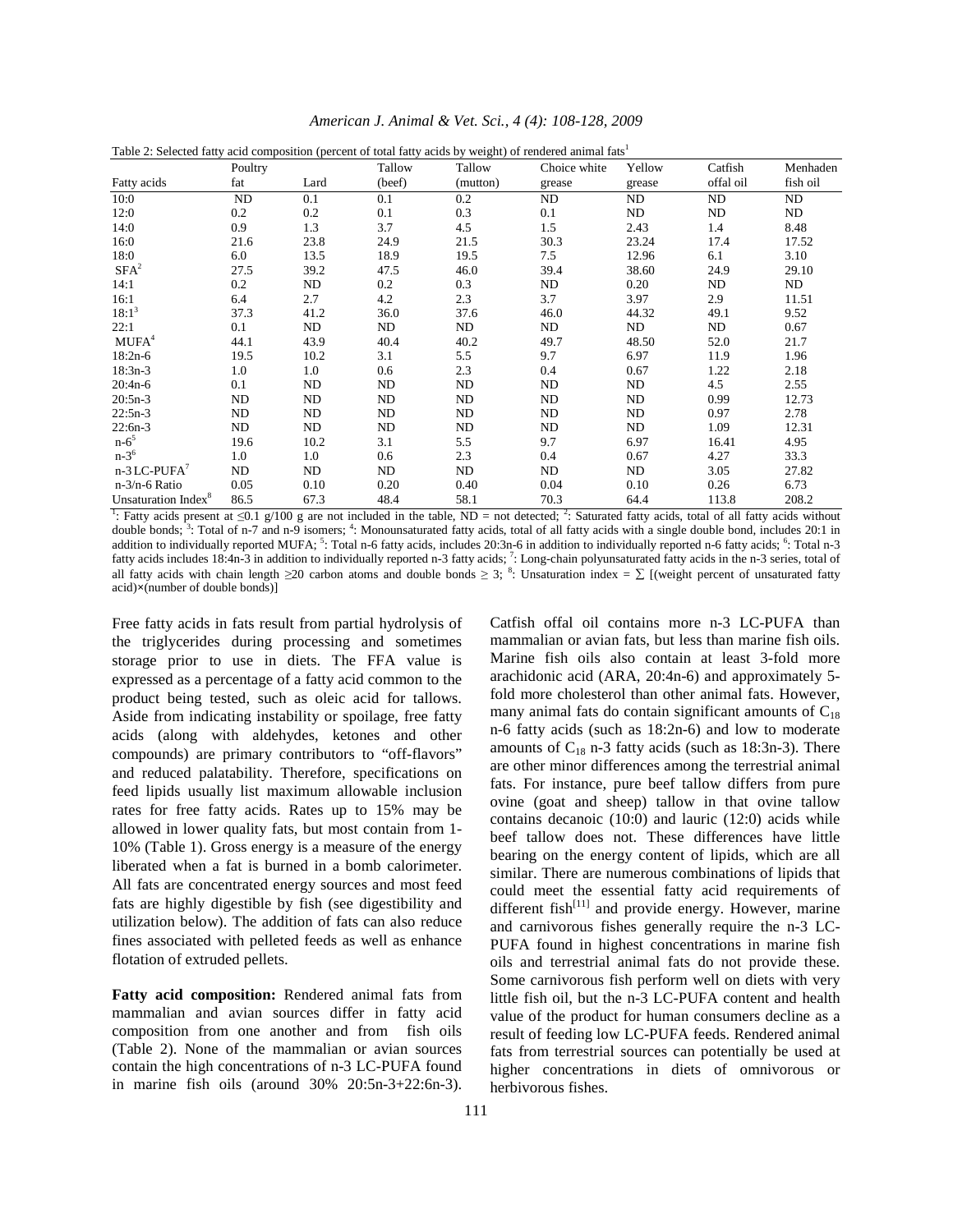### **Lipid quality and stability-assessment and preservation:**

**Lipid decomposition:** As soon as a fat is produced, it begins to undergo a variety of chemical and physical changes. Lipid stability and quality can be compromised by factors such as moisture, heat, exposure to oxygen and exposure to metals or other damaging agents such as free radicals. The degree of unsaturation of a lipid is a major determinant of its tendency to oxidize or decompose. Unsaturated lipids contain double bonds that are targets for attack by free radicals, thus, highly unsaturated lipids such as marine fish oils are particularly vulnerable to attack. The byproducts of lipid oxidation, including peroxides and aldehydes, are associated with rancid flavors and aromas and can affect feed palatability and acceptance. Additionally, the oxidation process is progressive, with one free radical begetting another. Thus when added to a compound feed, rancid lipids can destroy vitamins and can affect the stability of proteins and carbohydrates.

 There are a number of methods used to assess the integrity of lipids either before or after inclusion in feeds.

 The AOM (Active Oxygen Method) predicts the stability of a fat by bubbling air through a solution of the fat using specific conditions of flow rate, temperature and concentration. At intervals, peroxides and hydroperoxides are measured by titration with iodine. The AOM value is defined as the number of hours required for the peroxide concentration to reach 100 meq kg<sup>−</sup><sup>1</sup> of fat. The more stable the fat, the longer it will take to reach that level. This method is still used, but is very slow for stable fats (up to 48 h).

 The Oxidative Stability Index (OSI) method is a more rapid, automated method to predict fat stability. Air is passed through a sample held at constant temperature, then bubbled through a reservoir of deionized water. Volatile acids produced by lipid oxidation are dissolved in the water, increasing its conductivity. Conductivity of the water is monitored continuously and the OSI value is defined as the hours required for the rate of conductivity change to reach a predetermined value.

 In contrast to predictive methods, the Peroxide Value (PV), Anisidine Value (AnV) and the Thiobarbituric Acid Reactive Substances (TBARS) tests are used to assess the oxidation that has already occurred. Lipid decomposition is accompanied by characteristic compounds that appear at different stages of the process, or in different quantities depending on the severity of the decomposition<sup>[12]</sup>. Often, more than one test is used to determine the degree of lipid

decomposition, because each test is fairly specific for compounds that appear at different stages of decomposition. For instance, peroxides appear early in the oxidation process, but they degrade into secondary products that are not detectable with a peroxide test. Therefore, the PV of a lipid tested after several months of exposure to harsh conditions (such as high temperature) could be just as low as the PV done on a fresh, high-quality product, obscuring the greater degree of oxidation in the more degraded product. It is thus difficult to correlate a specific PV with rancidity, but fresh fats have very low PV's of 1-2 and fats with PV of 15-20 are usually considered rancid.

 The TBARS test specifically measures Malondialdehyde (MDA), another secondary decomposition product derived from polyunsaturated fatty acids. The MDA combines with thiobarbituric acid, yielding the TBARS. This is a well-established method for screening and monitoring lipid per oxidation. A higher TBARS number corresponds to a greater degree of rancidity. In general, oils with TBARS above 1.0 ppm may be considered rancid.

 The Anisidine Value (AnV) may be performed in conjunction with the PV test, because the AnV detects secondary products of lipid decomposition such as nonvolatile aldehydes (e.g., 2-alchene). High anisidine values may indicate lipid oxidation even when TBARS and other aldehyde tests give low results, because volatile aldehydes may be removed during processing. Anisidine value is defined as 100 times the absorbance (at 350 nm) of a solution resulting from reaction of 1 g of fat in 100 mL of solvent. Choice white grease with an AnV of 10.6 was described as slightly rancid in one study<sup>[13]</sup>, but freshly produced peanut oil had a AnV of 20 in another study<sup>[14]</sup>. Therefore, it is difficult to compare the practical significance of AnVs among studies.

 All of the methods of measuring lipid oxidation and rancidity have advantages and limitations due to the dynamic nature of the lipid decomposition process and the potential for interference by chemically similar products. Although more sophisticated tests are available to measure specific products of lipid peroxidation, they generally require expensive, sophisticated instrumentation (e.g., gas chromatograph/mass spectrophotometer) and may not be practical for routine quality control.

**Antioxidant content:** Both natural and synthetic compounds are used in feed lipids to prevent degradation due to chemical reactions with oxygen, or enzymatic reactions $^{[15]}$ . Although the FA composition of rendered fats make them more resistant to oxidation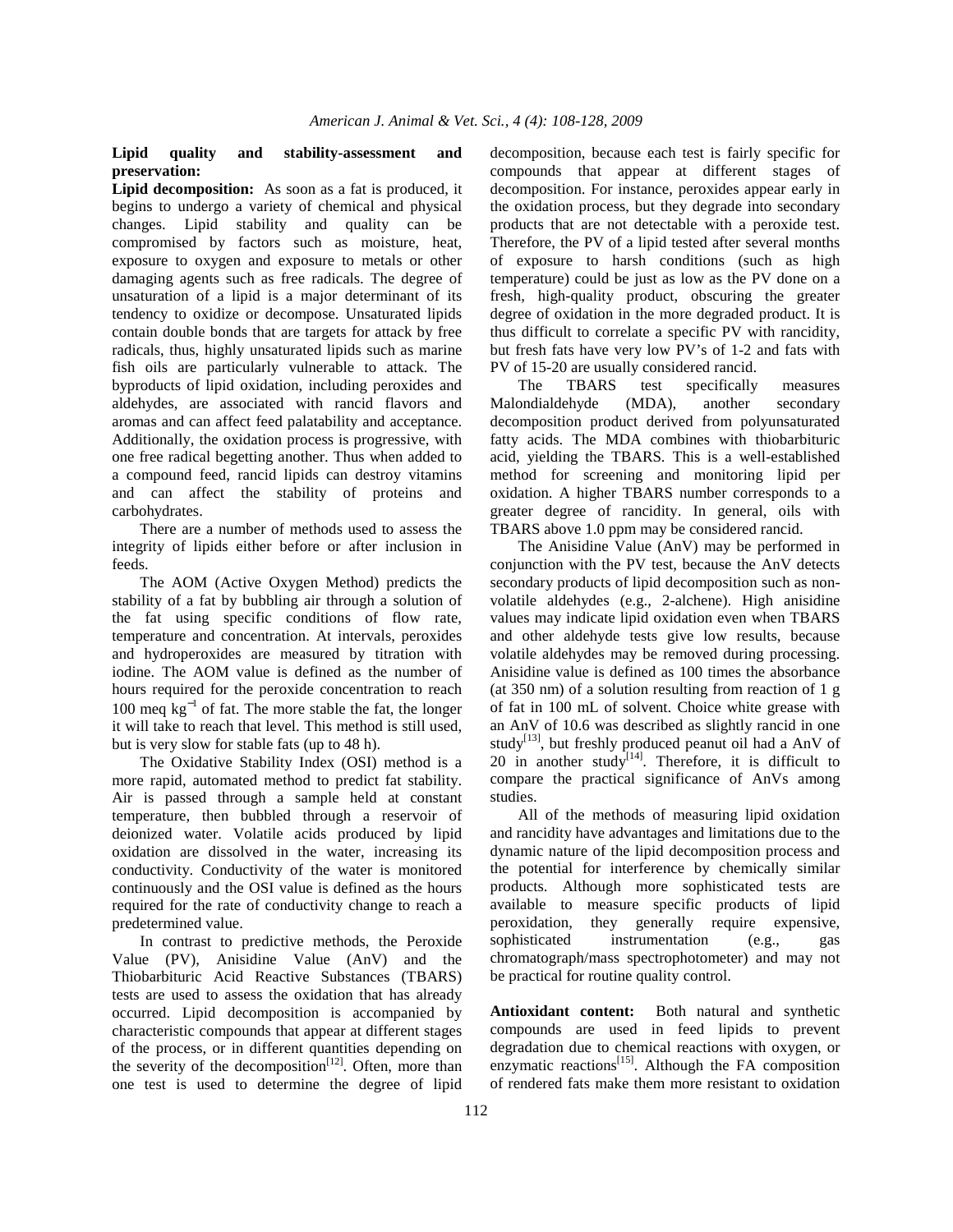than other, more unsaturated lipids, under unfavorable environmental conditions (i.e., high temperature, moisture, light, exposure to oxygen and metal salts) and in the absence of antioxidants, rancidity can develop. Rancid lipids have greatly reduced nutritional value and can compromise fish health and product quality $^{[16-18]}$ . Both fish tissues and most feed lipids contain vitamin E (tocopherols and tocotrienols) the primary fat-soluble antioxidant class in living cells. Vitamin E stored within the tissues will act to counteract free radicals ingested with rancid lipid until the vitamin E molecules themselves are depleted. If vitamin E stores are depleted and free radicals remain, the signs of vitamin E deficiency will manifest. These signs include fragile cell membranes, fluid accumulation in the abdomen (ascites), anemia, liver pathology, muscular dystrophy and reduced immune function<sup>[19,20]</sup>. Although animal tissues will contain vitamin E and other natural antioxidants (i.e., vitamin C and carotenoids), these compounds will be largely destroyed (by heat) or removed (i.e., by degumming or bleaching) during the rendering process. Accordingly, various antioxidants are added to rendered fats after processing to enhance stability and shelf-life. Although vitamin E is routinely added to fish feeds due to its essentiality as a vitamin, the form used most commonly is a synthetic racemic mixture of tocopherols in an esterified form (all-rac-αtocopheryl acetate), although esterified natural source vitamin E (RRR-α-tocopheryl acetate) may also be used<sup>[21,22]</sup>. The esterified tocopherol molecules are more light- and heat stable and thus preferred for extrusion applications, but these compounds have no antioxidant activity until consumed and converted back to the bioactive alcohol form via gastric hydrolysis. Therefore, to protect feeds and feedstuffs from oxidation during storage, other antioxidants may be used in place of, or more commonly in conjunction with vitamin E. Common synthetic antioxidants approved by the US Food and Drug Administration (FDA) for use in animal feeds include ethoxyquin (dehydroacetic acid), butylated hydroxyanisole (BHA) and butylated hydroxytoluene (BHT). These antioxidants protect lipids from oxidation during and after manufacturing, thus extending the shelf life of the feed. Recently, numerous reports of antioxidant activity in a variety of natural products (i.e., extracts of fruits, seeds, spices and teas) have surfaced $[23]$ . The 'green revolution' would favor more natural ingredients in human foods and in animal feeds, but synthetic antioxidants are usually less expensive and more consistent in terms of potency. Given the sharp increase in cost of diets with standard ingredients since 2008, higher-cost natural antioxidants may be limited to use in diets of highvalue species such as ornamentals and organicallyproduced fish and shellfish. Antioxidants are added to feed fats according to manufacturer or consumer specifications. The FAO Codex Standard for Named Animal Fats $^{[24]}$  shows typical inclusion rates for various antioxidants.

**Contaminant burden:** Animal fats do not exhibit hazardous characteristics (i.e., flammable, combustible, corrosive, explosive or radioactive) and they have been designated as Generally Recognized As Safe (GRAS) feedstuffs by the FDA. Normally, there are no hazardous components in animal fats that are irritating, toxic or carcinogenic, however, if the source animals are exposed to environmental contaminants, these compounds can accumulate within the tissues and contaminate terrestrial rendered products<sup>[25]</sup> in the same manner as rendered marine meal and oils. To assess the potential for contamination of livestock tissues with organic contaminants, the US Environmental Protection Agency and U.S. Department of Agriculture (USDA) conducted nationwide surveys of PCBs and dioxin-like compounds in pork, beef and poultry fats[26-28]. The results of these surveys indicated the range of contamination for the compounds assessed was less than 1 pg  $g^{-1}$  lipid (ppb) toxic equivalence concentrations (TEQ). These concentrations are quite low considering that Hazard Analysis and Critical Control Point plans specify FDA certification of levels below maximum tolerances in the  $\mu$ g g<sup>-1</sup> range (ppm). For example for DDT, DDD and DDE,  $0.5$  ppm; dieldrin, 0.3 ppm and PCBs, 2.0 ppm. In addition, the FDA sets limits on heavy metals such as lead (7 ppm). The FAO codex has more stringent standards, with limits of 0.1 ppm for lead or arsenic.

**Production rates and cost of animal fats:** Total production of selected animal fats in 2008, as well as current prices are shown in Table 3. Production of tallow exceeded that of all other rendered animal fats, followed closely by greases (Table 3). This pattern has been stable for decades. Poultry fats and lards are produced in smaller quantities, but their production is considered more sustainable than that of marine fish oils because the latter originate from wild fish. Catfish oil is not produced in large quantities compared to the other fats, but it could be a more sustainable source of essential fatty acids than menhaden oil, particularly for warm water fish raised in the southern US. The greater stability of catfish oil compared to menhaden oil is also attractive to feed producers, however, availability may become an issue as oil production has also decreased since 2008 due to significant declines in catfish production.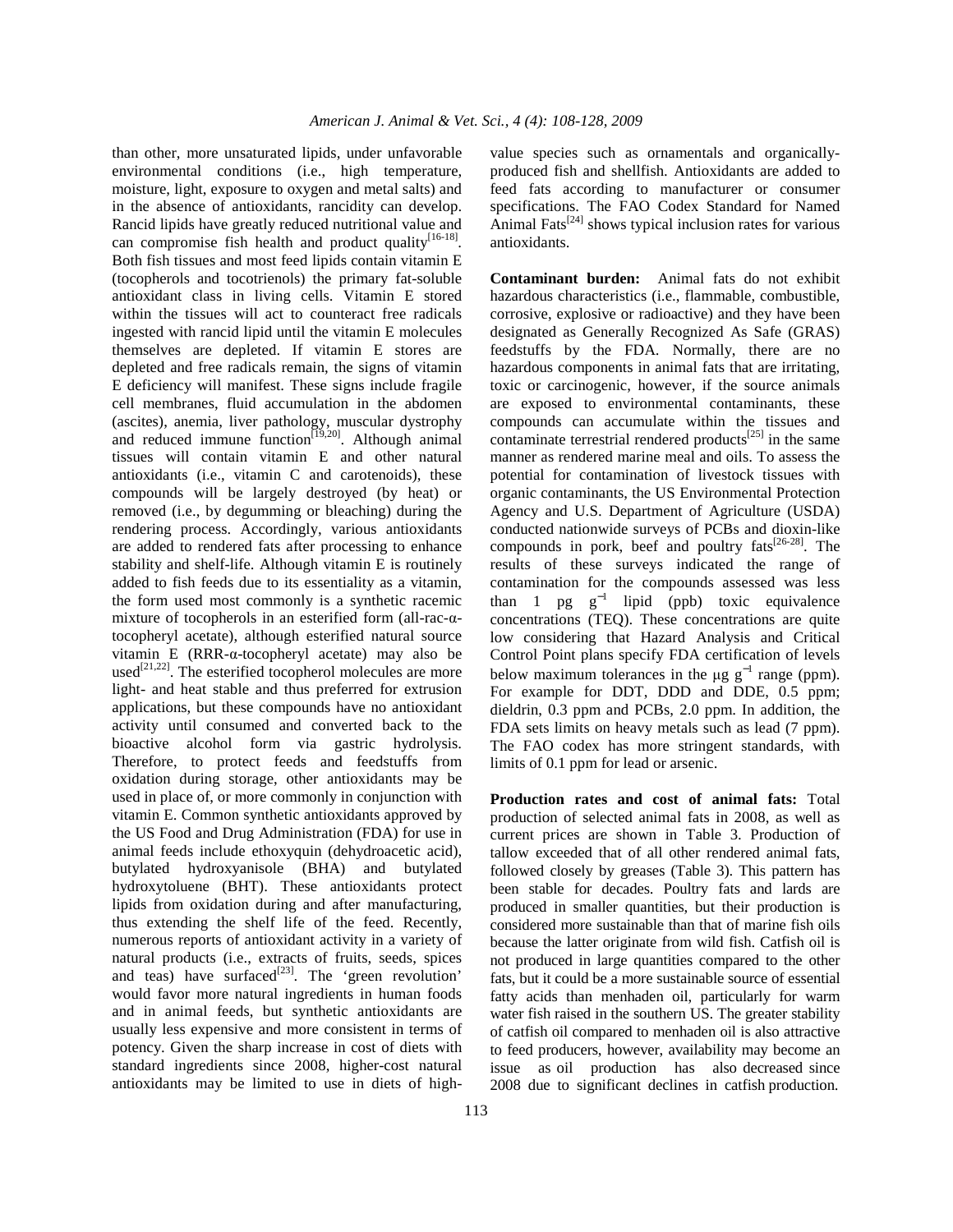| Item                      | Poultry fat | Lard      | Tallow (beef or mutton) | Choice white grease Yellow grease Catfish of fal oil |                 |       | Menhaden<br>fish oil |
|---------------------------|-------------|-----------|-------------------------|------------------------------------------------------|-----------------|-------|----------------------|
| Production                | 500-600     | 100-200   | 16,000-17,000           | $13.000^1$                                           | NR <sup>T</sup> | 12.74 | 55.4                 |
| $(1000s)$ of metric tons) |             |           |                         |                                                      |                 |       |                      |
| Cents/pound in 2009.      | 25-30       | $31 - 33$ | $23 - 28$               | $26 - 28$                                            | $23 - 27$       | 26    | $31-69$              |
| to date $^2$              |             |           |                         |                                                      |                 |       |                      |

Table 3: Annual US production (2008) and current cost of rendered animal fats

<sup>1</sup>: Production of white and yellow greases is not reported separately (US Census Bureau); historically, yellow grease has comprised 55-60% of total grease production; <sup>2</sup>: Price ranges reflect differences in geographical origin and quality grades of fat

Although tallow supplies are strong, overall use in animal feeds has declined, possibly due to misguided concerns over Transmissible Spongiform Encephalopathies (TSEs) from animals fed ruminant products. There are no cases of humans or other animals contracting TSEs from fish and the infectious agents (prions) that cause TSEs are not present in rendered fats.

 With the exception of fish oil, current prices of the other animal fats are similar. Prices for menhaden fish oil increased sharply in 2008 and early 2009, then declined. However, production is expected to decrease and the cost is likely to increase again in the near future. At the same time, there is a rapidly expanding market for fish oil for human nutritional supplements and functional foods that will increase competition for the limited supply of fish oil. As a result, there will be increasing pressure to reduce or eliminate marine fish oil from aquafeeds.

 Increased use of poultry fat and lard in fish diets may be warranted if supplies are sufficient. However, there has been a global decrease in animal production since the onset of the economic crisis and supplies of all rendered animal fats may be restricted in the near future. Average prices for all terrestrial rendered fats have increased 20-30% since 2000 and prices typically increase as supplies dwindle. With increasing competition for many fats from the biofuels industry, the trends in supplies and costs are more difficult to predict. Nevertheless, rendered animal fats have considerable potential to replace most or all marine fish oil in fish diets due to their combination of nutritional qualities, reasonable costs and sustainable methods of production.

**Using rendered animal fats in aquafeeds:** Fish oil replacement is a broadly-researched theme in aquaculture nutrition and a wide variety of alternative lipids have been evaluated<sup>[29]</sup>. Rendered fats have not been as intensively evaluated as grain and oilseedderived lipids, although a number of recent publications on the subject seems to suggest increasing interest in the use of rendered products in aquafeeds. Poultry fat, beef tallow, pork lard and to a lesser extent, yellow/restaurant grease and catfish oil, have been investigated individually or in combination with other lipids in feeds for a broad range of cultured taxa (Table 4) with generally acceptable results.

**Palatability and acceptance:** Palatability and acceptance are not commonly reported to vary with dietary lipid source. Fish oil replacement is occasionally associated with changes in feed intake, however, this is mostly likely a consequence of altered nutrient density or digestibility of the feeds rather than diminished olfactory or gustatory response to the feeds themselves. Preference for certain flavors or feedstuffs is difficult to quantify in fishes, but the reason for reduced consumption can be inferred if the feed intake is expressed as a percent of body weight. If percent body weight consumed is reduced, one can assume palatability is an issue; if total consumption is reduced but percent body weight intake is unaffected, one can assume the issue is one of reduced digestibility/utilization resulting lower weight gain and a concomitant reduction in nutrient demand. That said, feed intake does not appear to be substantially affected by incorporation of rendered fats in aquafeeds. A vast majority of published studies report no effect whatsoever on feed intake, expressed as either cumulative intake or as a percent of body weight. Although Du *et al.*<sup>[30]</sup> reported increased consumption of diets containing pork lard relative to fish oil-based feeds, when expressed as percent body weight, the differences in intake were minor (3.1 Vs 3.2% BW/day for feeds containing 2% supplemental lipid). Yilmaz and  $Genc^{[31]}$  reported improved consumption of yellow grease-based diets by common carp, however, this was in comparison with diets containing soy acid oil, an apparently problematic dietary lipid source. Yildirim-Aksoy *et al.*<sup>[32]</sup> reported a reduction in cumulative consumption for Nile tilapia fed a beef tallow-based feed compared to a fish oil-based formulation. Although this was associated with a reduction in standardized feed intake as well, (~3.1 Vs ~2.4% BW/day), suggesting a greater preference for the fish oil feed, the authors attributed the reduction in intake to impaired digestibility and EFA deficiency. Regardless, as previously indicated, these effects are uncommonly reported and a wide variety of aquatic taxa accept rendered fat-based feeds readily.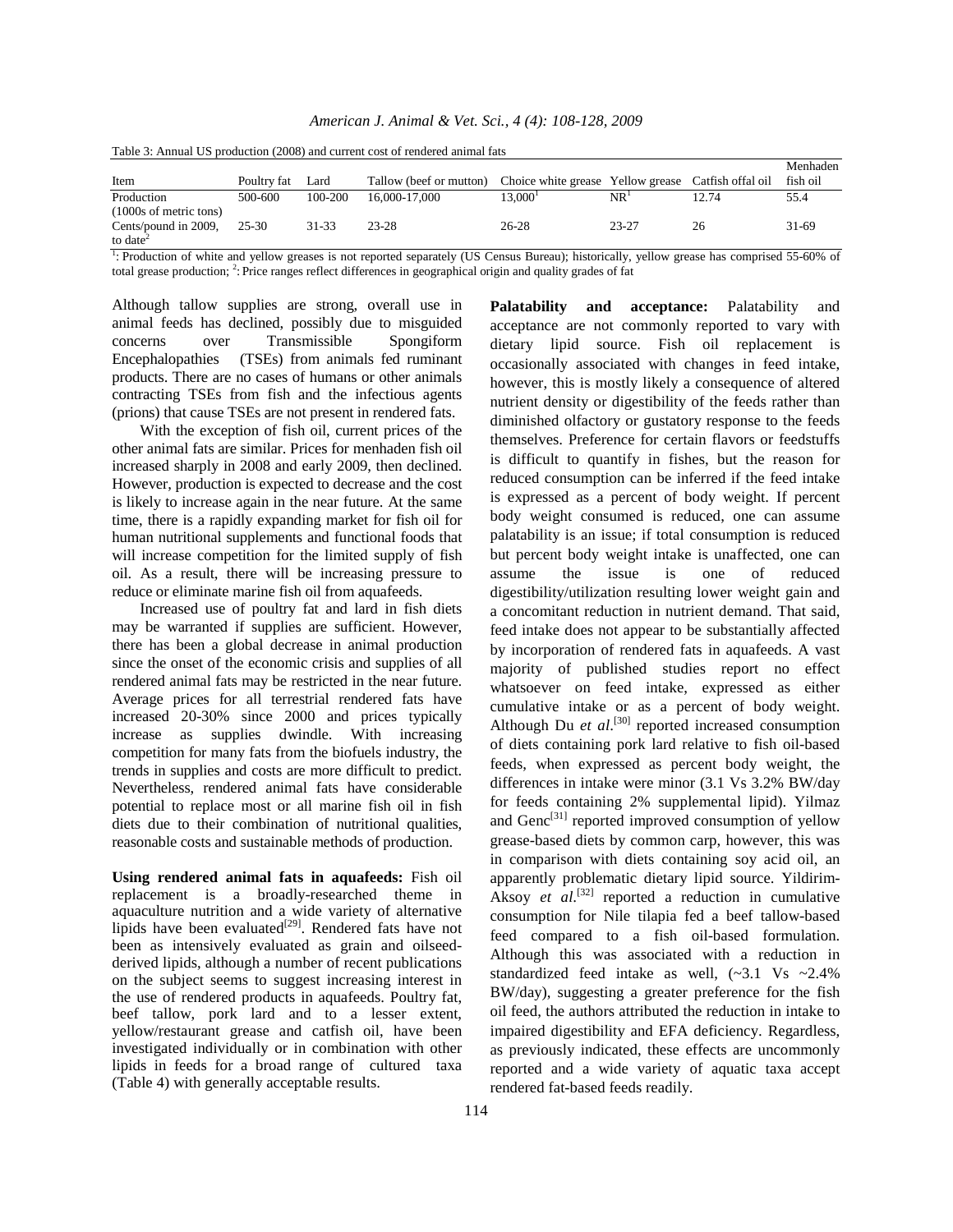# Table 4: Summary of production performance effects of replacing dietary fish oil with rendered fats, expanded from Bureau et al.<sup>[7]</sup>

|                                                                                                                                                                                                                                                                                                                                                                                                                                                                                                                                                                                                                                                                                                                                                                                                                                                                                                                                                                                                                                                                                                                                                                                                                                                                                                                                                                                                                                                                                                                                                                                                                                                                                                                                                                                                                                                                                                                                                                                                                                                                                                                                                                                          | Diet composition                | Survival | Weight gain          |                      | Consumption          | Reference |
|------------------------------------------------------------------------------------------------------------------------------------------------------------------------------------------------------------------------------------------------------------------------------------------------------------------------------------------------------------------------------------------------------------------------------------------------------------------------------------------------------------------------------------------------------------------------------------------------------------------------------------------------------------------------------------------------------------------------------------------------------------------------------------------------------------------------------------------------------------------------------------------------------------------------------------------------------------------------------------------------------------------------------------------------------------------------------------------------------------------------------------------------------------------------------------------------------------------------------------------------------------------------------------------------------------------------------------------------------------------------------------------------------------------------------------------------------------------------------------------------------------------------------------------------------------------------------------------------------------------------------------------------------------------------------------------------------------------------------------------------------------------------------------------------------------------------------------------------------------------------------------------------------------------------------------------------------------------------------------------------------------------------------------------------------------------------------------------------------------------------------------------------------------------------------------------|---------------------------------|----------|----------------------|----------------------|----------------------|-----------|
|                                                                                                                                                                                                                                                                                                                                                                                                                                                                                                                                                                                                                                                                                                                                                                                                                                                                                                                                                                                                                                                                                                                                                                                                                                                                                                                                                                                                                                                                                                                                                                                                                                                                                                                                                                                                                                                                                                                                                                                                                                                                                                                                                                                          |                                 |          |                      |                      |                      |           |
|                                                                                                                                                                                                                                                                                                                                                                                                                                                                                                                                                                                                                                                                                                                                                                                                                                                                                                                                                                                                                                                                                                                                                                                                                                                                                                                                                                                                                                                                                                                                                                                                                                                                                                                                                                                                                                                                                                                                                                                                                                                                                                                                                                                          |                                 |          |                      |                      |                      | $[33]$    |
| Conversion efficiency<br>Species<br>Warm-water Taxa<br>Channel catfish<br>2.3% beef tallow+<br>$\uparrow$ (at higher temp)<br>2.3% corn oil $+2.3%$<br>$=$ (at lower temp)<br>Ictalurus punctatus<br>$\equiv$<br>Menhaden oil<br>7% beef tallow<br>$\downarrow$ (at higher temp)<br>$=$<br>$=$ (at lower temp)<br>2.3% beef tallow+<br>↓<br>2.3% corn oil + $2.3\%$<br>Menhaden oil<br>7% beef tallow<br>↓<br>2% beef tallow<br>$\quad =$<br>$\equiv$<br>$\equiv$<br>2.3% beef tallow+<br>2.3% corn oil+2.3%<br>Menhaden oil<br>7% beef tallow<br>2% beef tallow (4.7%)<br>$\equiv$<br>$\equiv$<br>4% beef tallow (6.7%)<br>$\equiv$<br>$=$<br>2% catfish oil (4.7%)<br>$=$<br>$=$<br>4% catfish oil (6.7%)<br>$=$<br>$\equiv$<br>2% poultry fat+2%<br>$=$<br>$=$<br>$\equiv$<br>cod liver oil (4% lipid)<br>4% poultry fat (4% lipid)<br>$\equiv$<br>$=$<br>$=$<br>2% beef tallow $(\sim 5\%$ lipid)<br>$=$<br>$=$<br>$=$<br>2% catfish oil $(-5\%$ lipid)<br>$=$<br>$=$<br>$=$<br>Common carp<br>4.5% beef tallow+5% feed oil<br>Cyprinus carpio<br>$=$<br>$=$<br>$\downarrow$<br>9.5% beef tallow+5% feed oil<br>↓<br>$=$<br>12% beef tallow+1.4%<br>$=$<br>linseed oil<br>4, 8, or 13% yellow grease<br>↑<br>$=$<br>$(4, 8, or 13\%$ lipid)<br>Compared to soy acid oil<br>African sharptooth catfish<br>10% beef tallow<br>Clarias gariepinus<br>↓ Compared to sunflower oil<br>Blue tilapia<br>2-14% beef tallow<br>$=$<br>Ξ<br>Tilapia aurea<br>$(2-14\%$ crude lipid)<br>2.5, 5, 7.5, or 10% catfish oil<br>$\equiv$<br>$\equiv$<br>$=$<br>$(2.5-10\%$ lipid)<br>Nile tilapia<br>2.3% beef tallow<br>$\equiv$<br>$\equiv$<br>$=$<br>$=$<br>Oreochromis niloticus<br>$+2.3\%$ linseed oil<br>$+2.3\%$ corn oil (7% lipid)<br>2.3% beef tallow+2.3% corn<br>$\equiv$<br>$=$<br>$=$<br>$=$<br>oil+2.3% fish oil (7% lipid)<br>7% beef tallow (7% lipid)<br>↓<br>↓<br>↓<br>$\equiv$<br>4.9% poultry fat+4.9% fish oil<br>$=$<br>$=$<br>$=$<br>$\equiv$<br>$(9.8\%$ lipid)<br>Hybrid tilapia<br>$1.7\%$ lard+ $1.7\%$ corn oil<br>↓<br>$=$<br>(blue $\times$ nile)<br>$+1.7\%$ cod liver oil (5% lipid)<br>$2.5\%$ lard $+2.5\%$ cod liver oil<br>$\equiv$<br>↓<br>↓<br>$(5\%$ lipid) |                                 |          |                      |                      |                      |           |
|                                                                                                                                                                                                                                                                                                                                                                                                                                                                                                                                                                                                                                                                                                                                                                                                                                                                                                                                                                                                                                                                                                                                                                                                                                                                                                                                                                                                                                                                                                                                                                                                                                                                                                                                                                                                                                                                                                                                                                                                                                                                                                                                                                                          |                                 |          |                      |                      |                      |           |
|                                                                                                                                                                                                                                                                                                                                                                                                                                                                                                                                                                                                                                                                                                                                                                                                                                                                                                                                                                                                                                                                                                                                                                                                                                                                                                                                                                                                                                                                                                                                                                                                                                                                                                                                                                                                                                                                                                                                                                                                                                                                                                                                                                                          |                                 |          |                      |                      |                      | $[33]$    |
|                                                                                                                                                                                                                                                                                                                                                                                                                                                                                                                                                                                                                                                                                                                                                                                                                                                                                                                                                                                                                                                                                                                                                                                                                                                                                                                                                                                                                                                                                                                                                                                                                                                                                                                                                                                                                                                                                                                                                                                                                                                                                                                                                                                          |                                 |          |                      |                      |                      |           |
|                                                                                                                                                                                                                                                                                                                                                                                                                                                                                                                                                                                                                                                                                                                                                                                                                                                                                                                                                                                                                                                                                                                                                                                                                                                                                                                                                                                                                                                                                                                                                                                                                                                                                                                                                                                                                                                                                                                                                                                                                                                                                                                                                                                          |                                 |          |                      |                      |                      | $[34]$    |
|                                                                                                                                                                                                                                                                                                                                                                                                                                                                                                                                                                                                                                                                                                                                                                                                                                                                                                                                                                                                                                                                                                                                                                                                                                                                                                                                                                                                                                                                                                                                                                                                                                                                                                                                                                                                                                                                                                                                                                                                                                                                                                                                                                                          |                                 |          |                      |                      |                      |           |
|                                                                                                                                                                                                                                                                                                                                                                                                                                                                                                                                                                                                                                                                                                                                                                                                                                                                                                                                                                                                                                                                                                                                                                                                                                                                                                                                                                                                                                                                                                                                                                                                                                                                                                                                                                                                                                                                                                                                                                                                                                                                                                                                                                                          |                                 |          |                      |                      |                      |           |
|                                                                                                                                                                                                                                                                                                                                                                                                                                                                                                                                                                                                                                                                                                                                                                                                                                                                                                                                                                                                                                                                                                                                                                                                                                                                                                                                                                                                                                                                                                                                                                                                                                                                                                                                                                                                                                                                                                                                                                                                                                                                                                                                                                                          |                                 |          |                      |                      |                      | $[34]$    |
|                                                                                                                                                                                                                                                                                                                                                                                                                                                                                                                                                                                                                                                                                                                                                                                                                                                                                                                                                                                                                                                                                                                                                                                                                                                                                                                                                                                                                                                                                                                                                                                                                                                                                                                                                                                                                                                                                                                                                                                                                                                                                                                                                                                          |                                 |          |                      |                      |                      | $[97]$    |
|                                                                                                                                                                                                                                                                                                                                                                                                                                                                                                                                                                                                                                                                                                                                                                                                                                                                                                                                                                                                                                                                                                                                                                                                                                                                                                                                                                                                                                                                                                                                                                                                                                                                                                                                                                                                                                                                                                                                                                                                                                                                                                                                                                                          |                                 |          |                      |                      |                      | $[97]$    |
|                                                                                                                                                                                                                                                                                                                                                                                                                                                                                                                                                                                                                                                                                                                                                                                                                                                                                                                                                                                                                                                                                                                                                                                                                                                                                                                                                                                                                                                                                                                                                                                                                                                                                                                                                                                                                                                                                                                                                                                                                                                                                                                                                                                          |                                 |          |                      |                      |                      |           |
|                                                                                                                                                                                                                                                                                                                                                                                                                                                                                                                                                                                                                                                                                                                                                                                                                                                                                                                                                                                                                                                                                                                                                                                                                                                                                                                                                                                                                                                                                                                                                                                                                                                                                                                                                                                                                                                                                                                                                                                                                                                                                                                                                                                          |                                 |          |                      |                      |                      |           |
|                                                                                                                                                                                                                                                                                                                                                                                                                                                                                                                                                                                                                                                                                                                                                                                                                                                                                                                                                                                                                                                                                                                                                                                                                                                                                                                                                                                                                                                                                                                                                                                                                                                                                                                                                                                                                                                                                                                                                                                                                                                                                                                                                                                          |                                 |          |                      |                      |                      | $[97]$    |
|                                                                                                                                                                                                                                                                                                                                                                                                                                                                                                                                                                                                                                                                                                                                                                                                                                                                                                                                                                                                                                                                                                                                                                                                                                                                                                                                                                                                                                                                                                                                                                                                                                                                                                                                                                                                                                                                                                                                                                                                                                                                                                                                                                                          |                                 |          |                      |                      |                      | [98]      |
|                                                                                                                                                                                                                                                                                                                                                                                                                                                                                                                                                                                                                                                                                                                                                                                                                                                                                                                                                                                                                                                                                                                                                                                                                                                                                                                                                                                                                                                                                                                                                                                                                                                                                                                                                                                                                                                                                                                                                                                                                                                                                                                                                                                          |                                 |          |                      |                      |                      | [98]      |
|                                                                                                                                                                                                                                                                                                                                                                                                                                                                                                                                                                                                                                                                                                                                                                                                                                                                                                                                                                                                                                                                                                                                                                                                                                                                                                                                                                                                                                                                                                                                                                                                                                                                                                                                                                                                                                                                                                                                                                                                                                                                                                                                                                                          |                                 |          |                      |                      |                      | [98]      |
|                                                                                                                                                                                                                                                                                                                                                                                                                                                                                                                                                                                                                                                                                                                                                                                                                                                                                                                                                                                                                                                                                                                                                                                                                                                                                                                                                                                                                                                                                                                                                                                                                                                                                                                                                                                                                                                                                                                                                                                                                                                                                                                                                                                          |                                 |          |                      |                      |                      | [98]      |
|                                                                                                                                                                                                                                                                                                                                                                                                                                                                                                                                                                                                                                                                                                                                                                                                                                                                                                                                                                                                                                                                                                                                                                                                                                                                                                                                                                                                                                                                                                                                                                                                                                                                                                                                                                                                                                                                                                                                                                                                                                                                                                                                                                                          |                                 |          |                      |                      |                      | $[99]$    |
|                                                                                                                                                                                                                                                                                                                                                                                                                                                                                                                                                                                                                                                                                                                                                                                                                                                                                                                                                                                                                                                                                                                                                                                                                                                                                                                                                                                                                                                                                                                                                                                                                                                                                                                                                                                                                                                                                                                                                                                                                                                                                                                                                                                          |                                 |          |                      |                      |                      |           |
|                                                                                                                                                                                                                                                                                                                                                                                                                                                                                                                                                                                                                                                                                                                                                                                                                                                                                                                                                                                                                                                                                                                                                                                                                                                                                                                                                                                                                                                                                                                                                                                                                                                                                                                                                                                                                                                                                                                                                                                                                                                                                                                                                                                          |                                 |          |                      |                      |                      | [99]      |
|                                                                                                                                                                                                                                                                                                                                                                                                                                                                                                                                                                                                                                                                                                                                                                                                                                                                                                                                                                                                                                                                                                                                                                                                                                                                                                                                                                                                                                                                                                                                                                                                                                                                                                                                                                                                                                                                                                                                                                                                                                                                                                                                                                                          |                                 |          |                      |                      |                      |           |
|                                                                                                                                                                                                                                                                                                                                                                                                                                                                                                                                                                                                                                                                                                                                                                                                                                                                                                                                                                                                                                                                                                                                                                                                                                                                                                                                                                                                                                                                                                                                                                                                                                                                                                                                                                                                                                                                                                                                                                                                                                                                                                                                                                                          |                                 |          |                      |                      |                      | $[100]$   |
|                                                                                                                                                                                                                                                                                                                                                                                                                                                                                                                                                                                                                                                                                                                                                                                                                                                                                                                                                                                                                                                                                                                                                                                                                                                                                                                                                                                                                                                                                                                                                                                                                                                                                                                                                                                                                                                                                                                                                                                                                                                                                                                                                                                          |                                 |          |                      |                      |                      | [100]     |
|                                                                                                                                                                                                                                                                                                                                                                                                                                                                                                                                                                                                                                                                                                                                                                                                                                                                                                                                                                                                                                                                                                                                                                                                                                                                                                                                                                                                                                                                                                                                                                                                                                                                                                                                                                                                                                                                                                                                                                                                                                                                                                                                                                                          |                                 |          |                      |                      |                      |           |
|                                                                                                                                                                                                                                                                                                                                                                                                                                                                                                                                                                                                                                                                                                                                                                                                                                                                                                                                                                                                                                                                                                                                                                                                                                                                                                                                                                                                                                                                                                                                                                                                                                                                                                                                                                                                                                                                                                                                                                                                                                                                                                                                                                                          |                                 |          |                      |                      |                      | $[101]$   |
|                                                                                                                                                                                                                                                                                                                                                                                                                                                                                                                                                                                                                                                                                                                                                                                                                                                                                                                                                                                                                                                                                                                                                                                                                                                                                                                                                                                                                                                                                                                                                                                                                                                                                                                                                                                                                                                                                                                                                                                                                                                                                                                                                                                          |                                 |          |                      |                      |                      | $[101]$   |
|                                                                                                                                                                                                                                                                                                                                                                                                                                                                                                                                                                                                                                                                                                                                                                                                                                                                                                                                                                                                                                                                                                                                                                                                                                                                                                                                                                                                                                                                                                                                                                                                                                                                                                                                                                                                                                                                                                                                                                                                                                                                                                                                                                                          |                                 |          |                      |                      |                      | $[102]$   |
|                                                                                                                                                                                                                                                                                                                                                                                                                                                                                                                                                                                                                                                                                                                                                                                                                                                                                                                                                                                                                                                                                                                                                                                                                                                                                                                                                                                                                                                                                                                                                                                                                                                                                                                                                                                                                                                                                                                                                                                                                                                                                                                                                                                          |                                 |          |                      |                      |                      |           |
|                                                                                                                                                                                                                                                                                                                                                                                                                                                                                                                                                                                                                                                                                                                                                                                                                                                                                                                                                                                                                                                                                                                                                                                                                                                                                                                                                                                                                                                                                                                                                                                                                                                                                                                                                                                                                                                                                                                                                                                                                                                                                                                                                                                          |                                 |          |                      |                      |                      | $[31]$    |
|                                                                                                                                                                                                                                                                                                                                                                                                                                                                                                                                                                                                                                                                                                                                                                                                                                                                                                                                                                                                                                                                                                                                                                                                                                                                                                                                                                                                                                                                                                                                                                                                                                                                                                                                                                                                                                                                                                                                                                                                                                                                                                                                                                                          |                                 |          |                      |                      |                      |           |
|                                                                                                                                                                                                                                                                                                                                                                                                                                                                                                                                                                                                                                                                                                                                                                                                                                                                                                                                                                                                                                                                                                                                                                                                                                                                                                                                                                                                                                                                                                                                                                                                                                                                                                                                                                                                                                                                                                                                                                                                                                                                                                                                                                                          |                                 |          |                      |                      |                      |           |
|                                                                                                                                                                                                                                                                                                                                                                                                                                                                                                                                                                                                                                                                                                                                                                                                                                                                                                                                                                                                                                                                                                                                                                                                                                                                                                                                                                                                                                                                                                                                                                                                                                                                                                                                                                                                                                                                                                                                                                                                                                                                                                                                                                                          |                                 |          |                      |                      |                      | $[103]$   |
|                                                                                                                                                                                                                                                                                                                                                                                                                                                                                                                                                                                                                                                                                                                                                                                                                                                                                                                                                                                                                                                                                                                                                                                                                                                                                                                                                                                                                                                                                                                                                                                                                                                                                                                                                                                                                                                                                                                                                                                                                                                                                                                                                                                          |                                 |          |                      |                      |                      | $[104]$   |
|                                                                                                                                                                                                                                                                                                                                                                                                                                                                                                                                                                                                                                                                                                                                                                                                                                                                                                                                                                                                                                                                                                                                                                                                                                                                                                                                                                                                                                                                                                                                                                                                                                                                                                                                                                                                                                                                                                                                                                                                                                                                                                                                                                                          |                                 |          |                      |                      |                      |           |
|                                                                                                                                                                                                                                                                                                                                                                                                                                                                                                                                                                                                                                                                                                                                                                                                                                                                                                                                                                                                                                                                                                                                                                                                                                                                                                                                                                                                                                                                                                                                                                                                                                                                                                                                                                                                                                                                                                                                                                                                                                                                                                                                                                                          |                                 |          |                      |                      |                      | [105]     |
|                                                                                                                                                                                                                                                                                                                                                                                                                                                                                                                                                                                                                                                                                                                                                                                                                                                                                                                                                                                                                                                                                                                                                                                                                                                                                                                                                                                                                                                                                                                                                                                                                                                                                                                                                                                                                                                                                                                                                                                                                                                                                                                                                                                          |                                 |          |                      |                      |                      |           |
|                                                                                                                                                                                                                                                                                                                                                                                                                                                                                                                                                                                                                                                                                                                                                                                                                                                                                                                                                                                                                                                                                                                                                                                                                                                                                                                                                                                                                                                                                                                                                                                                                                                                                                                                                                                                                                                                                                                                                                                                                                                                                                                                                                                          |                                 |          |                      |                      |                      | $[32]$    |
|                                                                                                                                                                                                                                                                                                                                                                                                                                                                                                                                                                                                                                                                                                                                                                                                                                                                                                                                                                                                                                                                                                                                                                                                                                                                                                                                                                                                                                                                                                                                                                                                                                                                                                                                                                                                                                                                                                                                                                                                                                                                                                                                                                                          |                                 |          |                      |                      |                      |           |
|                                                                                                                                                                                                                                                                                                                                                                                                                                                                                                                                                                                                                                                                                                                                                                                                                                                                                                                                                                                                                                                                                                                                                                                                                                                                                                                                                                                                                                                                                                                                                                                                                                                                                                                                                                                                                                                                                                                                                                                                                                                                                                                                                                                          |                                 |          |                      |                      |                      |           |
|                                                                                                                                                                                                                                                                                                                                                                                                                                                                                                                                                                                                                                                                                                                                                                                                                                                                                                                                                                                                                                                                                                                                                                                                                                                                                                                                                                                                                                                                                                                                                                                                                                                                                                                                                                                                                                                                                                                                                                                                                                                                                                                                                                                          |                                 |          |                      |                      |                      | $[32]$    |
|                                                                                                                                                                                                                                                                                                                                                                                                                                                                                                                                                                                                                                                                                                                                                                                                                                                                                                                                                                                                                                                                                                                                                                                                                                                                                                                                                                                                                                                                                                                                                                                                                                                                                                                                                                                                                                                                                                                                                                                                                                                                                                                                                                                          |                                 |          |                      |                      |                      |           |
|                                                                                                                                                                                                                                                                                                                                                                                                                                                                                                                                                                                                                                                                                                                                                                                                                                                                                                                                                                                                                                                                                                                                                                                                                                                                                                                                                                                                                                                                                                                                                                                                                                                                                                                                                                                                                                                                                                                                                                                                                                                                                                                                                                                          |                                 |          |                      |                      |                      | $[32]$    |
|                                                                                                                                                                                                                                                                                                                                                                                                                                                                                                                                                                                                                                                                                                                                                                                                                                                                                                                                                                                                                                                                                                                                                                                                                                                                                                                                                                                                                                                                                                                                                                                                                                                                                                                                                                                                                                                                                                                                                                                                                                                                                                                                                                                          |                                 |          |                      |                      |                      |           |
|                                                                                                                                                                                                                                                                                                                                                                                                                                                                                                                                                                                                                                                                                                                                                                                                                                                                                                                                                                                                                                                                                                                                                                                                                                                                                                                                                                                                                                                                                                                                                                                                                                                                                                                                                                                                                                                                                                                                                                                                                                                                                                                                                                                          |                                 |          |                      |                      |                      | $[93]$    |
|                                                                                                                                                                                                                                                                                                                                                                                                                                                                                                                                                                                                                                                                                                                                                                                                                                                                                                                                                                                                                                                                                                                                                                                                                                                                                                                                                                                                                                                                                                                                                                                                                                                                                                                                                                                                                                                                                                                                                                                                                                                                                                                                                                                          |                                 |          |                      |                      |                      |           |
|                                                                                                                                                                                                                                                                                                                                                                                                                                                                                                                                                                                                                                                                                                                                                                                                                                                                                                                                                                                                                                                                                                                                                                                                                                                                                                                                                                                                                                                                                                                                                                                                                                                                                                                                                                                                                                                                                                                                                                                                                                                                                                                                                                                          |                                 |          |                      |                      |                      | $[106]$   |
|                                                                                                                                                                                                                                                                                                                                                                                                                                                                                                                                                                                                                                                                                                                                                                                                                                                                                                                                                                                                                                                                                                                                                                                                                                                                                                                                                                                                                                                                                                                                                                                                                                                                                                                                                                                                                                                                                                                                                                                                                                                                                                                                                                                          |                                 |          |                      |                      |                      |           |
|                                                                                                                                                                                                                                                                                                                                                                                                                                                                                                                                                                                                                                                                                                                                                                                                                                                                                                                                                                                                                                                                                                                                                                                                                                                                                                                                                                                                                                                                                                                                                                                                                                                                                                                                                                                                                                                                                                                                                                                                                                                                                                                                                                                          |                                 |          |                      |                      |                      | $[106]$   |
|                                                                                                                                                                                                                                                                                                                                                                                                                                                                                                                                                                                                                                                                                                                                                                                                                                                                                                                                                                                                                                                                                                                                                                                                                                                                                                                                                                                                                                                                                                                                                                                                                                                                                                                                                                                                                                                                                                                                                                                                                                                                                                                                                                                          |                                 |          |                      |                      |                      |           |
|                                                                                                                                                                                                                                                                                                                                                                                                                                                                                                                                                                                                                                                                                                                                                                                                                                                                                                                                                                                                                                                                                                                                                                                                                                                                                                                                                                                                                                                                                                                                                                                                                                                                                                                                                                                                                                                                                                                                                                                                                                                                                                                                                                                          | 2.5% lard+2.5% corn oil         | $\equiv$ |                      |                      |                      | [106]     |
|                                                                                                                                                                                                                                                                                                                                                                                                                                                                                                                                                                                                                                                                                                                                                                                                                                                                                                                                                                                                                                                                                                                                                                                                                                                                                                                                                                                                                                                                                                                                                                                                                                                                                                                                                                                                                                                                                                                                                                                                                                                                                                                                                                                          | $(5\%$ lipid)                   |          |                      |                      |                      |           |
|                                                                                                                                                                                                                                                                                                                                                                                                                                                                                                                                                                                                                                                                                                                                                                                                                                                                                                                                                                                                                                                                                                                                                                                                                                                                                                                                                                                                                                                                                                                                                                                                                                                                                                                                                                                                                                                                                                                                                                                                                                                                                                                                                                                          | 5% lard (5% lipid)              | $=$      |                      | ↓                    |                      | [106]     |
|                                                                                                                                                                                                                                                                                                                                                                                                                                                                                                                                                                                                                                                                                                                                                                                                                                                                                                                                                                                                                                                                                                                                                                                                                                                                                                                                                                                                                                                                                                                                                                                                                                                                                                                                                                                                                                                                                                                                                                                                                                                                                                                                                                                          | 8% lard (8% lipid)              | $=$      | ↓                    |                      |                      | $[107]$   |
| Red drum                                                                                                                                                                                                                                                                                                                                                                                                                                                                                                                                                                                                                                                                                                                                                                                                                                                                                                                                                                                                                                                                                                                                                                                                                                                                                                                                                                                                                                                                                                                                                                                                                                                                                                                                                                                                                                                                                                                                                                                                                                                                                                                                                                                 | 5.4% beef tallow+               | $=$      | $\equiv$             | $=$                  |                      | $[79]$    |
| Sciaenops ocellatus                                                                                                                                                                                                                                                                                                                                                                                                                                                                                                                                                                                                                                                                                                                                                                                                                                                                                                                                                                                                                                                                                                                                                                                                                                                                                                                                                                                                                                                                                                                                                                                                                                                                                                                                                                                                                                                                                                                                                                                                                                                                                                                                                                      | 1% n-3 HUFA mix                 |          |                      |                      |                      |           |
|                                                                                                                                                                                                                                                                                                                                                                                                                                                                                                                                                                                                                                                                                                                                                                                                                                                                                                                                                                                                                                                                                                                                                                                                                                                                                                                                                                                                                                                                                                                                                                                                                                                                                                                                                                                                                                                                                                                                                                                                                                                                                                                                                                                          | $(6.4\%$ lipid)                 |          |                      |                      |                      |           |
| Grass carp                                                                                                                                                                                                                                                                                                                                                                                                                                                                                                                                                                                                                                                                                                                                                                                                                                                                                                                                                                                                                                                                                                                                                                                                                                                                                                                                                                                                                                                                                                                                                                                                                                                                                                                                                                                                                                                                                                                                                                                                                                                                                                                                                                               | 2, 6, or 10% pork lard          |          | $=$ (at 2% lipid)    | $=$ (at 2% lipid)    | $(at 2\% lipid)$     | $[30]$    |
| Ctenopharyngodon idella                                                                                                                                                                                                                                                                                                                                                                                                                                                                                                                                                                                                                                                                                                                                                                                                                                                                                                                                                                                                                                                                                                                                                                                                                                                                                                                                                                                                                                                                                                                                                                                                                                                                                                                                                                                                                                                                                                                                                                                                                                                                                                                                                                  | $(2, 6, or 10\%$ lipid)         |          | $\uparrow$ (at 6 and | $\uparrow$ (at 6 and | $\uparrow$ (at 6 and |           |
|                                                                                                                                                                                                                                                                                                                                                                                                                                                                                                                                                                                                                                                                                                                                                                                                                                                                                                                                                                                                                                                                                                                                                                                                                                                                                                                                                                                                                                                                                                                                                                                                                                                                                                                                                                                                                                                                                                                                                                                                                                                                                                                                                                                          |                                 |          | $10\%$ lipid)        | $10\%$ lipid)        | $10\%$ lipid)        |           |
| Fathead minnow                                                                                                                                                                                                                                                                                                                                                                                                                                                                                                                                                                                                                                                                                                                                                                                                                                                                                                                                                                                                                                                                                                                                                                                                                                                                                                                                                                                                                                                                                                                                                                                                                                                                                                                                                                                                                                                                                                                                                                                                                                                                                                                                                                           | 10% poultry fat                 | $\equiv$ |                      | î                    |                      | $[108]$   |
| Pimephales promelas                                                                                                                                                                                                                                                                                                                                                                                                                                                                                                                                                                                                                                                                                                                                                                                                                                                                                                                                                                                                                                                                                                                                                                                                                                                                                                                                                                                                                                                                                                                                                                                                                                                                                                                                                                                                                                                                                                                                                                                                                                                                                                                                                                      | $(10\%$ lipid)                  |          |                      |                      |                      |           |
| Golden shiner                                                                                                                                                                                                                                                                                                                                                                                                                                                                                                                                                                                                                                                                                                                                                                                                                                                                                                                                                                                                                                                                                                                                                                                                                                                                                                                                                                                                                                                                                                                                                                                                                                                                                                                                                                                                                                                                                                                                                                                                                                                                                                                                                                            | 2% poultry fat+2% cod liver oil | $\equiv$ | $\equiv$             | $=$                  |                      | $[99]$    |
|                                                                                                                                                                                                                                                                                                                                                                                                                                                                                                                                                                                                                                                                                                                                                                                                                                                                                                                                                                                                                                                                                                                                                                                                                                                                                                                                                                                                                                                                                                                                                                                                                                                                                                                                                                                                                                                                                                                                                                                                                                                                                                                                                                                          | $(4\%$ lipid)                   |          |                      |                      |                      |           |
| Notemigonus crysoleucas                                                                                                                                                                                                                                                                                                                                                                                                                                                                                                                                                                                                                                                                                                                                                                                                                                                                                                                                                                                                                                                                                                                                                                                                                                                                                                                                                                                                                                                                                                                                                                                                                                                                                                                                                                                                                                                                                                                                                                                                                                                                                                                                                                  | 4% poultry fat (4% lipid)       | $=$      | $\equiv$             | $\equiv$             |                      | [99]      |
|                                                                                                                                                                                                                                                                                                                                                                                                                                                                                                                                                                                                                                                                                                                                                                                                                                                                                                                                                                                                                                                                                                                                                                                                                                                                                                                                                                                                                                                                                                                                                                                                                                                                                                                                                                                                                                                                                                                                                                                                                                                                                                                                                                                          | 5% beef tallow                  |          | $\equiv$             |                      |                      |           |
| Japanese sea bass                                                                                                                                                                                                                                                                                                                                                                                                                                                                                                                                                                                                                                                                                                                                                                                                                                                                                                                                                                                                                                                                                                                                                                                                                                                                                                                                                                                                                                                                                                                                                                                                                                                                                                                                                                                                                                                                                                                                                                                                                                                                                                                                                                        |                                 | $\equiv$ |                      | $=$                  | $\equiv$             | $[109]$   |
| Lateolabrax japonicas                                                                                                                                                                                                                                                                                                                                                                                                                                                                                                                                                                                                                                                                                                                                                                                                                                                                                                                                                                                                                                                                                                                                                                                                                                                                                                                                                                                                                                                                                                                                                                                                                                                                                                                                                                                                                                                                                                                                                                                                                                                                                                                                                                    | $(10\%$ lipid)                  |          |                      |                      |                      |           |

# Effect of replacement on production performance criteria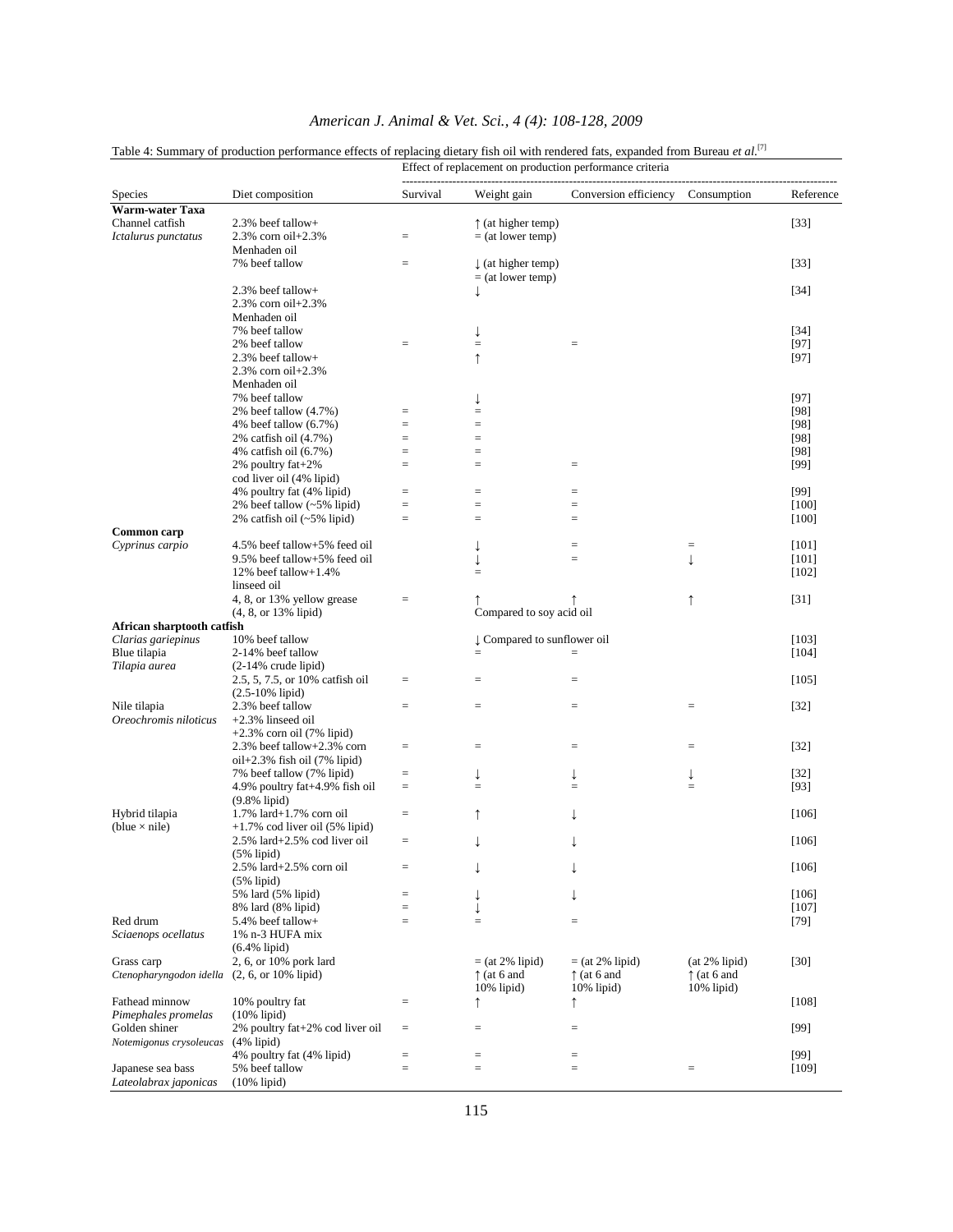| 5% pork lard (10% lipid)<br>$[109]$<br>$\equiv$<br>$\equiv$<br>$\equiv$<br>$\equiv$<br>5% poultry fat (10% lipid)<br>[109]<br>$\quad \  \  =$<br>$=$<br>$\equiv$<br>$\equiv$<br>3% beef tallow+1%<br>$[109]$<br>$=$<br>$=$<br>$\equiv$<br>$\equiv$<br>Soy oil+1% fish oil<br>$(10\%$ lipid)<br>5 % chicken fat+5% fish oil<br>Largemouth bass<br>$[63]$<br>$\equiv$<br>Ξ<br>$=$<br>Ξ<br>Micropterus salmoides<br>$(10\%$ lipid)<br>10% chicken fat (10% lipid)<br>[63]<br>$\equiv$<br>$=$<br>$\quad =$<br>$\equiv$<br>Surubim<br>4% pork lard<br>$[77]$<br>$\equiv$<br>$=$<br>$\equiv$<br>$\equiv$<br>Pseudoplatystoma<br>$+8\%$ squid liver oil<br>$(-19\%$ lipid)<br>coruscans<br>6% pork lard+6% squid liver oil<br>$[77]$<br>$\equiv$<br>$=$<br>$\equiv$<br>$\equiv$<br>$(-19\%$ lipid)<br>8% pork lard+4% squid liver oil<br>$[77]$<br>$\equiv$<br>$=$<br>$\equiv$<br>$\equiv$<br>$(\sim19\%$ LIPID)<br>12% pork lard $(\sim 19\%$ lipid)<br>$[77]$<br>$\equiv$<br>$=$<br>$\equiv$<br>$\equiv$<br><b>Cool-water Taxa</b><br>White sturgeon<br>5% pork lard+5% corn oil+<br>$[73]$<br>$=$<br>$=$<br>$\equiv$<br>$\equiv$<br>5% cod liver oil (15% lipid)<br>Acipenser transmontanus<br>15% pork lard (15% lipid)<br>$[73]$<br>$=$<br>$=$<br>$\equiv$<br>$\equiv$<br>4.9% poultry fat<br>[80]<br>Hybrid striped bass<br>$\equiv$<br>$=$<br>$\equiv$<br>$=$<br>Morone chrysops<br>$+4.9\%$ fish oil<br>$\times$ M. saxatilis<br>$(9.8\%$ lipid)<br>2.5 % catfish oil (2.5% lipid)<br>$[110]$<br>$\equiv$<br>$=$<br>$\equiv$<br><b>Cold-water Taxa</b><br>Rainbow trout<br>4% hydrogenated beef<br>[111]<br>$\equiv$<br>$=$<br>$=$<br>tallow+6% cuttlefish liver oil<br>Oncorhynchus mykiss<br>$(10\%$ lipid)<br>6% hydrogenated beef tallow+<br>4% cuttlefish liver oil (10% lipid)<br>[111]<br>$\equiv$<br>$=$<br>$\equiv$<br>10% hydrogenated beef tallow<br>$\downarrow$<br>$\equiv$<br>↓<br>[111]<br>$(10\%$ lipid)<br>4.8% lard+7.2% beef tallow<br>$[7]$<br>↓<br>$(18\%$ lipid)<br>6% chicken fat (13% lipid)<br>[112]<br>$=$<br>$\equiv$<br>6% pork lard (13% lipid)<br>$[112]$<br>$\equiv$<br>$=$<br>6% beef tallow (13% lipid)<br>$[112]$<br>$=$<br>$\equiv$<br>8% beef tallow+8% fish oil<br>$[7]$<br>$\equiv$<br>$=$<br>$\equiv$<br>$(21\%$ lipid)<br>8% beef tallow+8% herring oil<br>$[7]$<br>$\equiv$<br>$=$<br>$(18\%$ lipid)<br>8% beef tallow+8% fish oil<br>$[36]$<br>$=$<br>$\equiv$<br>$\equiv$<br>$(16\%$ lipid)<br>8% beef tallow+8%<br>Alkitol omega-3 (16% lipid)<br>$[36]$<br>$=$<br>$\equiv$<br>$\equiv$<br>10.2% poultry fat+5% fish oil<br>$[94]$<br>$=$<br>$=$<br>$=$<br>$\equiv$<br>$(15.2\%$ lipid)<br>Coho salmon<br>4% beef tallow+12% salmon oil<br>[113]<br>$=$<br>Oncorhynchus kisutch<br>8% beef tallow+8% salmon oil<br>[113]<br>$=$<br>$(16\%$ lipid)<br>12% beef tallow+4% salmon oil<br>$[113]$<br>↓<br>$(16\%$ lipid)<br>4.3% lard+4.3% canola oil<br>[114]<br>$=$<br>$=$<br>$=$<br>$(12\%$ lipid)<br>4.3% lard+4.3% herring oil<br>$[114]$<br>$=$<br>$=$<br>$\equiv$<br>$(12\%$ lipid)<br>8.6% lard (12% lipid)<br>[114]<br>$=$<br>$=$<br>$\equiv$<br>3% beef suet+1.5% linseed oil<br>Chinook salmon<br>$[115]$<br>$=$<br>$\equiv$<br>oncorhynchus<br>$+3.5\%$ salmon oil<br>tshawytscha<br>$(15\%$ lipid)<br>5% beef suet+3% linseed oil<br>[115]<br>$=$<br>$\equiv$<br>$(15\%$ lipid)<br>6.5 % beef suet+1.5% linseed oil<br>$[115]$<br>$=$<br>$\equiv$<br>$(15\%$ lipid)<br>4.1% lard+4.1% canola oil<br>$[116]$<br>$=$<br>$=$<br>$(16\%$ lipid)<br>$4.1\%$ lard $+4.1\%$ herring oil<br>$[116]$ | Table 4: Continued |  |          |          |  |
|---------------------------------------------------------------------------------------------------------------------------------------------------------------------------------------------------------------------------------------------------------------------------------------------------------------------------------------------------------------------------------------------------------------------------------------------------------------------------------------------------------------------------------------------------------------------------------------------------------------------------------------------------------------------------------------------------------------------------------------------------------------------------------------------------------------------------------------------------------------------------------------------------------------------------------------------------------------------------------------------------------------------------------------------------------------------------------------------------------------------------------------------------------------------------------------------------------------------------------------------------------------------------------------------------------------------------------------------------------------------------------------------------------------------------------------------------------------------------------------------------------------------------------------------------------------------------------------------------------------------------------------------------------------------------------------------------------------------------------------------------------------------------------------------------------------------------------------------------------------------------------------------------------------------------------------------------------------------------------------------------------------------------------------------------------------------------------------------------------------------------------------------------------------------------------------------------------------------------------------------------------------------------------------------------------------------------------------------------------------------------------------------------------------------------------------------------------------------------------------------------------------------------------------------------------------------------------------------------------------------------------------------------------------------------------------------------------------------------------------------------------------------------------------------------------------------------------------------------------------------------------------------------------------------------------------------------------------------------------------------------------------------------------------------------------------------------------------------------------------------------------------------------------------------------------------------------------------------------------------------------------------------------------------------------------------------------------------------------------------------------------------------------------------------------------------------------------------------------------------------------------------------------------------------------|--------------------|--|----------|----------|--|
|                                                                                                                                                                                                                                                                                                                                                                                                                                                                                                                                                                                                                                                                                                                                                                                                                                                                                                                                                                                                                                                                                                                                                                                                                                                                                                                                                                                                                                                                                                                                                                                                                                                                                                                                                                                                                                                                                                                                                                                                                                                                                                                                                                                                                                                                                                                                                                                                                                                                                                                                                                                                                                                                                                                                                                                                                                                                                                                                                                                                                                                                                                                                                                                                                                                                                                                                                                                                                                                                                                                                                   |                    |  |          |          |  |
|                                                                                                                                                                                                                                                                                                                                                                                                                                                                                                                                                                                                                                                                                                                                                                                                                                                                                                                                                                                                                                                                                                                                                                                                                                                                                                                                                                                                                                                                                                                                                                                                                                                                                                                                                                                                                                                                                                                                                                                                                                                                                                                                                                                                                                                                                                                                                                                                                                                                                                                                                                                                                                                                                                                                                                                                                                                                                                                                                                                                                                                                                                                                                                                                                                                                                                                                                                                                                                                                                                                                                   |                    |  |          |          |  |
|                                                                                                                                                                                                                                                                                                                                                                                                                                                                                                                                                                                                                                                                                                                                                                                                                                                                                                                                                                                                                                                                                                                                                                                                                                                                                                                                                                                                                                                                                                                                                                                                                                                                                                                                                                                                                                                                                                                                                                                                                                                                                                                                                                                                                                                                                                                                                                                                                                                                                                                                                                                                                                                                                                                                                                                                                                                                                                                                                                                                                                                                                                                                                                                                                                                                                                                                                                                                                                                                                                                                                   |                    |  |          |          |  |
|                                                                                                                                                                                                                                                                                                                                                                                                                                                                                                                                                                                                                                                                                                                                                                                                                                                                                                                                                                                                                                                                                                                                                                                                                                                                                                                                                                                                                                                                                                                                                                                                                                                                                                                                                                                                                                                                                                                                                                                                                                                                                                                                                                                                                                                                                                                                                                                                                                                                                                                                                                                                                                                                                                                                                                                                                                                                                                                                                                                                                                                                                                                                                                                                                                                                                                                                                                                                                                                                                                                                                   |                    |  |          |          |  |
|                                                                                                                                                                                                                                                                                                                                                                                                                                                                                                                                                                                                                                                                                                                                                                                                                                                                                                                                                                                                                                                                                                                                                                                                                                                                                                                                                                                                                                                                                                                                                                                                                                                                                                                                                                                                                                                                                                                                                                                                                                                                                                                                                                                                                                                                                                                                                                                                                                                                                                                                                                                                                                                                                                                                                                                                                                                                                                                                                                                                                                                                                                                                                                                                                                                                                                                                                                                                                                                                                                                                                   |                    |  |          |          |  |
|                                                                                                                                                                                                                                                                                                                                                                                                                                                                                                                                                                                                                                                                                                                                                                                                                                                                                                                                                                                                                                                                                                                                                                                                                                                                                                                                                                                                                                                                                                                                                                                                                                                                                                                                                                                                                                                                                                                                                                                                                                                                                                                                                                                                                                                                                                                                                                                                                                                                                                                                                                                                                                                                                                                                                                                                                                                                                                                                                                                                                                                                                                                                                                                                                                                                                                                                                                                                                                                                                                                                                   |                    |  |          |          |  |
|                                                                                                                                                                                                                                                                                                                                                                                                                                                                                                                                                                                                                                                                                                                                                                                                                                                                                                                                                                                                                                                                                                                                                                                                                                                                                                                                                                                                                                                                                                                                                                                                                                                                                                                                                                                                                                                                                                                                                                                                                                                                                                                                                                                                                                                                                                                                                                                                                                                                                                                                                                                                                                                                                                                                                                                                                                                                                                                                                                                                                                                                                                                                                                                                                                                                                                                                                                                                                                                                                                                                                   |                    |  |          |          |  |
|                                                                                                                                                                                                                                                                                                                                                                                                                                                                                                                                                                                                                                                                                                                                                                                                                                                                                                                                                                                                                                                                                                                                                                                                                                                                                                                                                                                                                                                                                                                                                                                                                                                                                                                                                                                                                                                                                                                                                                                                                                                                                                                                                                                                                                                                                                                                                                                                                                                                                                                                                                                                                                                                                                                                                                                                                                                                                                                                                                                                                                                                                                                                                                                                                                                                                                                                                                                                                                                                                                                                                   |                    |  |          |          |  |
|                                                                                                                                                                                                                                                                                                                                                                                                                                                                                                                                                                                                                                                                                                                                                                                                                                                                                                                                                                                                                                                                                                                                                                                                                                                                                                                                                                                                                                                                                                                                                                                                                                                                                                                                                                                                                                                                                                                                                                                                                                                                                                                                                                                                                                                                                                                                                                                                                                                                                                                                                                                                                                                                                                                                                                                                                                                                                                                                                                                                                                                                                                                                                                                                                                                                                                                                                                                                                                                                                                                                                   |                    |  |          |          |  |
|                                                                                                                                                                                                                                                                                                                                                                                                                                                                                                                                                                                                                                                                                                                                                                                                                                                                                                                                                                                                                                                                                                                                                                                                                                                                                                                                                                                                                                                                                                                                                                                                                                                                                                                                                                                                                                                                                                                                                                                                                                                                                                                                                                                                                                                                                                                                                                                                                                                                                                                                                                                                                                                                                                                                                                                                                                                                                                                                                                                                                                                                                                                                                                                                                                                                                                                                                                                                                                                                                                                                                   |                    |  |          |          |  |
|                                                                                                                                                                                                                                                                                                                                                                                                                                                                                                                                                                                                                                                                                                                                                                                                                                                                                                                                                                                                                                                                                                                                                                                                                                                                                                                                                                                                                                                                                                                                                                                                                                                                                                                                                                                                                                                                                                                                                                                                                                                                                                                                                                                                                                                                                                                                                                                                                                                                                                                                                                                                                                                                                                                                                                                                                                                                                                                                                                                                                                                                                                                                                                                                                                                                                                                                                                                                                                                                                                                                                   |                    |  |          |          |  |
|                                                                                                                                                                                                                                                                                                                                                                                                                                                                                                                                                                                                                                                                                                                                                                                                                                                                                                                                                                                                                                                                                                                                                                                                                                                                                                                                                                                                                                                                                                                                                                                                                                                                                                                                                                                                                                                                                                                                                                                                                                                                                                                                                                                                                                                                                                                                                                                                                                                                                                                                                                                                                                                                                                                                                                                                                                                                                                                                                                                                                                                                                                                                                                                                                                                                                                                                                                                                                                                                                                                                                   |                    |  |          |          |  |
|                                                                                                                                                                                                                                                                                                                                                                                                                                                                                                                                                                                                                                                                                                                                                                                                                                                                                                                                                                                                                                                                                                                                                                                                                                                                                                                                                                                                                                                                                                                                                                                                                                                                                                                                                                                                                                                                                                                                                                                                                                                                                                                                                                                                                                                                                                                                                                                                                                                                                                                                                                                                                                                                                                                                                                                                                                                                                                                                                                                                                                                                                                                                                                                                                                                                                                                                                                                                                                                                                                                                                   |                    |  |          |          |  |
|                                                                                                                                                                                                                                                                                                                                                                                                                                                                                                                                                                                                                                                                                                                                                                                                                                                                                                                                                                                                                                                                                                                                                                                                                                                                                                                                                                                                                                                                                                                                                                                                                                                                                                                                                                                                                                                                                                                                                                                                                                                                                                                                                                                                                                                                                                                                                                                                                                                                                                                                                                                                                                                                                                                                                                                                                                                                                                                                                                                                                                                                                                                                                                                                                                                                                                                                                                                                                                                                                                                                                   |                    |  |          |          |  |
|                                                                                                                                                                                                                                                                                                                                                                                                                                                                                                                                                                                                                                                                                                                                                                                                                                                                                                                                                                                                                                                                                                                                                                                                                                                                                                                                                                                                                                                                                                                                                                                                                                                                                                                                                                                                                                                                                                                                                                                                                                                                                                                                                                                                                                                                                                                                                                                                                                                                                                                                                                                                                                                                                                                                                                                                                                                                                                                                                                                                                                                                                                                                                                                                                                                                                                                                                                                                                                                                                                                                                   |                    |  |          |          |  |
|                                                                                                                                                                                                                                                                                                                                                                                                                                                                                                                                                                                                                                                                                                                                                                                                                                                                                                                                                                                                                                                                                                                                                                                                                                                                                                                                                                                                                                                                                                                                                                                                                                                                                                                                                                                                                                                                                                                                                                                                                                                                                                                                                                                                                                                                                                                                                                                                                                                                                                                                                                                                                                                                                                                                                                                                                                                                                                                                                                                                                                                                                                                                                                                                                                                                                                                                                                                                                                                                                                                                                   |                    |  |          |          |  |
|                                                                                                                                                                                                                                                                                                                                                                                                                                                                                                                                                                                                                                                                                                                                                                                                                                                                                                                                                                                                                                                                                                                                                                                                                                                                                                                                                                                                                                                                                                                                                                                                                                                                                                                                                                                                                                                                                                                                                                                                                                                                                                                                                                                                                                                                                                                                                                                                                                                                                                                                                                                                                                                                                                                                                                                                                                                                                                                                                                                                                                                                                                                                                                                                                                                                                                                                                                                                                                                                                                                                                   |                    |  |          |          |  |
|                                                                                                                                                                                                                                                                                                                                                                                                                                                                                                                                                                                                                                                                                                                                                                                                                                                                                                                                                                                                                                                                                                                                                                                                                                                                                                                                                                                                                                                                                                                                                                                                                                                                                                                                                                                                                                                                                                                                                                                                                                                                                                                                                                                                                                                                                                                                                                                                                                                                                                                                                                                                                                                                                                                                                                                                                                                                                                                                                                                                                                                                                                                                                                                                                                                                                                                                                                                                                                                                                                                                                   |                    |  |          |          |  |
|                                                                                                                                                                                                                                                                                                                                                                                                                                                                                                                                                                                                                                                                                                                                                                                                                                                                                                                                                                                                                                                                                                                                                                                                                                                                                                                                                                                                                                                                                                                                                                                                                                                                                                                                                                                                                                                                                                                                                                                                                                                                                                                                                                                                                                                                                                                                                                                                                                                                                                                                                                                                                                                                                                                                                                                                                                                                                                                                                                                                                                                                                                                                                                                                                                                                                                                                                                                                                                                                                                                                                   |                    |  |          |          |  |
|                                                                                                                                                                                                                                                                                                                                                                                                                                                                                                                                                                                                                                                                                                                                                                                                                                                                                                                                                                                                                                                                                                                                                                                                                                                                                                                                                                                                                                                                                                                                                                                                                                                                                                                                                                                                                                                                                                                                                                                                                                                                                                                                                                                                                                                                                                                                                                                                                                                                                                                                                                                                                                                                                                                                                                                                                                                                                                                                                                                                                                                                                                                                                                                                                                                                                                                                                                                                                                                                                                                                                   |                    |  |          |          |  |
|                                                                                                                                                                                                                                                                                                                                                                                                                                                                                                                                                                                                                                                                                                                                                                                                                                                                                                                                                                                                                                                                                                                                                                                                                                                                                                                                                                                                                                                                                                                                                                                                                                                                                                                                                                                                                                                                                                                                                                                                                                                                                                                                                                                                                                                                                                                                                                                                                                                                                                                                                                                                                                                                                                                                                                                                                                                                                                                                                                                                                                                                                                                                                                                                                                                                                                                                                                                                                                                                                                                                                   |                    |  |          |          |  |
|                                                                                                                                                                                                                                                                                                                                                                                                                                                                                                                                                                                                                                                                                                                                                                                                                                                                                                                                                                                                                                                                                                                                                                                                                                                                                                                                                                                                                                                                                                                                                                                                                                                                                                                                                                                                                                                                                                                                                                                                                                                                                                                                                                                                                                                                                                                                                                                                                                                                                                                                                                                                                                                                                                                                                                                                                                                                                                                                                                                                                                                                                                                                                                                                                                                                                                                                                                                                                                                                                                                                                   |                    |  |          |          |  |
|                                                                                                                                                                                                                                                                                                                                                                                                                                                                                                                                                                                                                                                                                                                                                                                                                                                                                                                                                                                                                                                                                                                                                                                                                                                                                                                                                                                                                                                                                                                                                                                                                                                                                                                                                                                                                                                                                                                                                                                                                                                                                                                                                                                                                                                                                                                                                                                                                                                                                                                                                                                                                                                                                                                                                                                                                                                                                                                                                                                                                                                                                                                                                                                                                                                                                                                                                                                                                                                                                                                                                   |                    |  |          |          |  |
|                                                                                                                                                                                                                                                                                                                                                                                                                                                                                                                                                                                                                                                                                                                                                                                                                                                                                                                                                                                                                                                                                                                                                                                                                                                                                                                                                                                                                                                                                                                                                                                                                                                                                                                                                                                                                                                                                                                                                                                                                                                                                                                                                                                                                                                                                                                                                                                                                                                                                                                                                                                                                                                                                                                                                                                                                                                                                                                                                                                                                                                                                                                                                                                                                                                                                                                                                                                                                                                                                                                                                   |                    |  |          |          |  |
|                                                                                                                                                                                                                                                                                                                                                                                                                                                                                                                                                                                                                                                                                                                                                                                                                                                                                                                                                                                                                                                                                                                                                                                                                                                                                                                                                                                                                                                                                                                                                                                                                                                                                                                                                                                                                                                                                                                                                                                                                                                                                                                                                                                                                                                                                                                                                                                                                                                                                                                                                                                                                                                                                                                                                                                                                                                                                                                                                                                                                                                                                                                                                                                                                                                                                                                                                                                                                                                                                                                                                   |                    |  |          |          |  |
|                                                                                                                                                                                                                                                                                                                                                                                                                                                                                                                                                                                                                                                                                                                                                                                                                                                                                                                                                                                                                                                                                                                                                                                                                                                                                                                                                                                                                                                                                                                                                                                                                                                                                                                                                                                                                                                                                                                                                                                                                                                                                                                                                                                                                                                                                                                                                                                                                                                                                                                                                                                                                                                                                                                                                                                                                                                                                                                                                                                                                                                                                                                                                                                                                                                                                                                                                                                                                                                                                                                                                   |                    |  |          |          |  |
|                                                                                                                                                                                                                                                                                                                                                                                                                                                                                                                                                                                                                                                                                                                                                                                                                                                                                                                                                                                                                                                                                                                                                                                                                                                                                                                                                                                                                                                                                                                                                                                                                                                                                                                                                                                                                                                                                                                                                                                                                                                                                                                                                                                                                                                                                                                                                                                                                                                                                                                                                                                                                                                                                                                                                                                                                                                                                                                                                                                                                                                                                                                                                                                                                                                                                                                                                                                                                                                                                                                                                   |                    |  |          |          |  |
|                                                                                                                                                                                                                                                                                                                                                                                                                                                                                                                                                                                                                                                                                                                                                                                                                                                                                                                                                                                                                                                                                                                                                                                                                                                                                                                                                                                                                                                                                                                                                                                                                                                                                                                                                                                                                                                                                                                                                                                                                                                                                                                                                                                                                                                                                                                                                                                                                                                                                                                                                                                                                                                                                                                                                                                                                                                                                                                                                                                                                                                                                                                                                                                                                                                                                                                                                                                                                                                                                                                                                   |                    |  |          |          |  |
|                                                                                                                                                                                                                                                                                                                                                                                                                                                                                                                                                                                                                                                                                                                                                                                                                                                                                                                                                                                                                                                                                                                                                                                                                                                                                                                                                                                                                                                                                                                                                                                                                                                                                                                                                                                                                                                                                                                                                                                                                                                                                                                                                                                                                                                                                                                                                                                                                                                                                                                                                                                                                                                                                                                                                                                                                                                                                                                                                                                                                                                                                                                                                                                                                                                                                                                                                                                                                                                                                                                                                   |                    |  |          |          |  |
|                                                                                                                                                                                                                                                                                                                                                                                                                                                                                                                                                                                                                                                                                                                                                                                                                                                                                                                                                                                                                                                                                                                                                                                                                                                                                                                                                                                                                                                                                                                                                                                                                                                                                                                                                                                                                                                                                                                                                                                                                                                                                                                                                                                                                                                                                                                                                                                                                                                                                                                                                                                                                                                                                                                                                                                                                                                                                                                                                                                                                                                                                                                                                                                                                                                                                                                                                                                                                                                                                                                                                   |                    |  |          |          |  |
|                                                                                                                                                                                                                                                                                                                                                                                                                                                                                                                                                                                                                                                                                                                                                                                                                                                                                                                                                                                                                                                                                                                                                                                                                                                                                                                                                                                                                                                                                                                                                                                                                                                                                                                                                                                                                                                                                                                                                                                                                                                                                                                                                                                                                                                                                                                                                                                                                                                                                                                                                                                                                                                                                                                                                                                                                                                                                                                                                                                                                                                                                                                                                                                                                                                                                                                                                                                                                                                                                                                                                   |                    |  |          |          |  |
|                                                                                                                                                                                                                                                                                                                                                                                                                                                                                                                                                                                                                                                                                                                                                                                                                                                                                                                                                                                                                                                                                                                                                                                                                                                                                                                                                                                                                                                                                                                                                                                                                                                                                                                                                                                                                                                                                                                                                                                                                                                                                                                                                                                                                                                                                                                                                                                                                                                                                                                                                                                                                                                                                                                                                                                                                                                                                                                                                                                                                                                                                                                                                                                                                                                                                                                                                                                                                                                                                                                                                   |                    |  |          |          |  |
|                                                                                                                                                                                                                                                                                                                                                                                                                                                                                                                                                                                                                                                                                                                                                                                                                                                                                                                                                                                                                                                                                                                                                                                                                                                                                                                                                                                                                                                                                                                                                                                                                                                                                                                                                                                                                                                                                                                                                                                                                                                                                                                                                                                                                                                                                                                                                                                                                                                                                                                                                                                                                                                                                                                                                                                                                                                                                                                                                                                                                                                                                                                                                                                                                                                                                                                                                                                                                                                                                                                                                   |                    |  |          |          |  |
|                                                                                                                                                                                                                                                                                                                                                                                                                                                                                                                                                                                                                                                                                                                                                                                                                                                                                                                                                                                                                                                                                                                                                                                                                                                                                                                                                                                                                                                                                                                                                                                                                                                                                                                                                                                                                                                                                                                                                                                                                                                                                                                                                                                                                                                                                                                                                                                                                                                                                                                                                                                                                                                                                                                                                                                                                                                                                                                                                                                                                                                                                                                                                                                                                                                                                                                                                                                                                                                                                                                                                   |                    |  |          |          |  |
|                                                                                                                                                                                                                                                                                                                                                                                                                                                                                                                                                                                                                                                                                                                                                                                                                                                                                                                                                                                                                                                                                                                                                                                                                                                                                                                                                                                                                                                                                                                                                                                                                                                                                                                                                                                                                                                                                                                                                                                                                                                                                                                                                                                                                                                                                                                                                                                                                                                                                                                                                                                                                                                                                                                                                                                                                                                                                                                                                                                                                                                                                                                                                                                                                                                                                                                                                                                                                                                                                                                                                   |                    |  |          |          |  |
|                                                                                                                                                                                                                                                                                                                                                                                                                                                                                                                                                                                                                                                                                                                                                                                                                                                                                                                                                                                                                                                                                                                                                                                                                                                                                                                                                                                                                                                                                                                                                                                                                                                                                                                                                                                                                                                                                                                                                                                                                                                                                                                                                                                                                                                                                                                                                                                                                                                                                                                                                                                                                                                                                                                                                                                                                                                                                                                                                                                                                                                                                                                                                                                                                                                                                                                                                                                                                                                                                                                                                   |                    |  |          |          |  |
|                                                                                                                                                                                                                                                                                                                                                                                                                                                                                                                                                                                                                                                                                                                                                                                                                                                                                                                                                                                                                                                                                                                                                                                                                                                                                                                                                                                                                                                                                                                                                                                                                                                                                                                                                                                                                                                                                                                                                                                                                                                                                                                                                                                                                                                                                                                                                                                                                                                                                                                                                                                                                                                                                                                                                                                                                                                                                                                                                                                                                                                                                                                                                                                                                                                                                                                                                                                                                                                                                                                                                   |                    |  |          |          |  |
|                                                                                                                                                                                                                                                                                                                                                                                                                                                                                                                                                                                                                                                                                                                                                                                                                                                                                                                                                                                                                                                                                                                                                                                                                                                                                                                                                                                                                                                                                                                                                                                                                                                                                                                                                                                                                                                                                                                                                                                                                                                                                                                                                                                                                                                                                                                                                                                                                                                                                                                                                                                                                                                                                                                                                                                                                                                                                                                                                                                                                                                                                                                                                                                                                                                                                                                                                                                                                                                                                                                                                   |                    |  |          |          |  |
|                                                                                                                                                                                                                                                                                                                                                                                                                                                                                                                                                                                                                                                                                                                                                                                                                                                                                                                                                                                                                                                                                                                                                                                                                                                                                                                                                                                                                                                                                                                                                                                                                                                                                                                                                                                                                                                                                                                                                                                                                                                                                                                                                                                                                                                                                                                                                                                                                                                                                                                                                                                                                                                                                                                                                                                                                                                                                                                                                                                                                                                                                                                                                                                                                                                                                                                                                                                                                                                                                                                                                   |                    |  |          |          |  |
|                                                                                                                                                                                                                                                                                                                                                                                                                                                                                                                                                                                                                                                                                                                                                                                                                                                                                                                                                                                                                                                                                                                                                                                                                                                                                                                                                                                                                                                                                                                                                                                                                                                                                                                                                                                                                                                                                                                                                                                                                                                                                                                                                                                                                                                                                                                                                                                                                                                                                                                                                                                                                                                                                                                                                                                                                                                                                                                                                                                                                                                                                                                                                                                                                                                                                                                                                                                                                                                                                                                                                   |                    |  |          |          |  |
|                                                                                                                                                                                                                                                                                                                                                                                                                                                                                                                                                                                                                                                                                                                                                                                                                                                                                                                                                                                                                                                                                                                                                                                                                                                                                                                                                                                                                                                                                                                                                                                                                                                                                                                                                                                                                                                                                                                                                                                                                                                                                                                                                                                                                                                                                                                                                                                                                                                                                                                                                                                                                                                                                                                                                                                                                                                                                                                                                                                                                                                                                                                                                                                                                                                                                                                                                                                                                                                                                                                                                   |                    |  |          |          |  |
|                                                                                                                                                                                                                                                                                                                                                                                                                                                                                                                                                                                                                                                                                                                                                                                                                                                                                                                                                                                                                                                                                                                                                                                                                                                                                                                                                                                                                                                                                                                                                                                                                                                                                                                                                                                                                                                                                                                                                                                                                                                                                                                                                                                                                                                                                                                                                                                                                                                                                                                                                                                                                                                                                                                                                                                                                                                                                                                                                                                                                                                                                                                                                                                                                                                                                                                                                                                                                                                                                                                                                   |                    |  |          |          |  |
|                                                                                                                                                                                                                                                                                                                                                                                                                                                                                                                                                                                                                                                                                                                                                                                                                                                                                                                                                                                                                                                                                                                                                                                                                                                                                                                                                                                                                                                                                                                                                                                                                                                                                                                                                                                                                                                                                                                                                                                                                                                                                                                                                                                                                                                                                                                                                                                                                                                                                                                                                                                                                                                                                                                                                                                                                                                                                                                                                                                                                                                                                                                                                                                                                                                                                                                                                                                                                                                                                                                                                   |                    |  |          |          |  |
|                                                                                                                                                                                                                                                                                                                                                                                                                                                                                                                                                                                                                                                                                                                                                                                                                                                                                                                                                                                                                                                                                                                                                                                                                                                                                                                                                                                                                                                                                                                                                                                                                                                                                                                                                                                                                                                                                                                                                                                                                                                                                                                                                                                                                                                                                                                                                                                                                                                                                                                                                                                                                                                                                                                                                                                                                                                                                                                                                                                                                                                                                                                                                                                                                                                                                                                                                                                                                                                                                                                                                   |                    |  |          |          |  |
|                                                                                                                                                                                                                                                                                                                                                                                                                                                                                                                                                                                                                                                                                                                                                                                                                                                                                                                                                                                                                                                                                                                                                                                                                                                                                                                                                                                                                                                                                                                                                                                                                                                                                                                                                                                                                                                                                                                                                                                                                                                                                                                                                                                                                                                                                                                                                                                                                                                                                                                                                                                                                                                                                                                                                                                                                                                                                                                                                                                                                                                                                                                                                                                                                                                                                                                                                                                                                                                                                                                                                   |                    |  |          |          |  |
|                                                                                                                                                                                                                                                                                                                                                                                                                                                                                                                                                                                                                                                                                                                                                                                                                                                                                                                                                                                                                                                                                                                                                                                                                                                                                                                                                                                                                                                                                                                                                                                                                                                                                                                                                                                                                                                                                                                                                                                                                                                                                                                                                                                                                                                                                                                                                                                                                                                                                                                                                                                                                                                                                                                                                                                                                                                                                                                                                                                                                                                                                                                                                                                                                                                                                                                                                                                                                                                                                                                                                   |                    |  |          |          |  |
|                                                                                                                                                                                                                                                                                                                                                                                                                                                                                                                                                                                                                                                                                                                                                                                                                                                                                                                                                                                                                                                                                                                                                                                                                                                                                                                                                                                                                                                                                                                                                                                                                                                                                                                                                                                                                                                                                                                                                                                                                                                                                                                                                                                                                                                                                                                                                                                                                                                                                                                                                                                                                                                                                                                                                                                                                                                                                                                                                                                                                                                                                                                                                                                                                                                                                                                                                                                                                                                                                                                                                   |                    |  |          |          |  |
|                                                                                                                                                                                                                                                                                                                                                                                                                                                                                                                                                                                                                                                                                                                                                                                                                                                                                                                                                                                                                                                                                                                                                                                                                                                                                                                                                                                                                                                                                                                                                                                                                                                                                                                                                                                                                                                                                                                                                                                                                                                                                                                                                                                                                                                                                                                                                                                                                                                                                                                                                                                                                                                                                                                                                                                                                                                                                                                                                                                                                                                                                                                                                                                                                                                                                                                                                                                                                                                                                                                                                   |                    |  |          |          |  |
|                                                                                                                                                                                                                                                                                                                                                                                                                                                                                                                                                                                                                                                                                                                                                                                                                                                                                                                                                                                                                                                                                                                                                                                                                                                                                                                                                                                                                                                                                                                                                                                                                                                                                                                                                                                                                                                                                                                                                                                                                                                                                                                                                                                                                                                                                                                                                                                                                                                                                                                                                                                                                                                                                                                                                                                                                                                                                                                                                                                                                                                                                                                                                                                                                                                                                                                                                                                                                                                                                                                                                   |                    |  |          |          |  |
|                                                                                                                                                                                                                                                                                                                                                                                                                                                                                                                                                                                                                                                                                                                                                                                                                                                                                                                                                                                                                                                                                                                                                                                                                                                                                                                                                                                                                                                                                                                                                                                                                                                                                                                                                                                                                                                                                                                                                                                                                                                                                                                                                                                                                                                                                                                                                                                                                                                                                                                                                                                                                                                                                                                                                                                                                                                                                                                                                                                                                                                                                                                                                                                                                                                                                                                                                                                                                                                                                                                                                   |                    |  |          |          |  |
|                                                                                                                                                                                                                                                                                                                                                                                                                                                                                                                                                                                                                                                                                                                                                                                                                                                                                                                                                                                                                                                                                                                                                                                                                                                                                                                                                                                                                                                                                                                                                                                                                                                                                                                                                                                                                                                                                                                                                                                                                                                                                                                                                                                                                                                                                                                                                                                                                                                                                                                                                                                                                                                                                                                                                                                                                                                                                                                                                                                                                                                                                                                                                                                                                                                                                                                                                                                                                                                                                                                                                   |                    |  |          |          |  |
|                                                                                                                                                                                                                                                                                                                                                                                                                                                                                                                                                                                                                                                                                                                                                                                                                                                                                                                                                                                                                                                                                                                                                                                                                                                                                                                                                                                                                                                                                                                                                                                                                                                                                                                                                                                                                                                                                                                                                                                                                                                                                                                                                                                                                                                                                                                                                                                                                                                                                                                                                                                                                                                                                                                                                                                                                                                                                                                                                                                                                                                                                                                                                                                                                                                                                                                                                                                                                                                                                                                                                   |                    |  |          |          |  |
|                                                                                                                                                                                                                                                                                                                                                                                                                                                                                                                                                                                                                                                                                                                                                                                                                                                                                                                                                                                                                                                                                                                                                                                                                                                                                                                                                                                                                                                                                                                                                                                                                                                                                                                                                                                                                                                                                                                                                                                                                                                                                                                                                                                                                                                                                                                                                                                                                                                                                                                                                                                                                                                                                                                                                                                                                                                                                                                                                                                                                                                                                                                                                                                                                                                                                                                                                                                                                                                                                                                                                   |                    |  |          |          |  |
|                                                                                                                                                                                                                                                                                                                                                                                                                                                                                                                                                                                                                                                                                                                                                                                                                                                                                                                                                                                                                                                                                                                                                                                                                                                                                                                                                                                                                                                                                                                                                                                                                                                                                                                                                                                                                                                                                                                                                                                                                                                                                                                                                                                                                                                                                                                                                                                                                                                                                                                                                                                                                                                                                                                                                                                                                                                                                                                                                                                                                                                                                                                                                                                                                                                                                                                                                                                                                                                                                                                                                   |                    |  |          |          |  |
|                                                                                                                                                                                                                                                                                                                                                                                                                                                                                                                                                                                                                                                                                                                                                                                                                                                                                                                                                                                                                                                                                                                                                                                                                                                                                                                                                                                                                                                                                                                                                                                                                                                                                                                                                                                                                                                                                                                                                                                                                                                                                                                                                                                                                                                                                                                                                                                                                                                                                                                                                                                                                                                                                                                                                                                                                                                                                                                                                                                                                                                                                                                                                                                                                                                                                                                                                                                                                                                                                                                                                   |                    |  |          |          |  |
|                                                                                                                                                                                                                                                                                                                                                                                                                                                                                                                                                                                                                                                                                                                                                                                                                                                                                                                                                                                                                                                                                                                                                                                                                                                                                                                                                                                                                                                                                                                                                                                                                                                                                                                                                                                                                                                                                                                                                                                                                                                                                                                                                                                                                                                                                                                                                                                                                                                                                                                                                                                                                                                                                                                                                                                                                                                                                                                                                                                                                                                                                                                                                                                                                                                                                                                                                                                                                                                                                                                                                   |                    |  |          |          |  |
| $(16\%$ lipid)                                                                                                                                                                                                                                                                                                                                                                                                                                                                                                                                                                                                                                                                                                                                                                                                                                                                                                                                                                                                                                                                                                                                                                                                                                                                                                                                                                                                                                                                                                                                                                                                                                                                                                                                                                                                                                                                                                                                                                                                                                                                                                                                                                                                                                                                                                                                                                                                                                                                                                                                                                                                                                                                                                                                                                                                                                                                                                                                                                                                                                                                                                                                                                                                                                                                                                                                                                                                                                                                                                                                    |                    |  | $\equiv$ | $\equiv$ |  |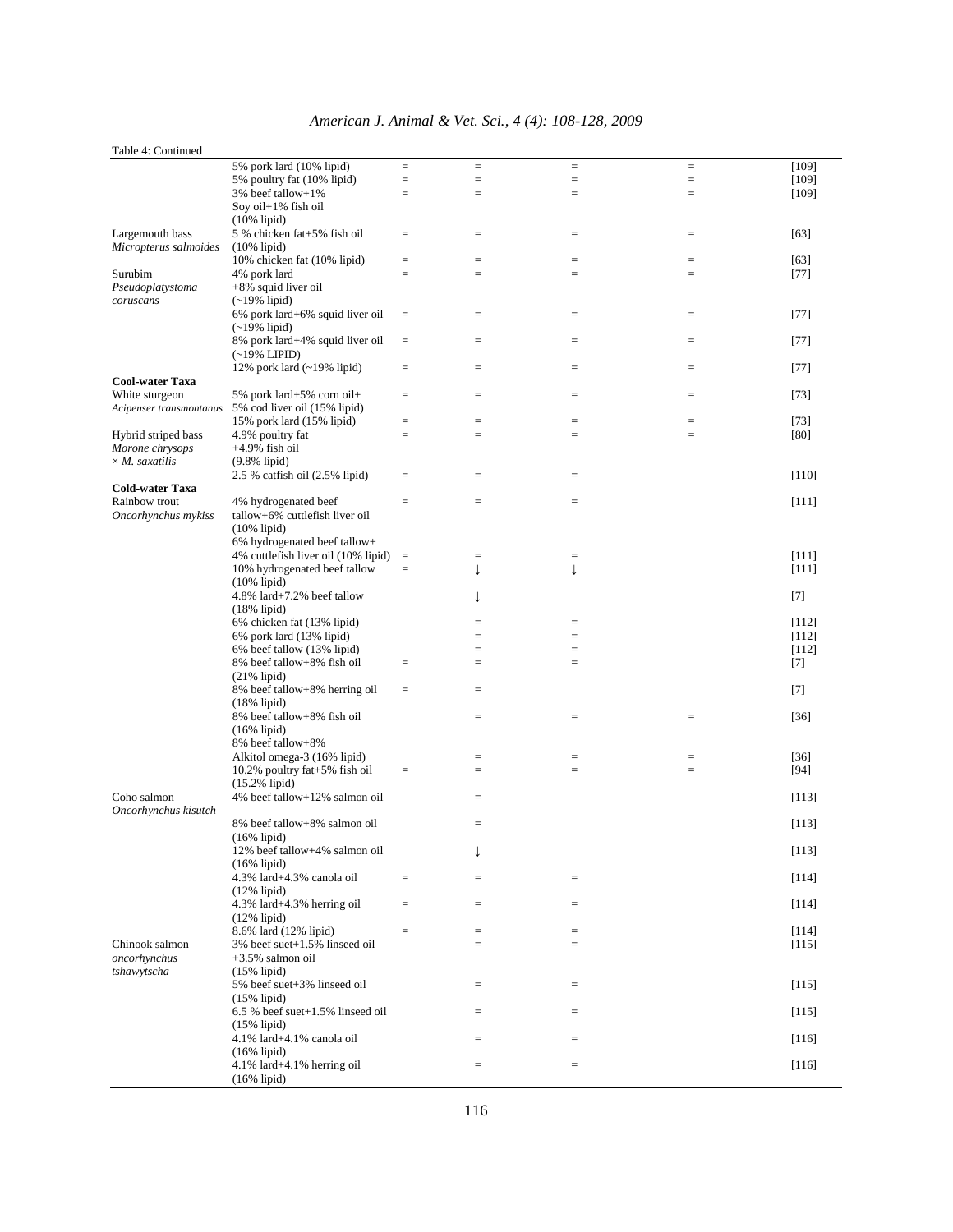| Table 4: Continued |                                           |     |     |         |
|--------------------|-------------------------------------------|-----|-----|---------|
|                    | 8.2% lard (16% lipid)                     |     | $=$ | [116]   |
| Atlantic salmon    | 5% beef tallow+1.9% herring oil           |     | $=$ | [117]   |
| Salmo salar        | $(20\%$ lipid)                            |     |     |         |
|                    | 4.5% lard+3.5% corn oil+                  |     |     | $[118]$ |
|                    | 1% canning oil (9% lipid)                 |     |     |         |
|                    | 40-50% of total lipid as poultry fat      |     | $=$ | [119]   |
|                    | (dietary lipid increased during the       |     |     |         |
|                    | trial from $\sim$ 30 to $\sim$ 37% lipid) |     |     |         |
|                    | 3.5% poultry fat+3.5%                     | $=$ | $=$ | $[74]$  |
|                    | canola oil+16.5% anchovy oil              |     |     |         |
|                    | $(23.5\%$ lipid)                          |     |     |         |
|                    | 7% poultry fat+7% canola oil              |     | $=$ | $[74]$  |
|                    | $+9.5\%$ anchovy oil                      |     |     |         |
|                    | $(23.5\%$ lipid)                          |     |     |         |
| Brown trout        | 10.3% pork lard                           |     |     | [70]    |
| Salmo trutta       | $(20\%$ lipid)                            |     |     |         |
|                    | 10.3% poultry fat (20% lipid)             | $=$ | $=$ | [70]    |

*American J. Animal & Vet. Sci., 4 (4): 108-128, 2009* 

**Note:** ↓: Decrease relative to fish oil-based control feed, except where noted; ↑: Increase relative to fish oil-based control feed, except where noted

**Digestibility and utilization:** The digestive system of finishes is apparently robust to a wide range of dietary lipids, however, most taxa conform to broad conventions with respect to digestion and absorption of different lipid and FA classes. The ability of finfish to digest and utilize lipids is a function of the physical state of the lipid source (liquid or solid at environmental temperature), the structural form of the lipid (waxes, sterols, phospholipids and triglycerols) and its fatty acid composition, as well as the innate digestive capacity of the taxon considered (gut morphology and enzyme activities).

 Although fishes undoubtedly regulate their body temperature (i.e., through behavior), as poikilotherms, their body temperatures will fluctuate more so than their homeothermic, terrestrial counterparts. Although adaptations to broader temperature ranges have developed (i.e., enzymes with broad thermal ranges of activity, isozymes with disparate thermal optima), this does not compensate for the effect of different temperatures on the physical state of digesta. In other words, a lipid which is in a liquid state within the gastrointestinal tract of a homeotherm may solidify in the gut of cool or cold-water species. Because of their high polyunsaturated FA (PUFA, No. of double bonds  $\geq$ 2) content, most vegetable oils have freezing points below the ideal thermal range for most cultured fishes. Rendered fats, on the other hand, have much higher freezing points because of their predominantly saturated and monounsaturated fatty acid profile. These fats, particularly tallows and lards, may remain solid at normal culture temperatures, even for warm-water species (Table 1). As most chemical and enzymatic digestive processes are a function of surface area, solidification may dramatically impact digestibility as well as absorption of lipid. Although in one study, implementation of beef tallow in channel catfish feeds

reduced weight gain regardless of fish oil replacement level<sup>[33]</sup>, in a later study, reduced growth was noted at lower temperatures<sup>[34]</sup>. Conversely, channel catfish reared at cooler temperatures grew equally well on feeds containing menhaden or catfish oils, but at warmer temperatures, the menhaden fish oil-fed group outperformed the catfish oil-fed group<sup>[35]</sup>. It is somewhat surprising that these effects were observed in a warm-water species-one might anticipate that the influence of temperature on lipid digestibility would be more pronounced in cool-and coldwater species whose ideal water temperatures are nearer or below the melting points of many rendered fats. On the other hand, one could hypothesize that the digestive systems of these species compensate morphologically (greater surface area, particularly within the pyloric ceca) or enzymatically (lower thermal optima, greater enzyme activity or production) for the effects of temperature on lipid digestibility. The latter appears to be true: Although dry matter digestibility of a beef-tallow based feed was slightly improved among rainbow trout reared at 15°C compared to 7.5°C (apparent digestibility coefficient  $[ADC] = 82$  Vs 79), lipid digestibility was unaffected by temperature (ADC for  $7.5^{\circ}$ C = 94, ADC for  $15^{\circ}$ C =  $95$ )<sup>[36]</sup>. Although lipid solidification within the gut may impact digestibility and utilization, the available data suggest the potential influence of temperature on digestibility of rendered fats is not particularly problematic.

 Lipid digestibility and utilization are also affected by fatty acid and lipid class composition. The apparent digestibility of phospholipids and wax esters is less than that of triglycerols $[37,38]$  and in terms of digestion rates, triglycerols > cholesteryl esters > phospholipids<sup>[39]</sup>. Although perhaps less digestible than triglycerols, dietary phospholipid is nonetheless important for meeting dietary requirements for this nutrient class and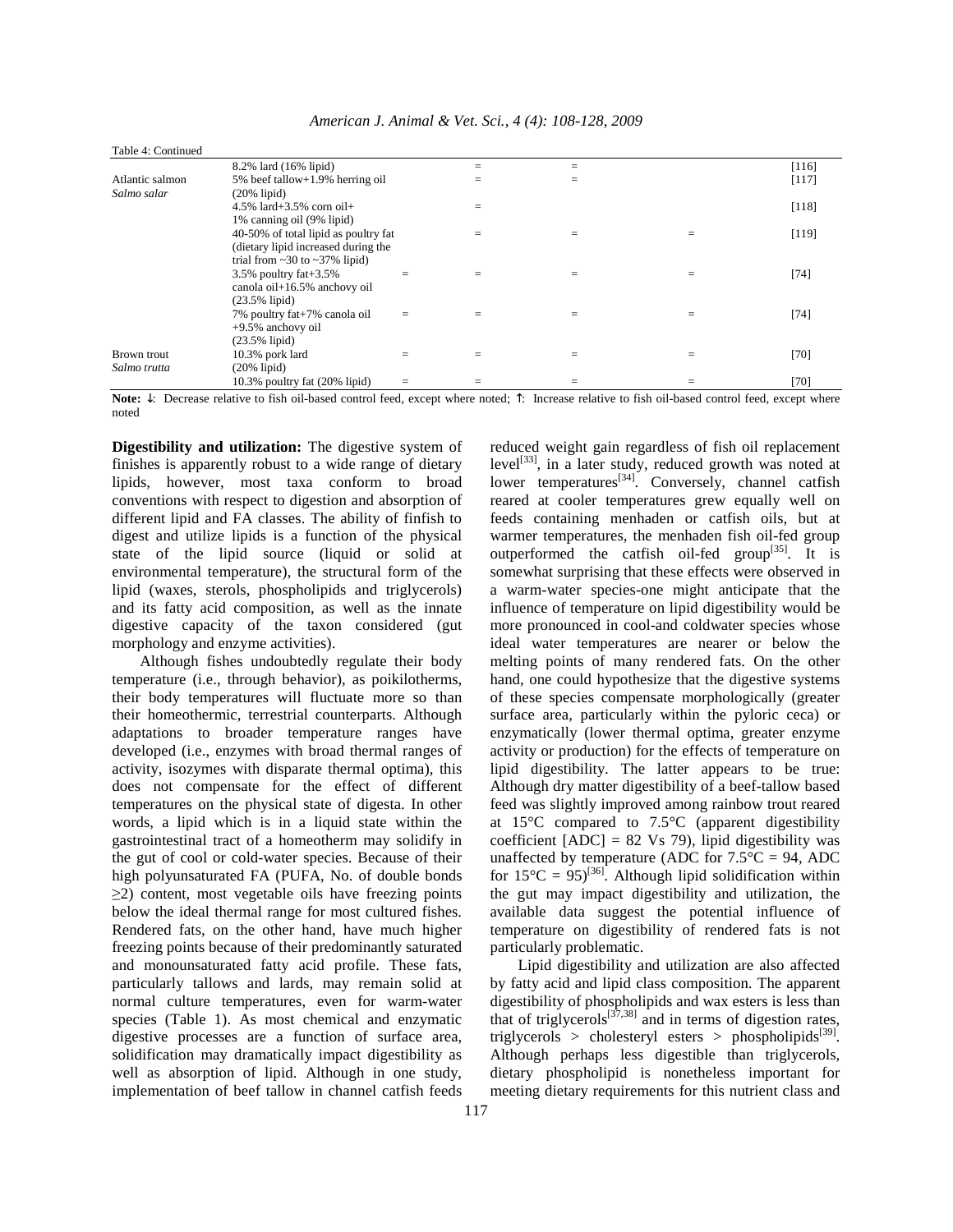for enhancing lipid digestion and absorption via the emulsifying action of the byproducts of phospholipid hydrolysis<sup>[40]</sup>.

 It has been suggested that polyunsaturated fatty acids are preferentially hydrolyzed within the  $gut^{[39]}$  and fatty acid uptake by enterocytes increases with chainlength and degree of unsaturation<sup>[41,42]</sup>. Based on these data, it follows that the digestibility of PUFA would be greater than monounsaturated FA (MUFA, No. of double bonds = 1) and Saturated FA (SFA, No. of double bonds =  $0$ <sup>[38,43-45]</sup>, however, higher digestibilities of MUFA and SFA have also been observed<sup>[46,47]</sup>. Turchini *et al.*<sup>[48]</sup> and Francis et al.<sup>[49]</sup> also observed the digestibility and absorption of PUFA>MUFA>SFA, but included the negative effect of increasing chain length as a caveat. In these studies, apparent digestibility coefficients were typically in the  $\sim$ 85-95% range, though lower values ( $\sim$ 65-75%) were noted for SFA, particularly for longer chain lengths and at lower temperatures. Although it would appear that the relative digestibility of fatty acids and fatty acid classes is controversial, given the variation in culture conditions, taxa and dietary formulations represented by these studies, it is perhaps not surprising that the digestibility values do not always agree. Furthermore, as discussed by Bureau *et al.*<sup>[7]</sup>, the digestibility of SFA may be enhanced by the presence of PUFA and/or MUFA. This appears to be the case: Digestibility of SFA was relatively high (~75-90%) when dietary PUFA levels were high<sup>[38, 47]</sup>, whereas the digestibility coefficients for SFA declined sharply when dietary PUFA content was reduced $[45]$ . Utilization of FA for energy production appears to follow a more predictable path. Generally, fish utilize SFA>MUFA>PUFA for energy production via β-oxidation<sup>[50-53]</sup>, although surpluses of PUFA and may increase shunting of these FA into catabolic pathways<sup>[54,55]</sup>.

 From these studies, we can conclude that lipid digestion, absorption and fulfillment of energy requirements would be maximized by provision of SFA and MUFA-rich triglycerols, with sufficient amounts of phospholipid and PUFA to meet requirements and facilitate digestion and utilization. From this perspective, rendered fats would seem to be relatively well-suited for use in aquafeeds. Rendered fats contain substantial amounts of SFA, MUFA and PUFA (Table 2), primarily in the form of triglycerols. The expectation that rendered fats would be well-utilized by finfish appears to be borne out in the literature evaluating the use of rendered fats in aquafeeds. In general, rendered lipid-based feeds yield equivalent growth performance to that of fish oil-based feeds (Table 4). Reduced growth performance has been reported, however, in a

majority of these cases, EFA deficiencies are likely to be contributing factors. Although PL may be a limiting factor for some rendered lipids, it is possible that supplementation with soy lecithin or other phospholipid-rich products may correct for reductions in overall lipid digestion and uptake.

**Survival and growth performance:** Survival does not appear to be impacted by incorporation of rendered fats in lieu of fish oil: of the studies reporting survival data, none demonstrated a significant effect of rendered fat source or dietary incorporation level. Though many of these studies were perhaps too short to allow nutritional deficiencies to develop and associated mortalities to occur, in most cases, the dietary formulations were not particularly aggressive with respect to known EFA requirements: i.e., most feeds still contained some basal amount of fish oil and intact LC-PUFA. Although survival encompasses many factors and is not necessarily responsive enough to characterize the nutritional sufficiency of a diet, particularly during the course of a short-term feeding trial, it is, of course, an important contributor to the "bottom line" of any aquaculture operation. The absence of differential mortality in these studies is encouraging and in keeping with complementary studies of plant-derived lipids.

 As is the case with survival, growth performance is not typically affected by changes in dietary lipid source, so long as any basal energy and fatty acid requirements are met. Weight gain and conversion efficiency has been assessed for a wide variety of taxa fed diets containing various levels and blends of rendered fats. The results of these studies are summarized in Table 4 and overwhelmingly indicate partial, if not complete, replacement of marine-derived lipid with rendered fats is feasible for a wide range of finfishes.

**Comparative physiological effects:** A number of studies have been conducted to address the possible link between dietary lipid source and the immune system of fishes. Obviously, requirements for energy and essential fatty acids must be met to ensure normal immune function, however, dietary lipid content and composition may have immunological influence beyond basic nutritive value. Dietary lipid source may affect immunocompetence via two primary mechanisms: (1) by affecting membrane fatty acid composition and therefore fluidity, flexibility and function and/or (2) by affecting the inflammatory process and other cell-signaling pathways. Membrane strength and flexibility likely influence the ability of immunocompetent cells such as macrophages to phagocytose and destroy foreign cells and diet-related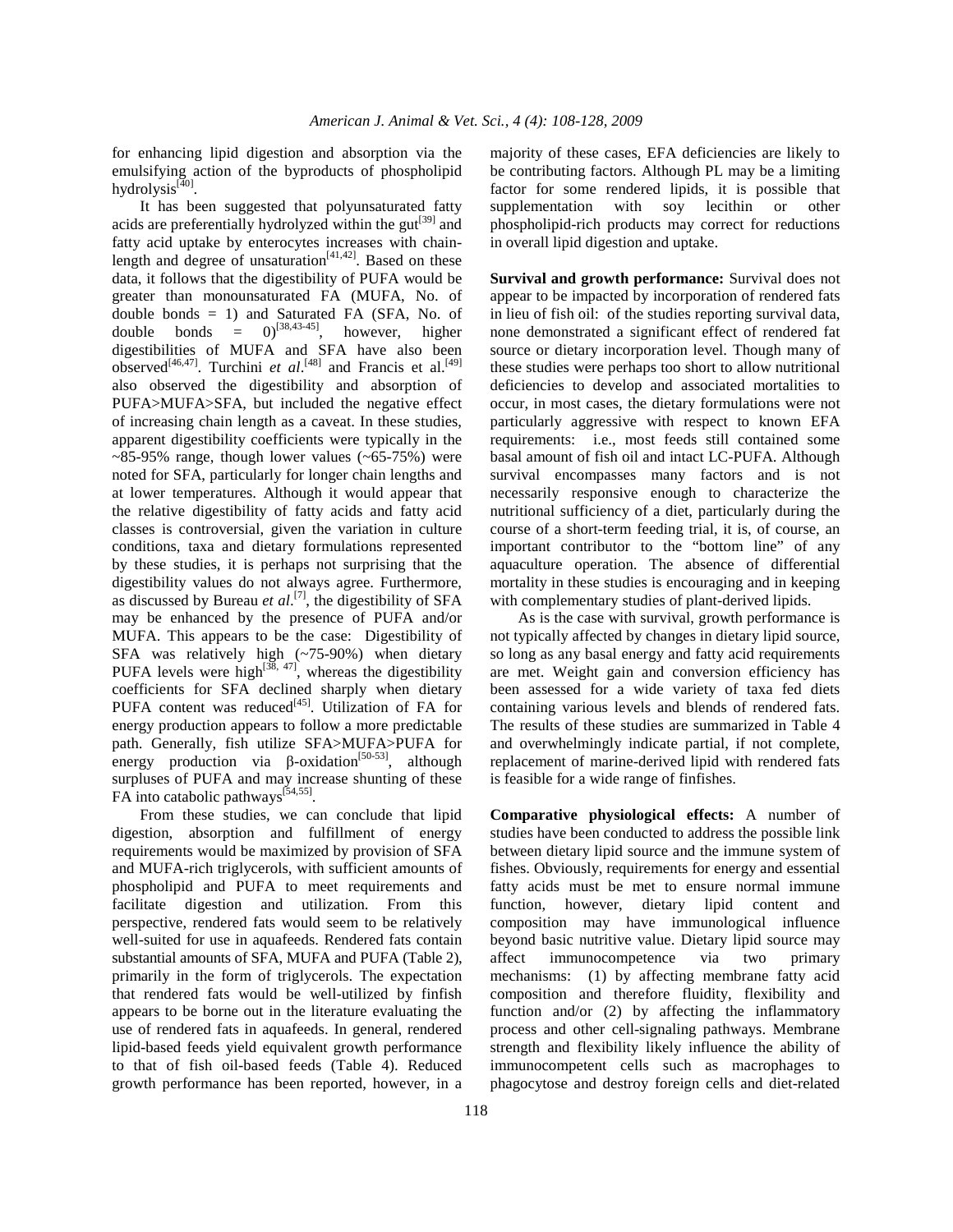changes in lymphocyte membrane composition has been linked to impaired phagocytic function<sup>[56]</sup>. As a biosynthetic precursor to the physiologically potent eicosanoids (2-series prostanoids and 4-series leukotrienes), ARA has emerged as being particularly relevant to immunonutrition of aquatic and other species<sup>[57]</sup>. In addition to absolute ARA levels, the balance between ARA and EPA (precursor to the lesspotent eicosanoids, 3-series prostanoids and 5-series leukotrienes) in the tissues appears to influence physiological status in aquatic species. Given the relationship between dietary FA composition and tissue profile, it is not surprising that replacing fish oil with various plant-derived lipids influences eicosanoid production<sup>[58]</sup> and, in turn, processes regulated by eicosanoids such as immune function<sup>[56,59-61]</sup>. However, most of these studies, in spite of having compared feeds with radically different fatty acid profiles, have reported moderate or conflicting immunological effects. Although there would appear to be a relationship between dietary lipid composition and immune function and disease resistance in fishes, the relationship is apparently indirect and nuanced.

 Studies of the immunological effects of replacing fish oil with rendered fats have been similarly inconclusive. Feeding pork lard or poultry fat to vundu *Heterobranchus longifilis* resulted in significant alterations of various hematological parameters compared to fish raised on cod liver oil-based feeds<sup>[62]</sup>. In the poultry fat group, circulating red and white blood cell densities were significantly elevated, as was hemoglobin content; the pork lard group was largely unaffected with respect to these response parameters. Numbers of circulating platelets and lymphocytes and mean corpuscular volume (larger red blood cells) were significantly elevated in both rendered fat groups, whereas neutrophils were reduced relative to control. The authors interpreted these results as indicative of an inability of vundu to effectively utilize n-3 LC-PUFA and an immunosuppressive effect of cod liver oil via attenuation of the inflammatory response in these fish (i.e., eicosanoid derivatives of n-3 LC-PUFA tend to be anti-inflammatory). Conversely, one could argue that the altered hematological profiles and serum enzyme activities suggest the rendered fat groups were undergoing some sort of physiological challenge. The authors also noted significant elevation in serum alanine aminotransferase (in both the poultry fat and pork lard-fed groups) and aspartate aminotransferase (in pork lard-fed group only), which may be indicative of hepatic cellular degradation related to LC-PUFA deficiency in these fish. Nonetheless, the authors concluded that all of the observed effects of FO

replacement were relatively mild and that all of the lipids evaluated were suitable for use in vundu feeds.

Lingenfelser *et al.*<sup>[35]</sup> assessed a suite of immunological parameters in channel catfish reared on menhaden fish oil- or catfish oil-based feeds at either 18 or 28°C, before and after vaccination for *Edwardsiella ictaluri*. Although diet did not influence antibody production, cell-mediated immune responses were influenced by diet and temperature. Whereas macrophage phagocytic activity was greater among the catfish oil-fed fish at 28°C, activity was greater in the menhaden oil-fed fish at 18°C; respiratory burst activity was consistently greater in the menhaden-oil fed group. The authors attributed these responses to differences in cell membrane fatty acid composition and fluidity. As did Babalola and colleagues<sup>[62]</sup>, Lingenfelser *et al.*<sup>[35]</sup> ultimately concluded that menhaden oil could be partially replaced by catfish oil in channel catfish feeds, at least at optimal culture temperatures, in spite of the immunological differences observed. Similarly, Subhadra *et al.*<sup>[63]</sup> observed a reduction in complement activity (alternative activation pathway) and some changes in thrombocyte and lymphocyte counts in largemouth bass fed poultry fat-based feeds, but concluded these effects did not necessarily preclude the use of this or other alternative lipids in largemouth bass feeds.

 Although no dietary effects were noted for various hematological parameters and measures of nonspecific immunocompetence, Atlantic salmon fed diets containing a blend of poultry fat and canola oil as a partial substitute for anchovy oil demonstrated a marginally reduced response to vaccination with *Listonella anguillarum*[64]. The authors suggested reduced dietary availability of  $C_{20}$  PUFA substrates may have limited eicosanoid production and thus affected the post-vaccination inflammatory response. Although a subsequent disease challenge was not conducted to determine whether these differences in clinical measures would give rise to differences in resistance to *L. anguillarum*, the authors concluded that the fish fed the alternative lipid-based feeds did not show any clear signs of impaired immunocompetence. Channel catfish fed beef tallow solely or blended with menhaden fish and soybean oils exhibited elevated hematocrit, but reduced numbers of circulating leucocytes (total) and thrombocytes<sup>[65]</sup>. The fish fed beef tallow also demonstrated reduced performance in an erythrocyte fragility test, likely resulting from altered red blood cell membrane composition. Although Klinger and colleagues<sup>[65]</sup> observed that dietary lipid source could influence immunological status of channel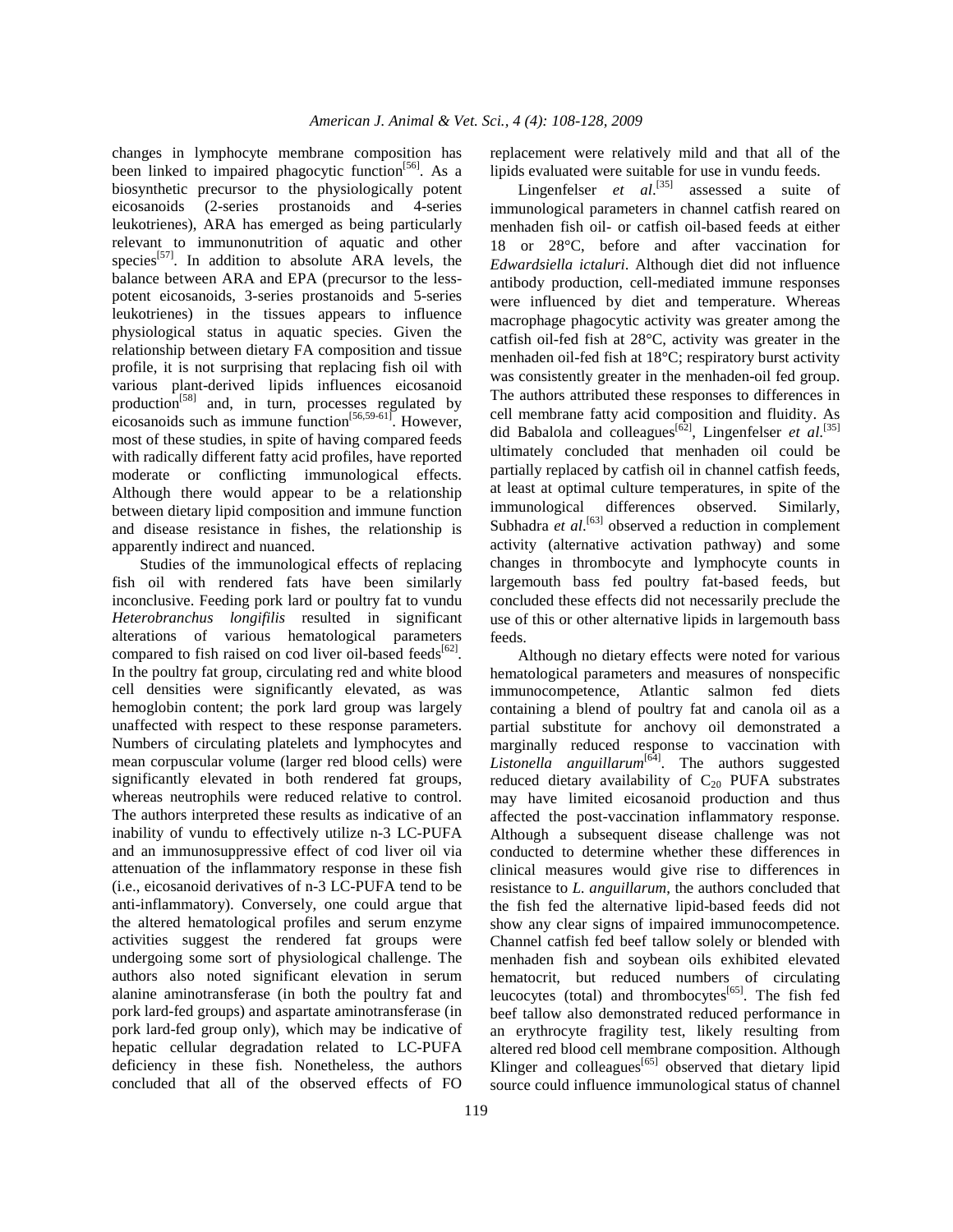catfish, they ultimately concluded that a 100% fish oil based formulation was not necessary.

 Generally, the immunological effects of implementing rendered fats in aquafeeds, when observed, appear to be minor. Unfortunately, there is a dearth of disease challenge studies addressing the cumulative immunological effects of dietary lipid. In fact, we are aware of only a single recent study which employed a disease challenge to test the effects of rendered fat on practical disease resistance. In this study, Nile tilapia reared on feeds containing beef tallow as the sole dietary lipid source exhibited impaired production performance, reduced serum lysozyme and complement activities and significantly lower survival following experimental challenge with Streptococcus iniae<sup>[32]</sup>. However, these fish were exhibited moderate anorexia and significantly reduced survival prior to the disease challenge. These fish were likely immunocompromised as a result of generally poor nutrition, not as a specific consequence of feeding beef tallow. This conclusion is supported by the fact that equivalent immunocompetence was observed among normorexic tilapia fed beef tallow as an equalparts blend with other oils. Although reduced feed intake is certainly problematic from a variety of perspectives, use of beef tallow in this study does not appear to have had a direct negative effect on immunocompetence and disease resistance.

 Dietary lipid source may affect an assortment of other physiological processes and response criteria as well, though the effect of dietary supplementation with rendered fats is apparently minimal. For example, the reproductive performance of fishes is known to be influenced by maternal lipid nutrition, however, replacing fish oil with poultry fat in feeds for rosy red fathead minnows *Pimephales promelas* had no effect on egg size, percent hatch, or larval size<sup>[66]</sup>. Following a crowding stress challenge, golden shiners exhibit a classical cortisol response, but magnitude and timecourse of this response was similar among fish raised on poultry fat or menhaden fish oil-based feeds<sup>[67]</sup>. Similarly, replacing dietary menhaden fish oil with poultry fat had no effect on reproductive performance of channel catfish[68]. Atlantic salmon fed a lard-based diet had a small but significant effect on circulating levels of astaxanthin, suggesting greater fillet pigmentation could be achieved by including lard in salmonid feeds<sup>[69]</sup>. Presumably astaxanthin levels increased in the bloodstream because the greater dietary levels of SFA and MUFA enhanced intestinal uptake of this fat-soluble pigment. Hepatic activity of carnitine palmitoyltransferase-I, an enzyme associated with shuttling of LC-PUFA into β-oxidation for energy

production, was significantly reduced among brown trout reared on pork lard-, but not poultry-fat-based feeds[70]. Though this may suggest reduced fatty acid catabolism and perhaps active sparing of LC-PUFA, these changes did not translate into altered growth performance or conservation of tissue levels of LC-PUFA. Atlantic salmon fed a predominantly poultry fatbased diet were significantly outperformed by those reared on an anchovy oil-based feed in an exhaustive swimming trial, but in a repeat trial with the same individuals, no difference in critical swimming speed was observed<sup>[71]</sup>. In a follow-up study, Wilson et al.<sup>[72]</sup> observed the swimming performance and cardiovascular capacity of Atlantic salmon fed anchovy or poultry-derived lipids and found no difference between the dietary treatments.

**Effects on tissue composition and quality:** The compositional plasticity of fish tissues with respect to fatty acid profile has been well-documented in a wide range of  $taxa^{[29]}$ . Although differences in fatty acid uptake, trafficking and utilization give rise to minor differences between dietary and tissue profiles, composition is largely driven by fatty acid intake. Given that most rendered lipids are comprised predominantly of SFA and MUFA, one can expect tissue levels of these fatty acids to increase among fish raised on feeds containing tallows, lards and greases. These changes have been observed in a variety of species and studies.

Tissue proximate composition of grass carp<sup>[30]</sup> and white sturgeon<sup>[73]</sup> did not differ between fish fed fish oil and pork lard-or poultry fat-based feeds, but in both studies, fillet fatty acid profile changed to reflect increased intake of SFA and MUFA. Similar effects were observed in Atlantic salmon fed diets containing increasing amounts of a 1:1 blend of canola oil and poultry fat, though fillets did not become significantly enriched with SFA as the feeds were relatively consistent in terms of SFA content<sup>[74]</sup>. Monounsaturated fatty acids also became enriched within the fillet lipid of brown trout fed poultry fat or pork lard, but minor differences in dietary SFA were not reflected within the fillet profile<sup>[75]</sup>.

 Carcass proximate composition of rainbow trout was unaffected by replacing 50% of dietary fish oil with beef tallow, however, the triglycerol profile of the tallow-fed fish reflected a substantial increase in 18:1n-9 intake $^{[36]}$ . Phospholipid profile was similarly affected, but in a less dramatic fashion, underscoring the strong preference of this lipid class for certain fatty acid chain lengths and levels of desaturation which typically results in a somewhat conserved fatty acid profile.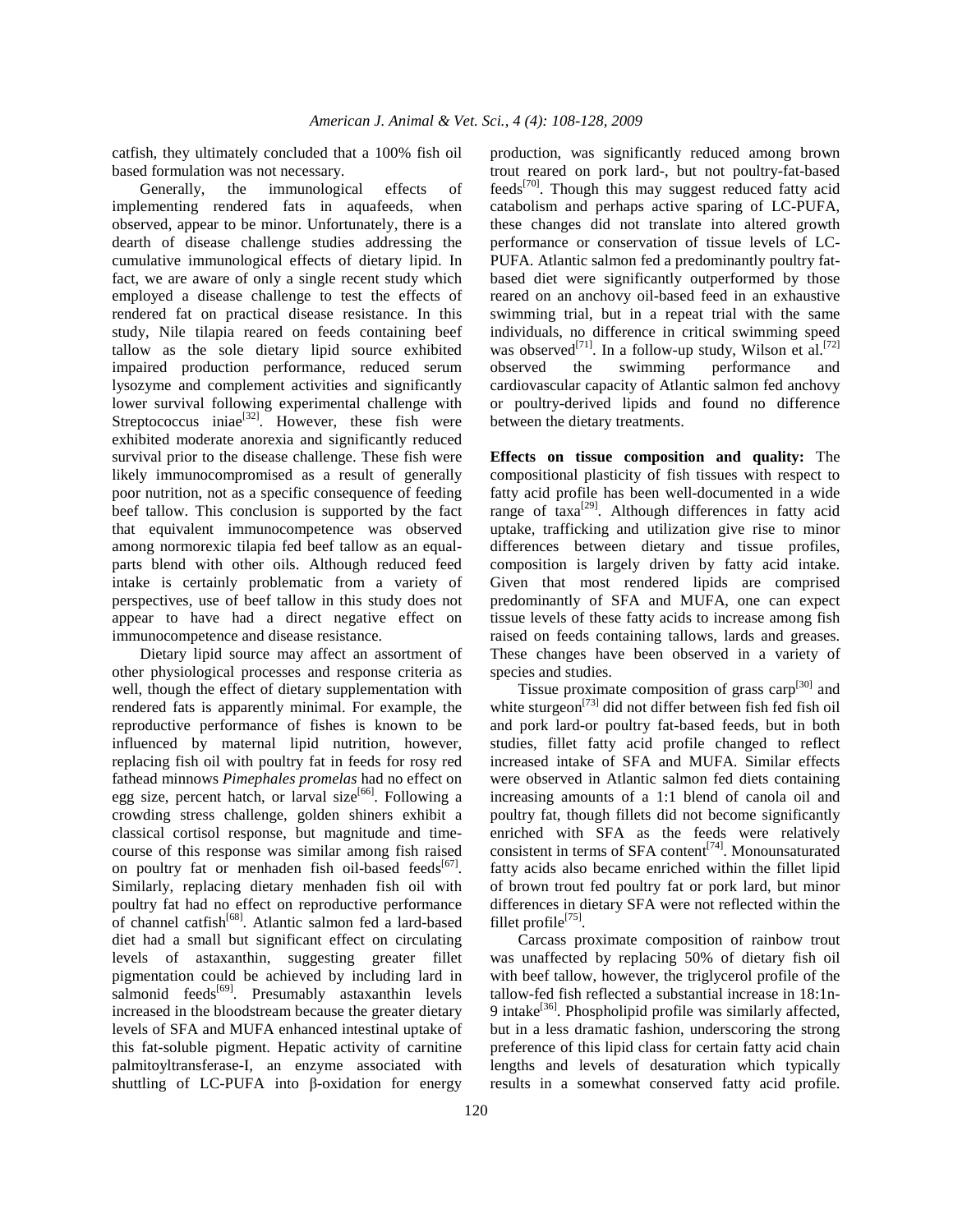Tissue fatty acid composition was similarly affected in surubim<sup>[76,77]</sup> and white sturgeon<sup>[78]</sup> fed pork lard-based feeds: Substantial increases in SFA and MUFA were observed in neutral and/or total lipid, but these differences were somewhat attenuated in the polar lipid fraction. Conversely, feeding beef tallow to red drum had the opposite effect: Neutral and polar lipid became enriched with MUFA among tallow-fed fish, but the effect was most overt within the polar fraction<sup>[79]</sup>. It appears that if the fatty acids preferred for incorporation into phospholipid are available, composition can change rapidly within the lipid class, whereas if these fatty acids are not available, composition will be resistant to dietary modification<sup>[80]</sup>.

 The concept of selective fatty acid metabolism and preferential inclusion of certain fatty acids within different lipid classes may hold special relevance for the use of rendered lipids in aquafeeds. As previously noted, dietary lipid composition will influence tissue composition and, in turn, the nutritional value of the resultant fillets to the human consumer. Although alternative lipids, including rendered fats, can be readily incorporated into aquafeeds, the resultant seafood products will contain less of the beneficial LC-PUFA. To balance the conflicting demands to reduce reliance on marine-derived lipids while maintaining product quality, aquaculture nutritionists have begun investigating the use of finishing feeds to compensate for the effects of alternative lipids on fillet fatty acid profile<sup>[81-92]</sup>. In these strategies, fish are raised on a low LC-PUFA content, alternative lipid based grow-out feed for a majority of the production cycle and then are switched to a high LC-PUFA content, fish oil-based finishing feed to modify fillet fatty acid profile immediately prior to harvest. These strategies have proven effective in significantly altering fillet composition in as little as  $4$  weeks<sup>[93]</sup>. However, the composition of the grow-out feed, i.e., the alternative lipid source used, can affect finishing success<sup>[80, 93]</sup>. In these studies, grow-out feeds rich in SFA and MUFA (provided by coconut oil or poultry fat) yielded the best results in terms of final fillet levels of EPA, DHA and total LC-PUFA. These results suggest rendered fats, as sources of SFA and MUFA, would be particularly appropriate for use during the pre-finishing grow-out period. Further research addressing the use of rendered lipids in context of finishing strategies is certainly warranted.

 Manipulations of dietary lipid and fillet fatty acid profile may impact product organoleptic profile and sensory quality. Fillet texture, color, odor, flavor and shelf-life may be influenced by dietary lipid content, fatty acid composition and the presence (or absence) of lipid soluble pigments. As was noted for immunological effects, though use of rendered fats in aquafeeds may influence production quality and consumer acceptance, in practice, the magnitude of these effects appears to be minimal. For example, feeding pork lard or poultry fat to brown trout affected the total amount and profile of volatile flavor compounds in the resultant fillets $[70]$ , but these differences were not detected by consumers in a subsequent sensory analysis. Trained panel members noted no differences in the color or odor of fresh product and found the color, flavor and texture of cooked fillets to be equivalent<sup>[70]</sup>. Although consumerbased assessments of fillet color were slightly affected by feeding poultry fat-based diets to rainbow trout (consumers described the fillets as "darker" and "more brown" than fillets from fish oil-fed fish), analytical assessments of fillet color (tristimulus color test) did not reveal a significant effect of dietary lipid source<sup>[94]</sup>. Dietary lipid source did affect shelf-life in this study, but fillets from the poultry fat-fed group exhibited lower levels of TBARS (reduced rancidity) throughout the storage period. Ultimately, Liu et al. $[94]$  concluded that the use of poultry fat had little meaningful influence on rainbow trout fillet quality or consumer acceptance.

**Future of rendered products in aquafeeds:** Based on the attributes of rendered animal fats, the acceptance and successful utilization of these products by fishes and the economics of aquaculture, the future for rendered animal fats in aquafeeds looks particularly bright. Rendered animal byproducts are the largest potential source of animal-derived feedstocks for the aquaculture industry and in 2000, Tacon described rendered products as "a necessity in aquafeeds for the new millennium"<sup>[95]</sup>. This statement appears to have been prescient: As of 2002, roughly 300,000 MT of non-marine animal protein meals were used annually in aquafeeds and this share is expected to grow rapidly<sup>[96]</sup>. Perhaps the biggest issue facing the use of rendered animal products in aquafeeds is public concern over the safety of feeding animal-derived feedstuffs to livestock intended for human consumption. But as we have described previously, these issues are not associated with rendered fats per se and extensive preventative measures have been implemented in the production, import/export and use of rendered animal products to avoid issues of microbiological or other contaminants entering the human food supply. Further, the risk, both real and perceived, of transmitting pathogenic material via feeding of animal processing byproducts is minimized when the phylogenetic distinction between the source animals and the target livestock is large.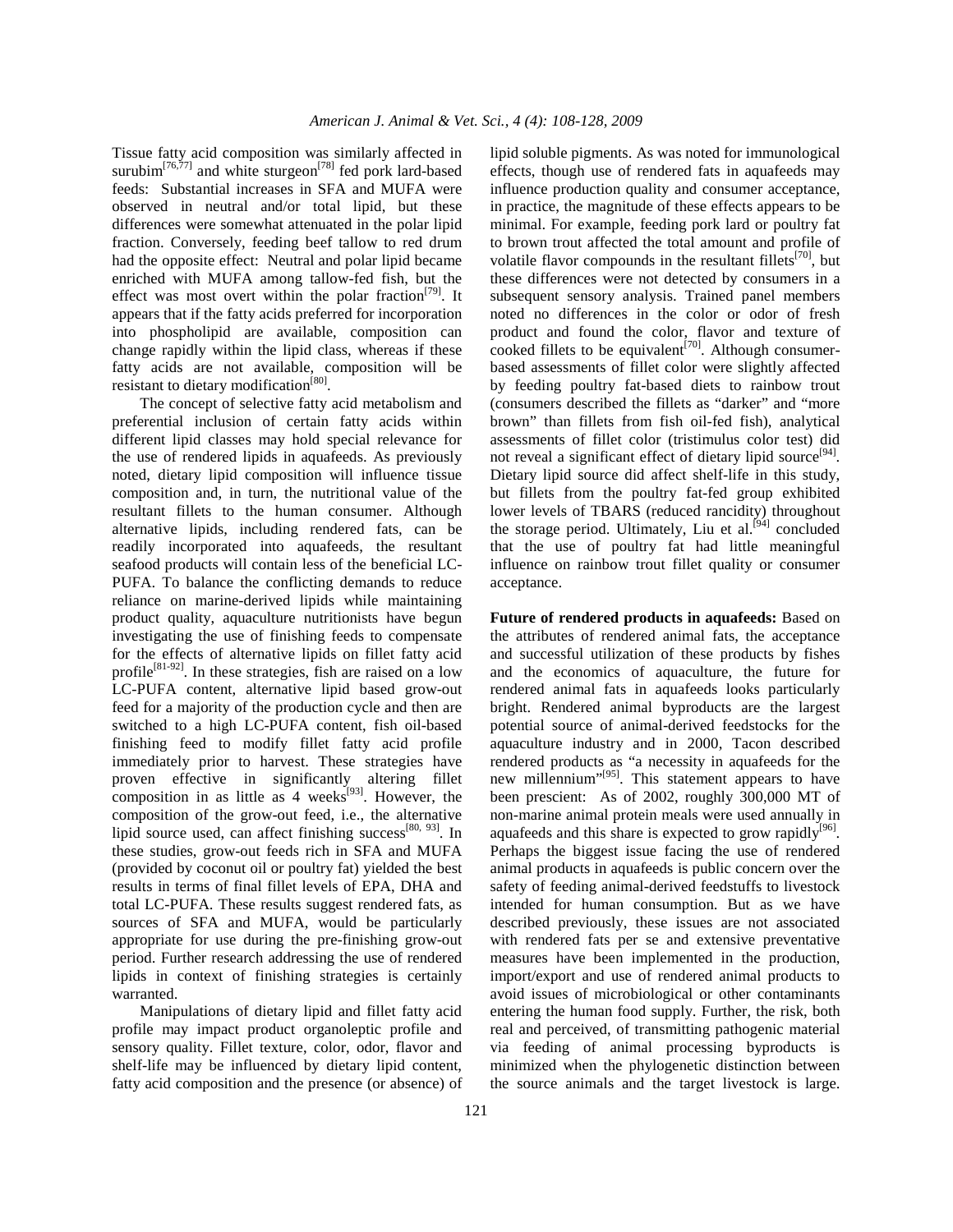Thus, the feeding of terrestrial rendered products to fish (and likewise, the feeding of rendered fishery products to terrestrial livestock) is considered quite safe. Although the use of fish meal and fish oil in aquafeeds has been considered benign in terms of disease transmission, a new type of rendered fishery product, i.e., derived from mortalities and processing wastes from the aquaculture industry and the potential safety issues they may pose have not been addressed. One can argue that the fish species being fed traditional marine reduction fishery products (salmonids and basses) are still quite distinct from the source animals (anchoveta and menhadens). If the fish meal and oil are being derived from, for example, catfish or salmon processing wastes, the issue becomes more complex. Although catfish oil is currently being used in feeds for catfish (US) and salmon oil is being fed to salmon (Chile) without biological consequences or public backlash, the possible risk for disease transmission and negative perception should not be dismissed out of hand. Disposal of aquaculture trimmings and offal is an increasingly important issue and certainly this growing source of feedstuffs should be used to maximal advantage. However, the risks of "intraspecies recycling" should be evaluated or, ideally, avoided altogether $^{[6]}$ .

#### **CONCLUSION**

 In closing, it is very likely that the current use of rendered animal fats in aquafeeds can be increased. However, further research will be needed to support expanded applications in aquafeeds and to avoid pitfalls that may arise when nutritionists begin to 'push the envelope' with rendered lipids in the feeding of fishes.

### **REFERENCES**

- 1. FAO., 2008. The state of World Fisheries and Aquaculture. Food and Agriculture Organization of the United Nations, Rome, Italy, ISBN: 978-92-5- 106029-2.
- 2. Naylor, R.L., R.J. Goldburg, J.H. Primavera, N. Kautsky and M.C.M. Beveridge *et al*., 2000. Effect of aquaculture on world fish supplies. Nature, 405: 1017-1024. DOI: 10.1038/35016500
- 3. Foran, J.A., R.A. Hites, D.O. Carpenter and M.C. Hamilton, 2004. A survey of metals in tissues of farmed Atlantic and wild Pacific salmon. Environ. Toxicol. Chem., 23: 2108-2110. DOI: 10.1897/04-72
- 4. Hites, R.A., J.A. Foran, D.O. Carpenter, M.C. Hamilton and B.A. Knuth *et al*., 2004. Global assessment of organic contaminants in farmed salmon. Science, 303: 226-229. DOI: 10.1126/science.1091447
- 5. Foran, J.A., D.O. Carpenter, M.C. Hamilton, B.A. Knuth and S.J. Schwager, 2005. Risk-based consumption advice for farmed Atlantic and wild Pacific salmon contaminated with dioxins and dioxin-like compounds. Environ. Health Perspect., 113: 552-556. DOI: 10.1289/ehp.7626
- 6. Tacon, A.G.J. and M. Metian, 2008. Global overview on the use of fish meal and fish oil in industrial compounded aquafeeds: Trends and future prospects. Aquaculture, 285:146-158. DOI: 10.1016/j.aquaculture.2008.08.015
- 7. Bureau, D.P., J. Gibson and A. El-Mowafi, 2002. Review: Use of Animal Fats in Aquaculture Feeds. In: Advances in Aquatic Nutrition VI, Proceedings of the 6th Symposium, L.E. Cruz-Suárez, D. Ricque-Marie, M. Tapia-Salazar, M.G. Gaxiola-Cortés and N. Simoes (Eds.). International Symposium on Aquatic Nutrition, Cancún, Quintana Roo, México, pp: 487-504.
- 8. Sathivel, S., W. Prinyawiwatkul, C.C. Grimm, J.M. King and S. Lloyd, 2002. FA composition of crude oil recovered from catfish viscera. J. AOCS., 79: 989-992. DOI: 10.1007/s11746-002-0592-5
- 9. Meeker, D.L., 2006. Essential rendering: All about the animal by-products industry. National Renderers Association, Alexandria, VA., USA., ISBN: 0-9654660-3-5, pp: 314.
- 10. Gavin, A.M., 1978. Edible oil deodorization. J. AOCS., 55: 783-791. DOI: 10.1007/BF02682649.
- 11. NRC., 1993. Nutrient Requirements of Fish. National Academy Press, 1st Edn., Washington, DC., USA., ISBN:0-309-04891-5, pp: 128.
- 12. Gray, J.I., 1978. Measurement of lipid oxidation: A review. J. AOCS., 55: 539-546. DOI: 10.1007/BF02668066
- 13. DeRouchey, J.M., J.D. Hancok, R.H. Hines, C.A. Maloney and D.J. Lee *et al*., 2004. Effects of rancidity and free fatty acids in choice white grease on growth performance and nutrient digestibility in weanling pigs. J. Anim. Sci., 82: 2937-2944, http://jas.fass.org/cgi/content/full/82/10/2937
- 14. Gopalakrishna, A.G. and J.V. Prabhakar, 1983. Effect of water activity on autoxidation of raw peanut oil. J. AOCS., 60: 968-970. DOI: DOI: 10.1007/BF02660209
- 15. Stansby, M.E., 1990. Deterioration. In: Fish Oils in Nutrition, Stansby M.E. (Ed.). Van Nostrand Reinhold, New York, USA., ISBN: 0-442-23748-0, pp: 313.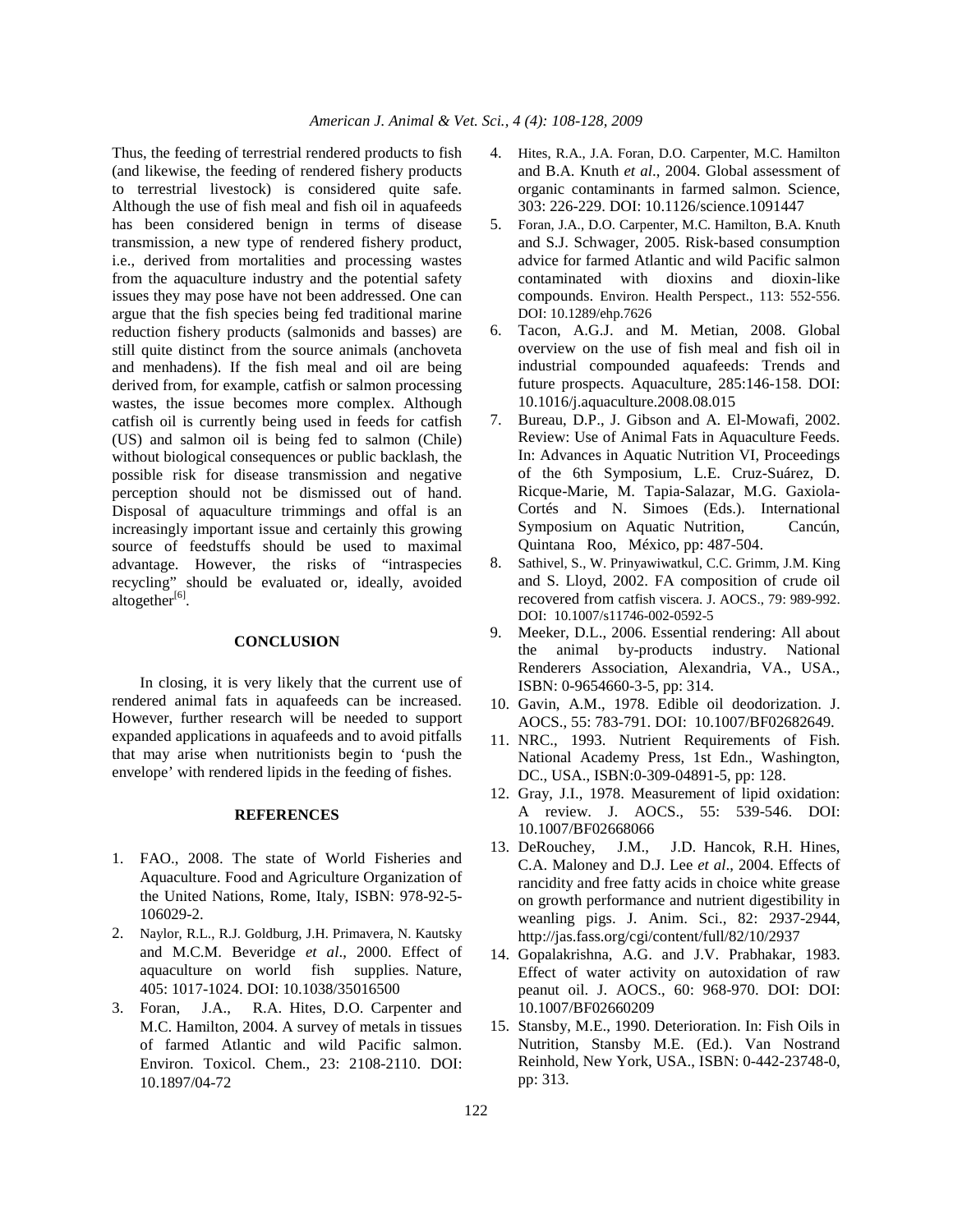- 16. Hata, K. and T. Kaneda, 1980. Effect of autoxidized oil on carp. Bull. Jap. Soc. Sci. Fish, 46: 997-1000.
- 17. Baker, R.T.M. and S.J. Davies, 1996. Oxidative nutritional stress associated with feeding rancid oils to African catfish, *Clarias gariepinus* (Burchell) and the protective role of α-tocopherol. Aquac. Res., 27: 795-803. DOI: 10.1111/j.1365- 2109.1996.tb01238.x
- 18. Huang, C.H. and S.L. Huang, 2004. Effect of dietary vitamin E on growth, tissue lipid peroxidation and liver glutathione level of juvenile hybrid tilapia, *Oreochromis niloticus* x *O. aureus,* fed oxidized oil. Aquaculture, 237: 381-389. DOI: 10.1016/j.aquaculture.2004.04.002
- 19. Post, G.W., 1992. Nutrition and Nutritional Disease of Salmonids. In: Fish Medicine, Stoskopf, M.K. (Ed.). W.B. Saunders, Philadelphia, USA., ISBN:0721626297, pp: 902.
- 20. Obach, A. and F. Baudin Laurencin, 1992. Effects of dietary oxidized fish oil and deficiency of antioxidants on the immune response of turbot, *Scophthalmus maximus*. Aquaculture, 107: 221-228. DOI: 10.1016/0044-8486(92)90070-2
- 21. Trushenski, J.T. and C.C.Kohler, 2006. Evaluation of natural-source vitamin E, RRR-alpha tocopheryl acetate, as a micronutrient in sunshine bass feeds. N. Am. J. Aquac., 68: 186-191. DOI: 10.1577/A05–011.1
- 22. Trushenski, J.T. and C.C. Kohler, 2008. Influence of vitamin E source and dietary supplementation level on production performance of sunshine bass *Morone chrysops*  $\varphi \times M$ *. saxatilis*  $\varphi$ , fillet tocopherol content and immunocompetency during stress and bacterial challenge. J. World Aquac. Soc., 39: 454-466. DOI: 10.1111/j.1749-7345.2008.00179.x
- 23. Yanishlieva, N.V. and E.M. Marinova, 2001. Stabilization of edible oils with natural antioxidants. Eur. J. Lipid Sci. Technol., 103: 752-767. DOI: 10.1002/1438- 9312(200111)103:11<752::AID-EJLT752>3.0.CO;2-0
- 24. Codex Alimentarius. Section 3. Codex standard for fats and oils from animal sources. 1999. Codex Standard for Named Animal Fats (CODEX-STAN 211-1999). FAO (Food and Agricultural Organization) of the United Nations, Rome, Italy, ISBN: 92-5-104682-4.
- 25. Sapkota, A.R., L.Y. Lefferts, S. McKenzie and P. Walker, 2007. What do we feed to foodproduction animals? A review of animal feed ingredients and their potential impacts on human health. Environ. Health Perspect., 115: 663-670. DOI: 10.1289/ehp.9760
- 26. Winters, D., D. Cleverly, M. Lorber, K. Meier and A. Dupuy, 1996. Coplanar Polychlorinated Biphenyls (PCBs) in a national sample of beef in the United States: Preliminary results. Organohalogen Comp., 27: 386-390. http://www.epa.gov/ncea/pdfs/pcbbeef.pdf
- 27. Ferrario, J., C. Byrne, M. Lorber, P. Saunders and W. Leese *et al*., 1997. A statistical survey of dioxin-like compounds in United States poultry fat. Organohalogen Comp., 32: 245-251. http://www.epa.gov/ncea/pdfs/poultry.pdf
- 28. Lorber, M., P. Saunders, J. Ferrario, W. Leese and D. Winters *et al*., 1997. A statistical survey of dioxin-like compounds in United States pork fat. Organohalogen Comp., 32: 238-244. http://www.epa.gov/ncea/pdfs/pork.pdf
- 29. Turchini, G.M., B.E. Torstensen and W.K. Ng, 2009. Fish oil replacement in finfish nutrition. Rev. Aquac., 1: 10-57. DOI: 10.1111/j.1753- 5131.2008.01001.x
- 30. Du, Z.Y., P. Clouet, L.M. Huang, P. Degrace and W.H. Zheng *et al*., 2008. Utilization of different dietary lipid source at high level in herbivorous grass carp (*Ctenopharyngodon idella*): Mechanism related to hepatic fatty acid oxidation. Aquac. Nutr., 14: 77-92. DOI: 10.1111/j.1365-2095.2007.00507.x
- 31. Yilmaz, E. and E. Genc, 2006. Effects of alternative dietary lipid source (soy-acid oil and yellow grease) on growth and hepatic lipidosis of common carp (*Cyprinus carpio*) fingerling: A preliminary study. Turk. J. Fish Aquat. Sci., 6: 37-42.
- 32. Yildirim-Aksoy, M., C. Lim, D.A. Davis, R. Shelby and P.H. Klesius, 2007. Influence of dietary lipid sources on the growth performance, immune response and resistance to Nile tilapia, *Oreochromis niloticus*, to *Streptococcus iniae* challenge. J. Applied Aquac., 19: 29-49. DOI: 10.1300/J028v19n02\_02
- 33. Fracalossi, D.M. and R.T. Lovell, 1994. Dietary lipid sources influence responses of channel catfish (*Ictalurus punctatus*) to challenge with the pathogen *Edwardsiella ictaluri*. Aquaculture, 119: 287-298. DOI: 10.1016/0044-8486(94)90183- X
- 34. Fracalossi, D.M., M.C. Craig-Schmidt and R.T. Lovell, 1994. Effect of dietary lipid sources on production of leukotriene B by head kidney of channel catfish held at different water temperatures. J. Aquatic Anim. Health 6: 242-250. DOI: 10.1577/1548-8667(1994)006<0242:EODLSO>2.3.CO;2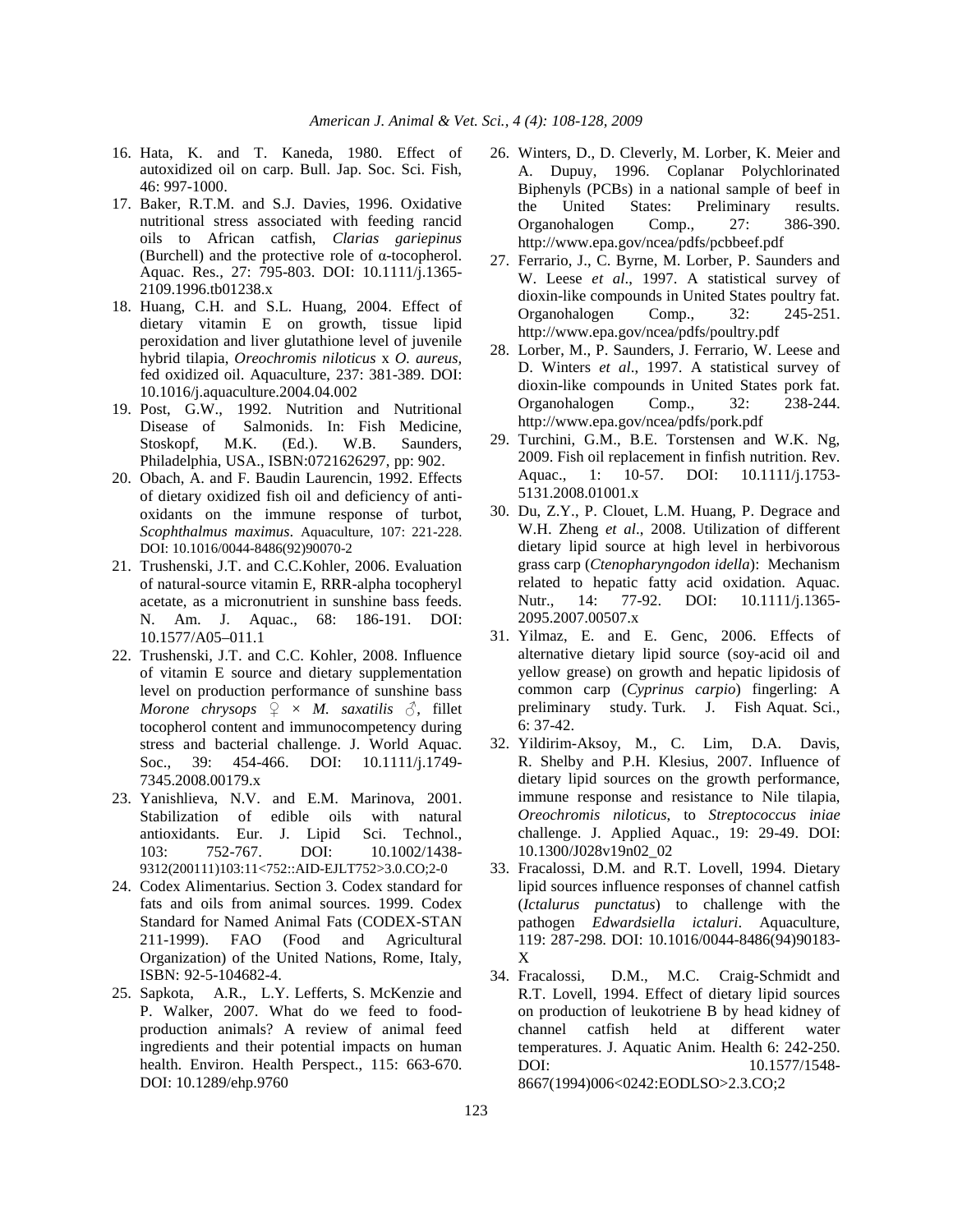- 35. Lingenfelser, J.T., V.S. Blazer and J. Gay, 1995. Influence of fish oils in production catfish feeds on selected disease resistance factors. J. Applied Aquac., 5: 37-48. DOI: 10.1300/J028v05n02\_04
- 36. Bureau, D.P., K. Hua and A.M. Harris, 2008. Growth, energy utilization, carcass quality and immune function of rainbow trout, *Oncorhynchus mykiss.* J. World Aquac. Soc., 39: 1-20. DOI: 10.1111/j.1749-7345.2007.00146.x
- 37. Bransden, M.P., C.G. Carter and P.D. Nichols, 2003. Replacement of fish oil with sunflower oil in feeds for Atlantic salmon (*Salmo salar* L.): Effect on growth performance, tissue fatty acid composition and disease resistance. Comp. Biochem. Phys. B., 135: 611-625. DOI: 10.1016/S1096-4959(03)00143-X
- 38. Oxley, A., A.S. Bogevik, R.J. Henderson, R. Waagbǿ, D.R. Tocher and R.E. Olsen, 2009. Digestibility of Calanus finmarchicus wax esters in Atlantic salmon (*Salmo salar*) freshwater presmolts and seawater postsmolts maintained at constract water temperature. Aquac. Nutr., 15: 459-469. DOI: 10.1111/j.1365-2095.2008.00611.x
- 39. Koven, W.M., R.J. Henderson and J.R. Sargent, 1997. Lipid digestion in turbot (*Scophthalmus maximus*) *in-vivo* and *in-vitro* studies of the lipolytic activity in various segments of the digestive tract. Aquaculture, 151: 155-171. DOI: 10.1016/S0044- 8486(96)01484-6
- 40. Tocher, D.R., E.Å. Bendiksen, P.J. Campbell and J.G. Bell, 2008. The role of phospholipids in nutrition and metabolism of teleost fish. Aquaculture, 280: 21-34. DOI: 10.1016/j.aquaculture.2008.04.034
- 41. Peréz, J.A., C. Rodríguez and R.J. Henderson, 1999. The uptake and esterification of radiolabelled fatty acids by enterocytes isolated from rainbow trout (*Oncorhynchus mykiss*). Fish Phys. Biochem., 20: 125-134. DOI: 10.1023/A:1007795516689.
- 42. Oxley, A., D.R. Tocher, B.E. Torstensen and R.E. Olsen, 2005. Fatty acid utilization and metabolism in caecal enterocytes of rainbow trout (*Oncorhynchus mykiss*) fed dietary fish or copepod oil. Biochim. Biophys. Acta, 1737: 119-129. DOI: 10.1016/j.bbalip.2005.09.008
- 43. Olsen, R.E., R.J. Henderson and E. Ringø, 1998. The digestion and selective absorption of dietary fatty acids in Arctic charr, *Salvelinus alpines*. Aquac. Nutr., 4: 13-21. DOI: 10.1046/j.1365- 2095.1998.00099.x
- 44. Ng, W-K., T. Sigholt and J.G. Bell, 2004. The influence of environmental temperature on the apparent nutrient and fatty acid digestibility in Atlantic salmon (*Salmo salar* L.) fed finishing diets containing different blends of fish oil, rapeseed oil and palm oil. Aquac. Res., 35: 1228-1237. DOI: 10.1111/j.1365-2109.2004.01131.x
- 45. Bahurmiz, O.M. and W.K. Ng, 2007. Effects of dietary palm oil source on growth, tissue fatty acid composition and nutrient digestibility of red hybrid tilapia, *Oreochromis* sp., raised from stocking to marketable size. Aquaculture, 262: 382-392. DOI: 10.1016/j.aquaculture.2006.11.023.
- 46. Caballero, M.J., A. Obach, G. Rosenlund, D. Montero, M. Gisvold and M.S. Izquierdo, 2002. Impact of different dietary lipid sources on growth, lipid digestibility, tissue fatty acid composition and histology of rainbow trout, *Oncorhynchus mykiss*. Aquaculture, 214: 253-271. DOI: 10.1016/S0044- 8486(01)00852-3
- 47. Hansen, J.O., G.M. Berge, M. Hillestad, Å. Krogdahl and T.F. Galloway *et al*., 2008. Apparent digestion and apparent retention of lipid and fatty acids in Altantic cod (*Gadus morhua*) fed increasing dietary lipid levels. Aquaculture, 284: 159-166. DOI: 10.1016/j.aquaculture.2008.07.043
- 48. Turchini, G.M., T. Mentasti, F. Caprino, I. Giani and S. Panseri *et al*., 2005. The relative absorption of fatty acids in brown trout (*Salmo trutta*) fed a commercial extruded pellet coated with different lipid sources. Ital. J. Anim. Sci., 4: 241-252. http://www.aspajournal.it/abstact/03\_2005/IJAS-03\_05-Turchini.pdf
- 49. Francis, D.S., G.M. Turchini, P.L. Jones and S.S. De Silva, 2007. Effects of fish oil substitution with a mix blend vegetable oil on nutrient digestibility in Murray cod, *Maccullochella peelii peelii*. Aquaculture, 269: 447-455. DOI: 10.1016/j.aquaculture.2007.05.021
- 50. Henderson, R.J. and J.R. Sargent, 1985. Chainlength specificities of mitochondrial and peroxisomal beta-oxidation of fatty acids in livers of rainbow trout (*Salmo gairdneri*). Comp. Biochem. Phys. B., 82: 79-85. PMID: 4053576
- 51. Kiessling, K.H. and A. Kiessling, 1993. Selective utilization of fatty acids in rainbow trout (*Oncorhynchus mykiss* Walbaum) red muscle mitochondria. Can. J. Zool., 71: 248-251. DOI: 10.1139/z93-035
- 52. Henderson, R.J., 1996. Fatty acid metabolism in freshwater fish with particular reference to polyunsaturated fatty acids. Arch. Tierernahr, 49: 5-22. PMID: 8766969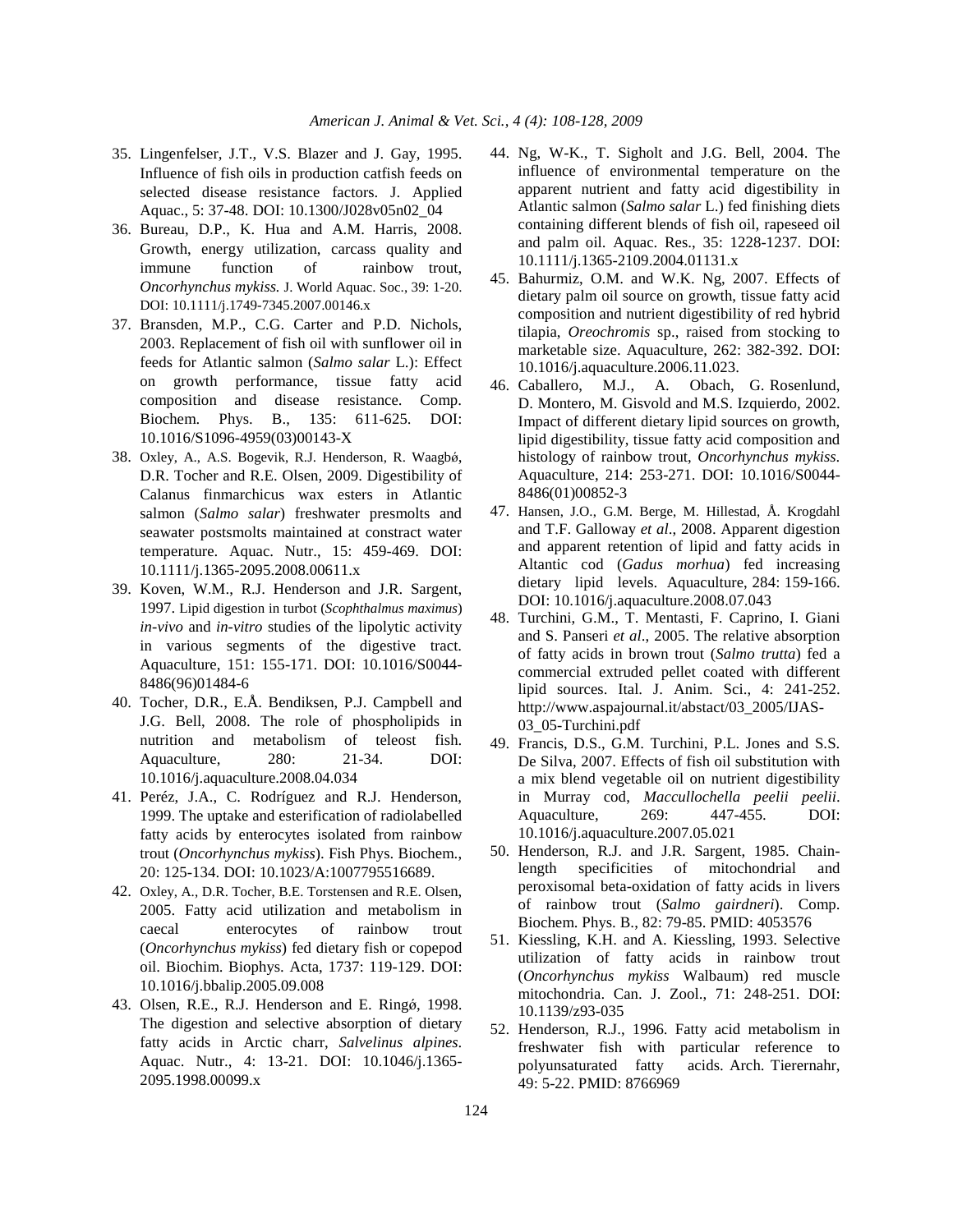- 53. Frǿyland, L., O. Lie and R.K. Berge, 2000. Mitochondrial and peroxisomal β-oxidation capacities in various tissues from Atlantic salmon *Salmo salar*. Aquac. Nutr., 6: 85-89. DOI: 10.1046/j.1365-2095.2000.00130.x
- 54. Crockett, E.L. and B.D. Sidell, 1993. Substrate selectivities differ for hepatic mitochondrial and peroxisomal β-oxidation in an Antarctic fish, *Notothenia gibberifrons*. Biochem. J., 289: 427-433. PMCID: PMC1132185
- 55. Torstensen, B.E., L. Frøyland and  $\hat{O}$ . Lie, 2004. Replacing dietary fish oil with increasing levels of rapeseed oil and olive oil-effects on Atlantic salmon (*Salmo salar* L.) tissue and lipoprotein lipid composition and lipogenic enzyme activities. Aquac. Nutr., 10: 175-192. DOI: 10.1111/j.1365- 2095.2004.00289.x
- 56. Montero, D., T. Kalinowski, A. Obach, L. Robaina, L. Tort *et al*., 2003. Vegetable lipid sources for gilthead seabream (*Sparus aurata*): Effects on fish health. Aquaculture, 225: 353-370. DOI: 10.1016/S0044-8486(03)00301-6
- 57. Bell, J.G. and J.R. Sargent, 2003. Arachidonic acid in aquaculture feeds: Current status and future opportunities. Aquaculture, 218: 491-499. DOI: 10.1016/S0044-8486(02)00370-8
- 58. Farndale, B.M., J.G. Bell, M.P. Bruce, N.R. Bromage and F. Oyen *et al*., 1999. Dietary lipid composition affects blood leucocyte fatty acid compositions and plasma eicosanoid concentrations in European sea bass (*Dicentrarchus labrax*). Aquaculture, 179: 335-350. DOI: 10.1016/S0044- 8486(99)00169-6
- 59. Bell, J.G., I. Ashton, C.J. Secombes, B.R. Weitzel, J.R. Dick and J.R. Sargent, 1996. Dietary lipid affects phospholipid fatty acid compositions, eicosanoid production and immune function in Atlantic salmon (*Salmo salar*). Prostaglandins, Leukotrienes Essent. Fatty Acids, 54: 173-182. DOI: 10.1016/S0952-3278(96)90013-7
- 60. Thompson, K.D., M.F. Tatner and R.J. Henderson, 1996. Effects of dietary (n-3) and (n-6) polyunsaturated fatty acid ratio on the immune response of Atlantic salmon, *Salmo salar* L. Aquac. Nutr., 2: 21-31. DOI: 10.1111/j.1365- 2095.1996.tb00004.x.
- 61. Mourente, G., J.E. Good, K.D. Thompson and J.G. Bell, 2007. Effects of partial substitution of dietary fish oil with blends of vegetable oils, on blood leucocyte fatty acid compositions, immune function and histology in European sea bass (*Dicentrarchus labrax* L.). Br. J. Nutr., 98: 770-779. DOI: 10.1017/S000711450773461X
- 62. Babalola, T.O.O., M.A. Adebayo, D.F. Apata and J.S. Omotosho, 2009. Effect of dietary alternative lipid sources on haematological parameters and serum constituents of *Heterobranchus longifilis* fingerlings. Trop. Anim. Health Prod., 41: 371-377. DOI: 10.1007/s11250-008-9199-1
- 63. Subhadra, B., R. Lochmann, S. Rawles and R. Chen, 2006. Effect of dietary lipid source on the growth, tissue composition and hematological parameters of largemouth bass (*Micropterus salmoides*). Aquaculture, 255: 210-222. DOI: 10.1016/j.aquaculture.2005.11.043
- 64. Balfry, S.K., J. Oakes, M. Rowshandeli, G. Deacon, B.J. Skura and D.A. Higgs, 2006. Efficacy of an equal blend of canola oil and poultry fat as an alternative dietary lipid source for Atlantic salmon (*Salmo salar* L.) in seawater. II: Effects on haematology and immunocompetence. Aquac. Res., 37: 192-199. DOI: 10.1111/j.1365- 2109.2005.01421.x
- 65. Klinger, R.C., V.S. Blazer and C. Echevarria, 1996. Effects of dieary lipid on the hematology of channel catfish, *Ictalurus punctatus*. Aquaculture, 147: 225-233. DOI: 10.1016/S0044- 8486(96)01410-X
- 66. Kumaran, S., R. Lochmann, N. Stone, A. Kachowski and Y.W. Lee, 2007. Effects of diets with or without menhaden fish meal and oil on egg size, hatchability and fry size for rosy red fathead minnow. N. Am. J. Aquac., 69: 419-428. DOI: 10.1577/A06-089.1
- 67. Lochmann, R.T., K.B. Davis and B.A. Simco, 2002. Cortisol response of golden shiners (*Notemigonus crysoleucas*) fed diets differing in lipid content. Fish Phys. Biochem., 27: 29-34. DOI: 10.1023/B:FISH.0000021772.86442.08
- 68. Sink, T.D. and R.T. Lochmann, 2008. Effects of dietary lipid source and concentration on channel catfish (*Ictalurus punctatus*) egg biochemical composition, egg and fry production and egg and fry quality. Aquaculture, 283: 68-76. DOI: 10.1016/j.aquaculture.2008.07.024
- 69. Olsen, R.E., A. Kiessling, J.E. Milley, N.W. Ross and S.P. Lall, 2005. Effect of lipid source and bile salts in diet of Atlantic salmon *Salmo salar* L., on astaxanthin blood levels. Aquaculture, 250: 804-812. DOI: 10.1016/j.aquaculture.2005.03.013
- 70. Turchini, G.M., T. Mentasti, L. Froyland, E. Orban and F. Caprino *et al*., 2003. Effects of alternative dietary lipid sources on performance, tissue chemical composition, mitochondrial fatty acid oxidation capabilities and sensory characteristics in brown trout (*Salmo trutta* L.). Aquaculture, 225: 251-267. DOI: 10.1016/S0044- 8486(03)00294-1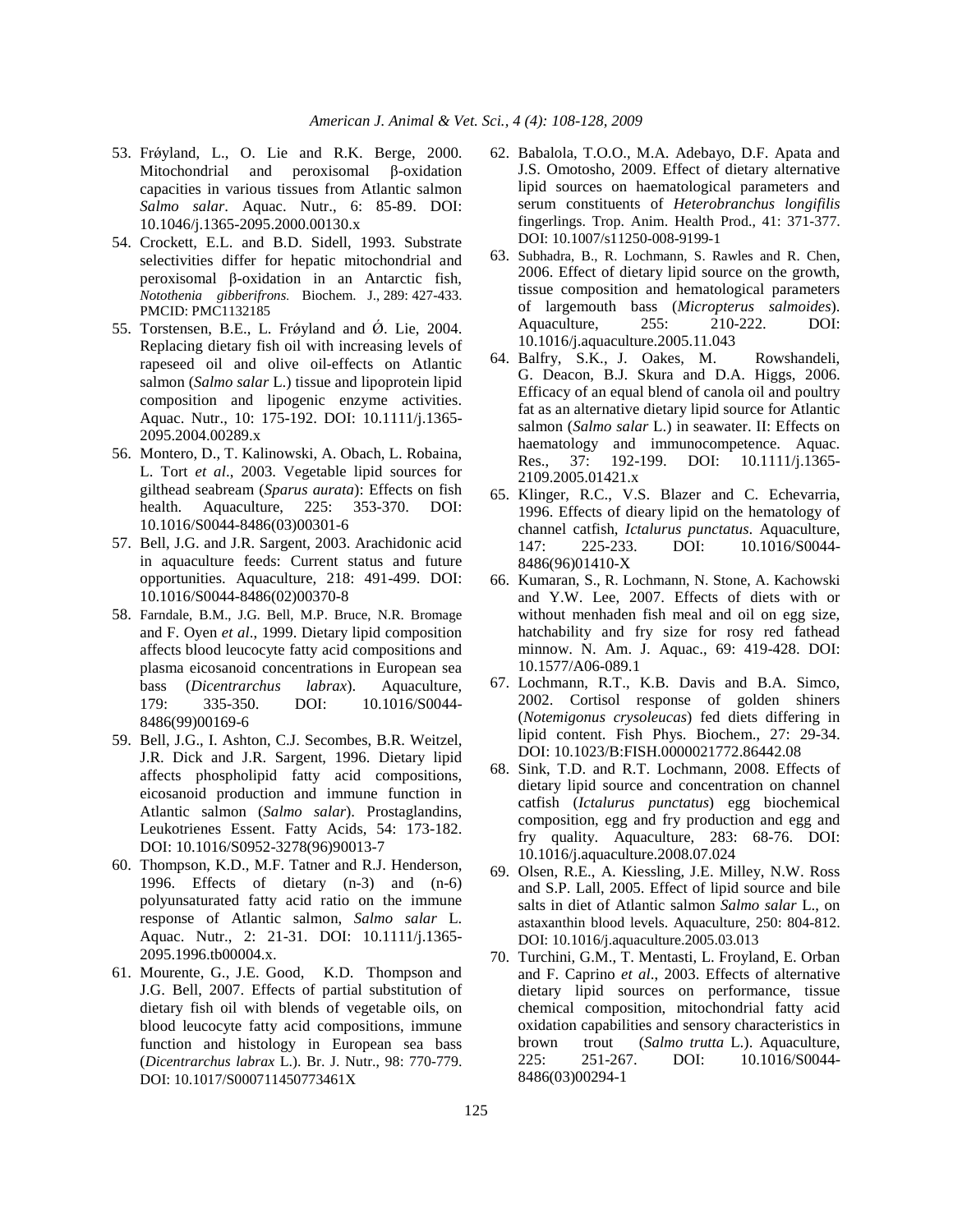- 71. Wagner, G.N., S.K. Balfry, D.A. Higgs, S.P. Lall and A.P. Farrell, 2004. Dietary fatty acid composition affects the repeat swimming performance of Atlantic salmon in seawater. Comp. Biochem. Phys. A., 137: 567-576. DOI: 10.1016/j.cbpb.2003.11.005
- 72. Wilson, C.M., E.N. Friesen, D.A. Higgs and A.P. Farrell, 2007. The effect of dietary lipid and protein source on the swimming performance, recovery ability and oxygen consumption of Atlantic salmon (*Salmo salar*). Aquaculture, 273: 687-699. DOI: 10.1016/j.aquaculture.2007.10.027
- 73. Xu, R., S.S.O. Hung and J.B. German, 1993. White sturgeon tissue fatty acid compositions are affected by dietary lipids. J. Nutr., 123: 1685-1692.
- 74. Higgs, D.A., S.K. Balfry, J.D. Oakes, M. Rowshandeli, B.J. Skura and G. Deacon, 2006. Efficacy of an equal blend of canola oil and poultry fat as an alternate dietary lipid source for Atlantic salmon (*Salmo salar* L.) in sea water. I: Effects on growth performance and whole body and fillet proximate and lipid composition. Aquac. Res., 37: 180-191. DOI: 10.1111/j.1365- 2109.2005.01420.x
- 75. Turchini, G.M., T. Mentasti, F. Caprino, S. Panseri, V.M. Moretti and F. Valfré, 2004. Effects of dietary lipid sources on flavor volatile compounds of brown trout (*Salmo trutta* L.) fillet. J. Applied Ichthyol., 20: 71-75. DOI: 10.1046/j.0175- 8659.2003.00522.x
- 76. Martino, R.C., J.E.P. Cyrino, L. Portz and L.C. Trugo, 2002. Performance and fatty acid composition of surubim (*Pseudoplatystoma coruscans*) fed diets with animal and plant lipids. Aquaculture, 209: 233-246. DOI: 10.1016/S0044- 8486(01)00847-X
- 77. Martino, R.C. and L.C. Trugo, 2003. Use of white fat as a replacement for squid liver oil in practical diets for surubim *Pseudoplatystoma coruscans*. J. World Aquaculture Soc., 34: 192-202. DOI: 10.1111/j.1749-7345.2003.tb00056.x
- 78. Xu, R., S.S.O. Hung and J.B. German, 1996. Effects of dietary lipids on the fatty acid composition of triglycerides and phospholipids in tissues of white sturgeon. Aquac. Nutr., 2: 101-109. DOI: 10.1111/j.1365-2095.1996.tb00016.x
- 79. Craig, S.R. and D.M. Gatlin, 1995. Coconut oil and beef tallow, but not tricaprylin, can replace menhaden oil in the diet of red drum (*Sciaenops ocellatus*) without adversely affecting growth or fatty acid composition. J. Nutr., 125: 3041-3048.
- 80. Trushenski, J.T., H.A. Lewis and C.C. Kohler, 2008. Fatty acid profile of sunshine bass: II. Profile change differs among fillet lipid classes. Lipids, 43: 643-653. DOI: 10.1007/s11745-008- 3190-5
- 81. Regost, C., J. Arzel, J. Robin, G. Rosenlund and S.J. Kaushik, 2003. Total replacement of fish oil by soybean or linseed oil with a return to fish oil in turbot (*Psetta maxima*). 1. Growth performance, flesh fatty acid profile and lipid metabolism. Aquaculture, 217: 465-482. DOI: 10.1016/S0044- 8486(02)00259-4
- 82. Bell, J.G., D.R. Tocher, R.J. Henderson, J.R. Dick and V.O. Crampton, 2003. Altered fatty acid compositions in Atlantic salmon (*Salmo salar*) fed diets containing linseed and rapeseed oils can be partially restored by a subsequent fish oil finishing diet. J. Nutr., 133: 2793-2801. PMID: 12949367.
- 83. Bell, J.G., R.J. Henderson, D.R. Tocher and J.R. Sargent, 2004. Replacement of dietary fish oil with increasing levels of linseed oil: Modification of flesh fatty acid compositions in Atlantic salmon (*Salmo salar*) using a fish oil finishing diet. Lipids, 39: 223-232. DOI: 10.1007/s11745-004-1223-5
- 84. Torstensen, B.E., L. Frøyland, R. Ørnsrud and O. Lie, 2004. Tailoring of a cardioprotective muscle fatty acid composition of Atlantic salmon (*Salmo salar*) fed vegetable oils. Food Chem., 87: 567-580. DOI: 10.1016/j.foodchem.2004.01.009
- 85. Bell, J.G., F. McGhee, J.R. Dick and D.R. Tocher, 2005. Dioxin and dioxin-like polychlorinated biphenyls (PCBs) in Scottish farmed salmon (*Salmo salar*): Effects of replacement of dietary marine fish oil with vegetable oils. Aquaculture, 243: 305-314. DOI: 10.1016/j.aquaculture.2004.10.016.
- 86. Izquierdo, M.S., D. Montero, L. Robaina, M.J. Caballero, G. Rosenlund and R. Ginéz, 2005. Alterations in fillet fatty acid profile and flesh quality in gilthead seabream (*Sparus aurata*) fed vegetable oils for a long term period. Recovery of fatty acid profiles by fish oil feeding. Aquaculture, 250: 431-444. DOI: 10.1016/j.aquaculture.2004.12.001
- 87. Torstensen, B.E., J.G. Bell, R. Rosenlund, R.J. Henderson and I.E. Graff *et al*., 2005. Tailoring of Atlantic salmon (*Salmo salar* L.) flesh lipid composition and sensory quality by replacing fish oil with a vegetable oil blend. J. Agric. Food Chem., 53: 10166-10178. DOI: 10.1021/jf051308i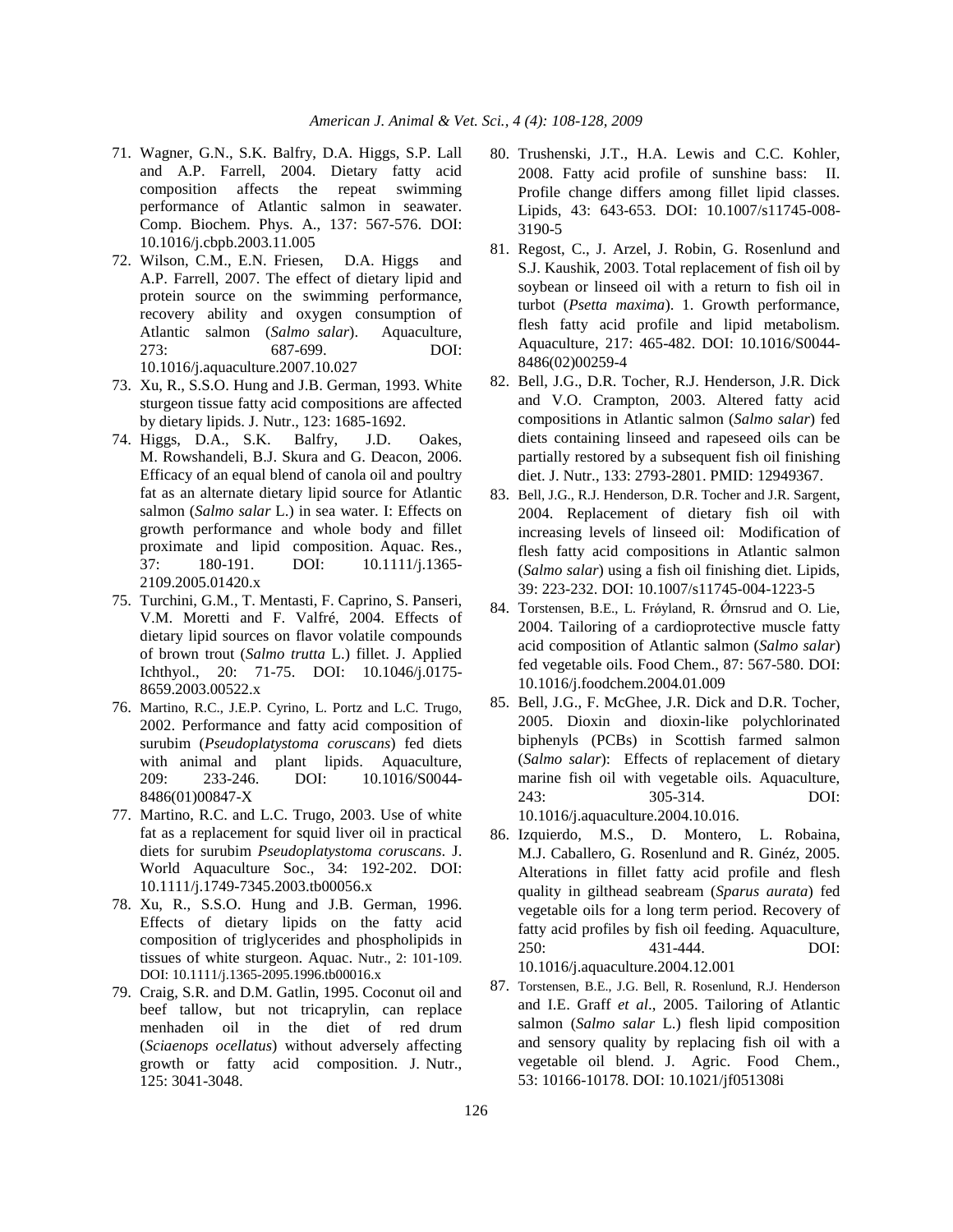- 88. Lane, R.L., J.T. Trushenski and C.C. Kohler, 2006. Modification of fillet composition and evidence of differential fatty acid turnover in sunshine bass *Morone chrysops*  $\times$  *M. saxatilis* following change in dietary lipid source. Lipids, 41: 1029-1038. DOI: 10.1007/s11745-006-5053-2
- 89. Turchini, G.M., D.S. Francis and S.S. De Silva, 2006. Modification of tissue fatty acid composition in Murray cod (*Maccullochella peelii peelii*, Mitchell) resulting from a shift from vegetable oil diets to a fish oil diet. Aquac. Res., 37: 570-585. DOI: 10.1111/j.1365-2109.2006.01465.x
- 90. Jobling, M., O. Leknes, B.S. Saether and E. Bendiksen, 2008. Lipid and fatty acid dynamics in Atlantic cod, *Gadus morhua*, tissues: Influence of dietary lipid concentrations and feed oil sources. Aquaculture, 281: 87-94. DOI: 10.1016/j.aquaculture.2008.05.027
- 91. Benedito-Palos, L., J.C. Navarro, A. Bermejo-Nogales, A. Saera-Vila, S. Kaushik and J. Pérez-Sánchez, 2009. The time course of fish oil wash-out follows a simple dilution model in gilthead sea bream (*Sparus aurata* L.) fed grade levels of vegetable oils. Aquaculture, 288: 98-105. DOI: 10.1016/j.aquaculture.2008.11.010
- 92. Fountoulaki, E., A. Vasilaki, R. Hurtado, K. Grigorakis and I. Karacostas *et al*., 2009. Fish oil substitution by vegetable oils in commercial diets for gilthead sea bream (*Sparus aurata* L.); effects on growth performance, flesh quality and fillet fatty acid profile; recovery of fatty acid profiles by a fish oil finishing diet under fluctuating water temperatures. Aquaculture, 289: 317-326. DOI: 10.1016/j.aquaculture.2009.01.023
- 93. Trushenski, J.T., J. Boesenberg and C.C. Kohler, 2009. Influence of grow-out feed fatty acid composition on finishing success in Nile tilapia. N. Am. J. Aquac., 71: 242-251. DOI: 10.1577/A08- 051.1
- 94. Liu, K.K.M., F.T. Barrows, R.W. Hardy and F.M. Dong, 2004. Body composition, growth performance and product quality of rainbow trout (*Oncorhynchus mykis*s) fed diets containing poultry fat, soybean/corn lecithin, or menhaden oil. Aquaculture, 238: 309-328. DOI: 10.1016/j.aquaculture.2004.03.022
- 95. Tacon, A.G.J., 2000. Rendered animal by-products: A necessity in aquafeeds for the new millennium. Global Aquac. Advocate, 3: 18-19. http://pdf.gaalliance.org/pdf/gaa-tacon-aug00.pdf
- 96. FAO., 2004. Protein Sources for the Animal feed Industry. Food and Agriculture Organization of the United Nations, Rome, Italy, ISBN: 92-5-105012- 0, pp: 25.
- 97. Li, M.H., D.J. Wise, M.R. Johnson and E.H. Robinson, 1994. Dietary menhaden oil reduced resistance of channel catfish (*Ictalurus punctatus*) to *Edwardsiella ictaluri*. Aquaculture, 128: 335-344. DOI: 10.1016/0044-8486(94)90321-2
- 98. Reigh, R.C. and S.C. Ellis, 2000. Effects of dietary catfish oil, menhaden oil and tallow on production characteristics of pond-raised channel catfish, *Ictalurus punctatus*. J. Applied Aquac., 10: 53-63. DOI: 10.1300/J028v10n01\_06
- 99. Lochmann, R. and H. Phillips, 1995. Comparison of rice bran oil, poultry fat and cod liver oil as supplemental lipids in feeds for channel catfish and golden shiner. J. Applied Aquacu., 5: 47-55. DOI: 10.1300/J028v05n03\_05
- 100. O'Neal, C.C. and C.C. Kohler, 2008. Effect of replacing menhaden oil with catfish oil on the fatty acid composition of juvenile channel catfish, *Ictalurus punctatus*. J. World Aquac. Soc., 39: 62-71. DOI: 10.1111/j.1749-7345.2007.00137.x
- 101. Murai, T., T. Akiyama, T. Watanabe and T. Nose, 1985. Effects of dietary protein and lipid levels on performance and carcass composition of fingerling carp. Bull. Jap. Soc. Sci. Fish, 51: 605-608.
- 102. Schwarz, F.J., M. Kirchgessner, H. Steinhart and G. Runge, 1988. Influence of different fats with varying additions of alpha-tocopherol acetate on growth and body composition of carp (*Cyprinus carpio* L.). Aquaculture, 69: 57-67. DOI: 10.1016/0044- 8486(88)90186-X
- 103. Hoffman, L.C. and J.F. Prinsloo, 1995. The influence of different dietary lipids in the growth and body composition of the African sharptooth catfish, *Clarias gariepinus* (Burchell). S. Afr. J. Sci., 91: 315-320.
- 104. Stickney, R.R. and R.B. McGeachin, 1984. Growth, food conversion and survival of fingerling *Tilapia aurea* fed differing levels of dietary beef tallow. Prog. Fish-Culturist, 46: 102-105. DOI: 10.1577/1548-

8640(1984)46<102:GFCASO>2.0.CO;2

- 105. Stickney, R.R. and W.A. Wurts, 1986. Growth response of blue tilapias to selected levels of dietary menhaden and catfish oils. Prog. Fish-Culturist, 48: 107-109. DOI: 10.1577/1548- 8640(1986)48<107:GROBTT>2.0.CO;2
- 106. Chou, B.S. and S.Y. Shiau, 1999. Both n-6 and n-3 fatty acids are required for maximal growth of juvenile hybrid tilapia. N. Am. J. Aquac., 61: 13-20. DOI: 10.1577/1548-8454(1999)061<0013:BNANFA>2.0.CO;2